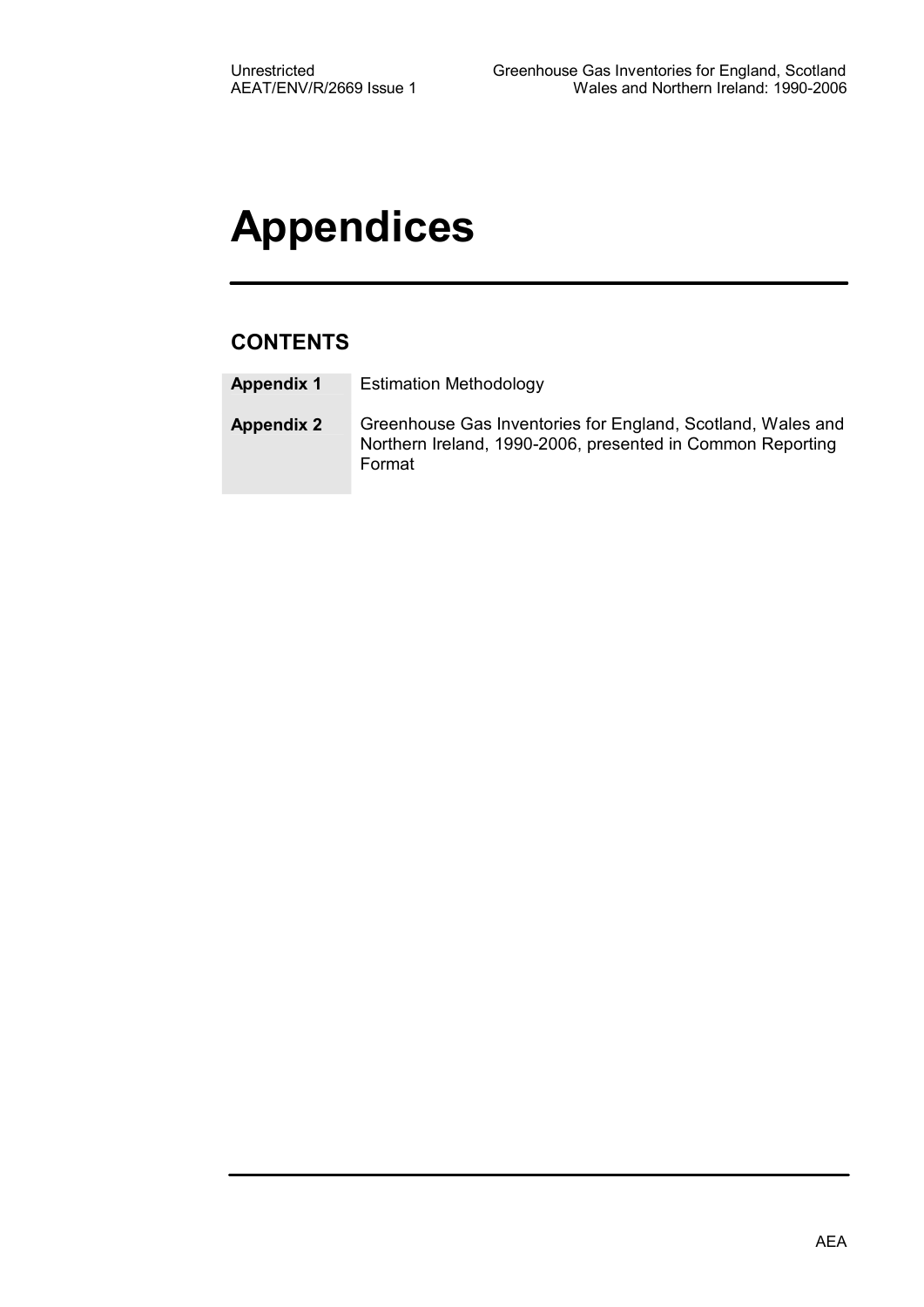# **Appendix 1 Estimation Methodology**

### **CONTENTS**

| 1.1<br>1.1.1 | Introduction<br><b>Reporting Format</b>          | 3             |
|--------------|--------------------------------------------------|---------------|
| 1.1.2        | General Approach                                 | $\frac{3}{3}$ |
| 1.2          | <b>Energy Industries</b>                         | 8             |
| 1.2.1        | <b>Electricity Production</b>                    | 8             |
| 1.2.2        | Petroleum Refining                               | 8             |
| 1.2.3        | Manufacture of Solid Fuels                       | 11            |
| 1.2.4        | <b>Other Energy Industries</b>                   | 11            |
| 1.3          | <b>Manufacturing Industries and Construction</b> | 12            |
| 1.3.1        | Iron and Steel                                   | 12            |
| 1.3.2        | Other Industry                                   | 12            |
| 1.4          | Transport                                        | 16            |
| 1.4.1        | Aviation and Navigation                          | 16            |
|              | 1.4.2 Road Transportation                        | 17            |
| 1.4.3        | Railways                                         | 33            |
| 1.5          | <b>Other Sectors</b>                             | 33            |
| 1.5.1        | Commercial & Institutional                       | 33            |
|              | 1.5.2 Residential                                | 37            |
| 1.5.3        | Agriculture, Forestry & Fisheries                | 37            |
| 1.6          | <b>Military</b>                                  | 38            |
| 1.7          | <b>Fugitive Emissions from Fuels</b>             | 38            |
| 1.7.1        | <b>Coal Mining</b>                               | 38            |
| 1.7.2        | Solid Fuels Transformation                       | 38            |
| 1.7.3        | Oil and Natural Gas                              | 39            |
| 1.8          | <b>Industrial Processes</b>                      | 42            |
| 1.8.1        | <b>Minerals Industries</b>                       | 42            |
| 1.8.2        | <b>Chemical Production</b>                       | 42            |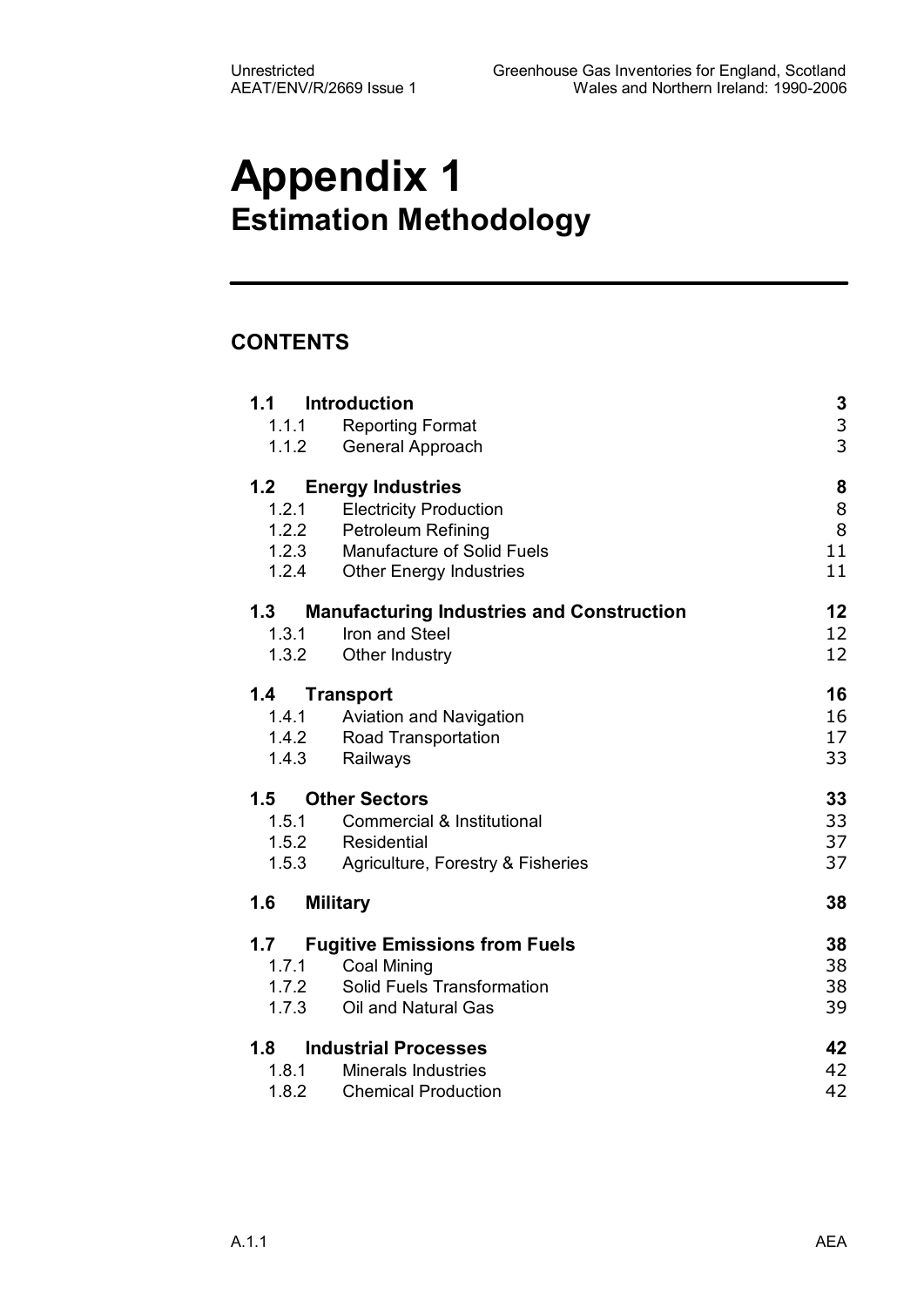| Unrestricted<br>AEAT/ENV/R/2669 Issue 1 |                                               | Greenhouse Gas Inventories for England, Scotland<br>Wales and Northern Ireland: 1990-2006 |    |
|-----------------------------------------|-----------------------------------------------|-------------------------------------------------------------------------------------------|----|
| 1.8.3                                   | <b>Metal Production</b>                       |                                                                                           | 48 |
| 1.8.4                                   | Use of Halocarbons and $SF6$                  |                                                                                           | 48 |
| 1.9                                     | <b>Agriculture</b>                            |                                                                                           | 50 |
| 1.10                                    | Land Use, Land Use Change & Forestry (LULUCF) |                                                                                           | 51 |
| 1.10.1                                  | 5A Forest Land                                |                                                                                           | 52 |
| 1.10.2                                  | 5B Cropland                                   |                                                                                           | 55 |
| 1.10.3                                  | 5C Grassland                                  |                                                                                           | 57 |
|                                         | 1.10.4 5D Wetlands                            |                                                                                           | 58 |
|                                         | 1.10.5 5E Settlements                         |                                                                                           | 58 |
|                                         | 1.10.6 5F Other Land                          |                                                                                           | 59 |
| 1.10.7                                  | 5G Other Activities                           |                                                                                           | 59 |
| 1.11                                    | <b>Waste</b>                                  |                                                                                           | 60 |
| 1.11.1                                  | Solid Waste Disposal on Land                  |                                                                                           | 60 |
|                                         | 1.11.2 Waste Water Handling                   |                                                                                           | 61 |
| 1.11.3                                  | Waste Incineration                            |                                                                                           | 61 |
|                                         | <b>1.12 Uncertainties</b>                     |                                                                                           | 61 |
| 1.12.1                                  | Introduction                                  |                                                                                           | 61 |
| 1.12.2                                  | DA GHGI Uncertainty Estimation                |                                                                                           | 62 |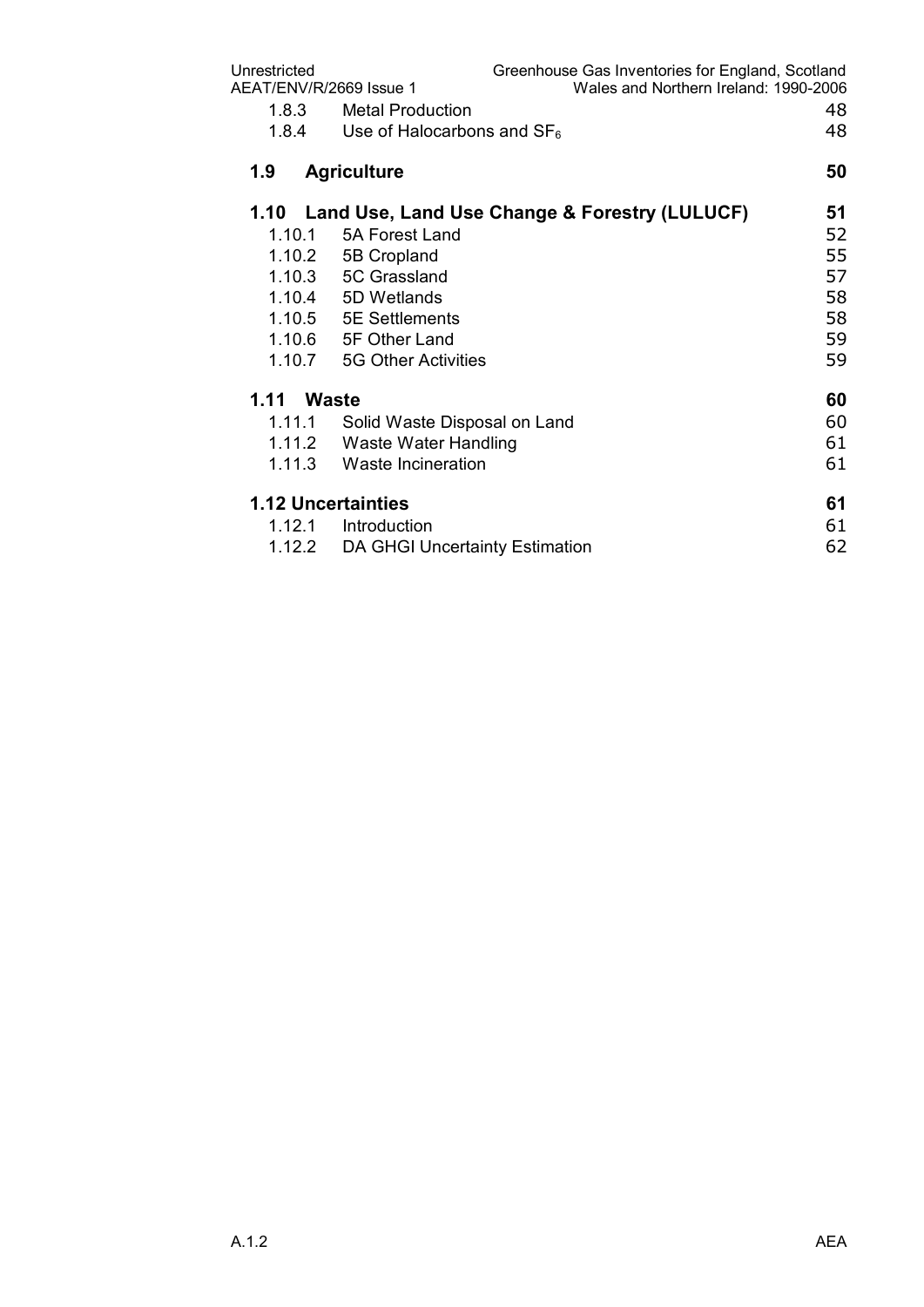### **1.1 INTRODUCTION**

The UK Greenhouse Gas Inventory compiles national estimates of greenhouse gas emissions for submission to the UN Framework Convention on Climate Change under the requirements of the Kyoto Protocol. The most recent version of the inventory, published in April 2008, presents UK greenhouse gas emission estimates for the period 1990 to 2006 (Choudrie *et al*, 2008).

This report presents separate inventories of greenhouse gas emissions for England, Scotland, Wales and Northern Ireland for the years 1990, 1995 and 1998 to 2006 that are consistent with the 1990 to 2006 UK Greenhouse Gas Inventory.

The six direct greenhouse gases are considered:

- $\triangleright$  carbon dioxide (CO<sub>2</sub>)<br> $\triangleright$  methane (CH<sub>4</sub>)
- $\ge$  methane (CH<sub>4</sub>)<br> $\ge$  nitrous oxide (N
- $\triangleright$  nitrous oxide (N<sub>2</sub>O)<br> $\triangleright$  hydrofluorocarbons
- $\ge$  hydrofluorocarbons (HFCs)<br> $\ge$  perfluorocarbons (PFCs)
- $\triangleright$  perfluorocarbons (PFCs)<br> $\triangleright$  sulphur hexafluoride (SE<sub>s</sub>
- sulphur hexafluoride ( $SF<sub>6</sub>$ ).

#### **1.1.1 Reporting Format**

Emissions are reported according to the Sectoral Tables in the IPCC Common Reporting Format with some modifications.

Where it is not possible to allocate emissions from certain sources to any one constituent country of the United Kingdom, such emissions are calculated and reported as "Unallocated". This only applies to emissions from the offshore oil and gas industry. Emissions from domestic and military aviation and shipping, which were previously unallocated, have now been allocated to the country from which the aircraft or shipping movements originated.

The UK Inventory also reports emissions from international marine and aviation bunkers separately, as required by the Intergovernmental Panel on Climate Change (IPCC). These emissions have not been allocated within the inventories for the constituent countries of the UK.

#### **1.1.2 General Approach**

The UK Inventory is based on UK statistics for activities producing greenhouse gas emissions. These include fuel consumption, industrial production, agriculture and land use change and forestry. In principle, it would be ideal to obtain a complete set of equivalent statistics for each constituent country to compile each inventory.

Such a set of statistics is not available for all sources and for all constituent countries and hence it is necessary to disaggregate UK emissions into the four constituent countries by an estimation procedure. For most sources in the UK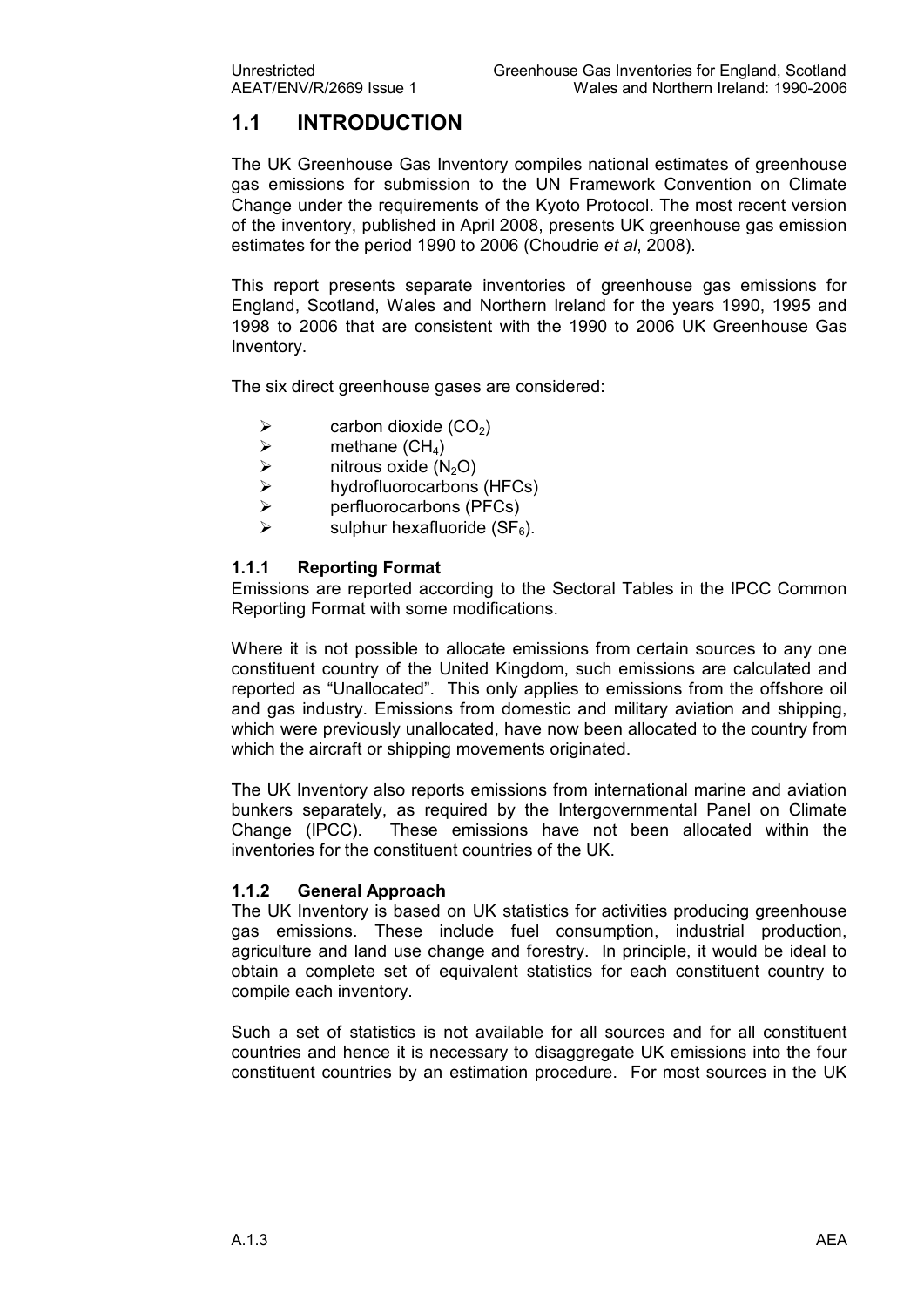Inventory, the emission of a pollutant from a source is calculated from the general equation:

$$
E = Ae
$$
 [Equation 1]

where

|   | Emission of pollutant (tonnes)                   |
|---|--------------------------------------------------|
|   | Activity (unit activity)                         |
| e | Emission Factor (tonnes pollutant/unit activity) |

The activity unit may be fuel combustion (tonnes), or production of product (tonnes) or numbers of animals.

A modified equation is used in the compilation of the Devolved Administration GHG inventories:

$$
E_{i} = \frac{d_{i} Ae}{\sum_{j=1}^{5} d_{j}}
$$
 [Equation 2]

where

- $E_i$  = Emission (in tonnes) from either England (1), Scotland (2), Wales (3), Northern Ireland (4) or "Unallocated" (5)
- $d_i$  = A driver representing the contribution of the region to UK emissions

 $i = 1, 2, 3, 4, 5$ 

The driver,  $d_i$  can be any one of:

- 1. The value of the activity data for the region. [For example, consumption of specific fuels or industrial production figures for the region.]
- 2. The fraction of the UK activity in the region.
- 3. The value of a surrogate activity data statistic in the region. Where the required activity is unavailable on a regional basis, a surrogate value may be used. [For example, employment statistics or manufacturing output of a specific product, used as a surrogate for consumption data of a given fuel.]
- 4. In cases where the emissions are derived from acomplex model, the driver will be the actual emission for the region calculated from the model.

The modified equation [2] ensures that the sum of the emissions from England, Scotland, Wales and Northern Ireland, plus any "unallocated" (i.e. offshore) emissions, equals the total UK emission reported within the national inventory.

Where the driver is fuel consumption, then the sum of the drivers should add up to the UK consumption. However, in practice this may not be the case if the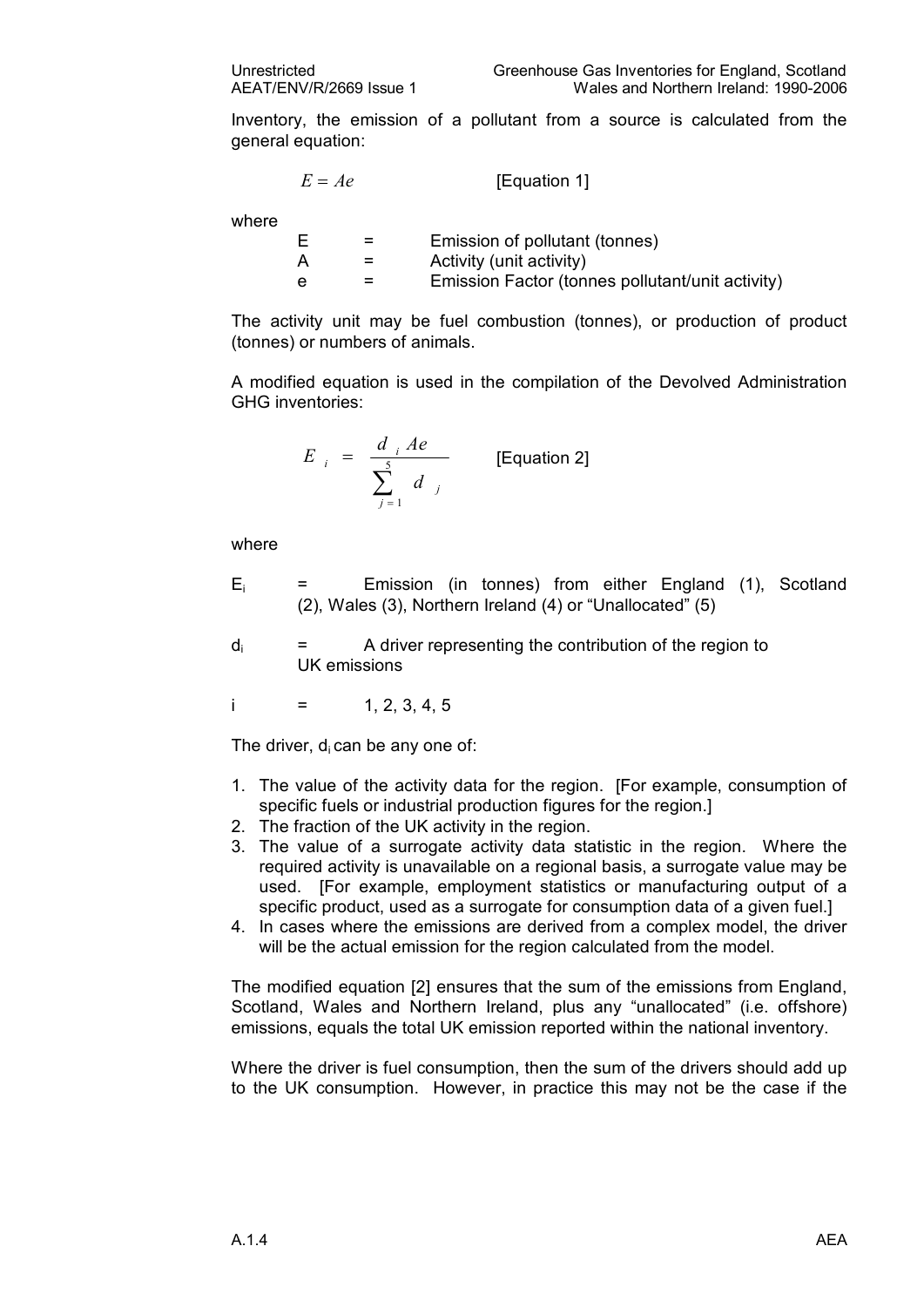data are taken from different sources or may be based on the financial rather than the calendar year. The estimation procedure removes such discrepancies.

Thus the compilation of the greenhouse gas inventories for the constituent countries of the UK reduces to the estimation of a set of drivers, each appropriate to emissions from a specific source. In compiling the 2006 inventories, 142 drivers have been calculated.

Subsequent sections discuss the estimation of the drivers for each source category. Most of the detailed discussion is concentrated on the more complex categories, whilst simpler sources are summarised in Tables A1.1 to A1.10. The IPCC classification is used throughout (IPCC, 1997a), and the following section provides a description of the abbreviations used throughout the Appendix 1 discussion.

#### **1.1.3 Improvements to DA Inventory Datasets**

In the derivation of the 1990-2006 DA GHGI datasets, the AEA inventory team have aimed to improve disaggregation methodologies and data sources for several GHG emission source sectors, including:

- $\triangleright$  Methane emissions from waste landfills
- $\triangleright$  BERR regional energy statistics for gas, solid and liquid fuels used in domestic, commercial, public administration and small-scale industrial sectors
- $\triangleright$  Domestic aircraft emissions
- $\triangleright$  Agricultural mobile machinery

For further details regarding improvements & revisions to DA inventory data, see Chapter 7 of the main report.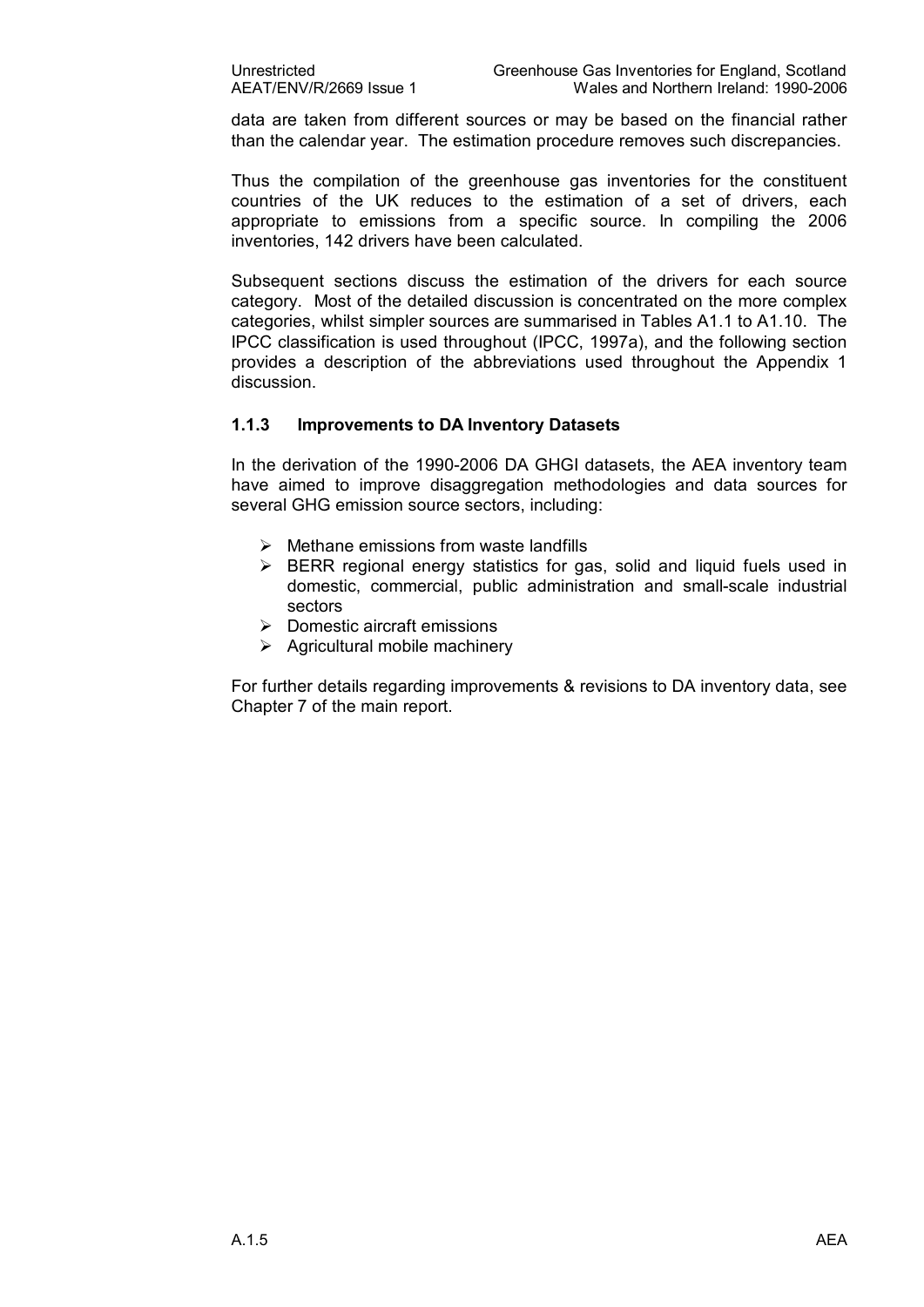### *Summary of Abbreviations*

| <b>AEAT</b>   | AEA Technology plc                                                   |
|---------------|----------------------------------------------------------------------|
| <b>BCA</b>    | <b>British Cement Association</b>                                    |
| <b>BERR</b>   | Department for Business Enterprise & Regulatory Reform               |
|               | (formerly the DTI)                                                   |
| <b>BGlass</b> | <b>British Glass</b>                                                 |
| CA            | <b>Coal Authority</b>                                                |
| CAA           | <b>Civil Aviation Authority</b>                                      |
| <b>DAs</b>    | <b>Devolved Administrations</b>                                      |
| <b>DARD</b>   | Department of Agriculture and Rural Development (Northern            |
|               | Ireland)                                                             |
| <b>DTI</b>    | Department of Trade and Industry                                     |
| <b>DETI</b>   | Department of Enterprise, Trade and Investment (Northern Ireland)    |
| DETR/         | Department of Environment, Transport & the Regions /                 |
| <b>DEFRA</b>  | Department for Environment, Food and Rural Affairs                   |
| <b>DTLR</b>   | Department for Local Government, Transport and the Regions           |
| E             | England                                                              |
| EA            | The Environment Agency of England & Wales                            |
| <b>EAF</b>    | <b>Electric Arc Furnace</b>                                          |
| EM            | <b>Enviros March</b>                                                 |
| <b>EPER</b>   | <b>European Pollutant Emissions Register</b>                         |
| <b>EUETS</b>  | <b>EU Emission Trading Scheme</b>                                    |
| <b>IPCC</b>   | Intergovernmental Panel on Climate Change                            |
| <b>ISR</b>    | Inventory of Statutory Releases (NI DoE)                             |
| <b>ISSB</b>   | Iron and Steel Statistics Bureau                                     |
| <b>LPG</b>    | Liquefied petroleum gas                                              |
| <b>LRC</b>    | <b>London Research Centre</b>                                        |
| <b>MAFF</b>   | Ministry of Agriculture, Fisheries and Food (now DEFRA)              |
| <b>MSW</b>    | Municipal Solid Waste                                                |
| <b>NA</b>     | Not Available                                                        |
| <b>NAEI</b>   | National Atmospheric Emissions Inventory                             |
| NI DoE        | Northern Ireland Department of Environment                           |
| <b>NIO</b>    | Northern Ireland Office                                              |
| <b>NO</b>     | Not occurring                                                        |
| <b>OFMDFM</b> | Office of the First Minister and the Deputy First Minister (Northern |
|               | Ireland)                                                             |
| <b>ONS</b>    | <b>Office for National Statistics</b>                                |
| <b>OPG</b>    | Other petroleum gas                                                  |
| PI            | Pollution Inventory of the Environment Agency of England &           |
|               | Wales                                                                |
| S             | Scotland                                                             |
| <b>SEPA</b>   | The Scottish Environmental Protection Agency                         |
| <b>SPRI</b>   | <b>Scottish Pollution Release Inventory</b>                          |
| <b>SSF</b>    | Solid smokeless fuel                                                 |
| <b>SPRU</b>   | <b>Science Policy Research Unit</b>                                  |
| <b>UKOOA</b>  | UK Offshore Operators Association, now called "Oil & Gas UK"         |
| <b>UKPIA</b>  | United Kingdom Petroleum Industry Association                        |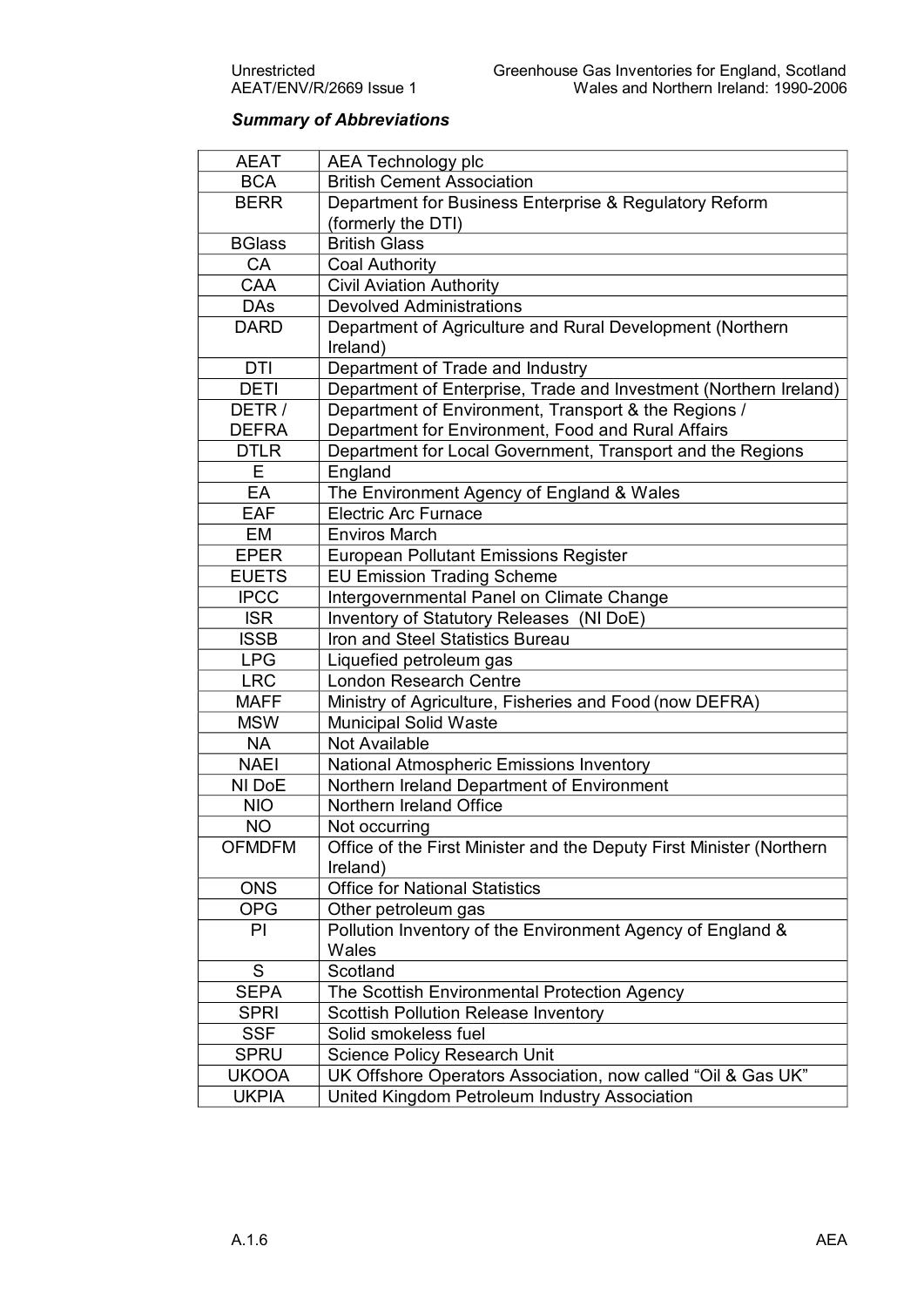| WO | Office<br>W<br>'elsh                      |
|----|-------------------------------------------|
| WS | W<br>Statistics<br><i>In</i> lar<br>'USI. |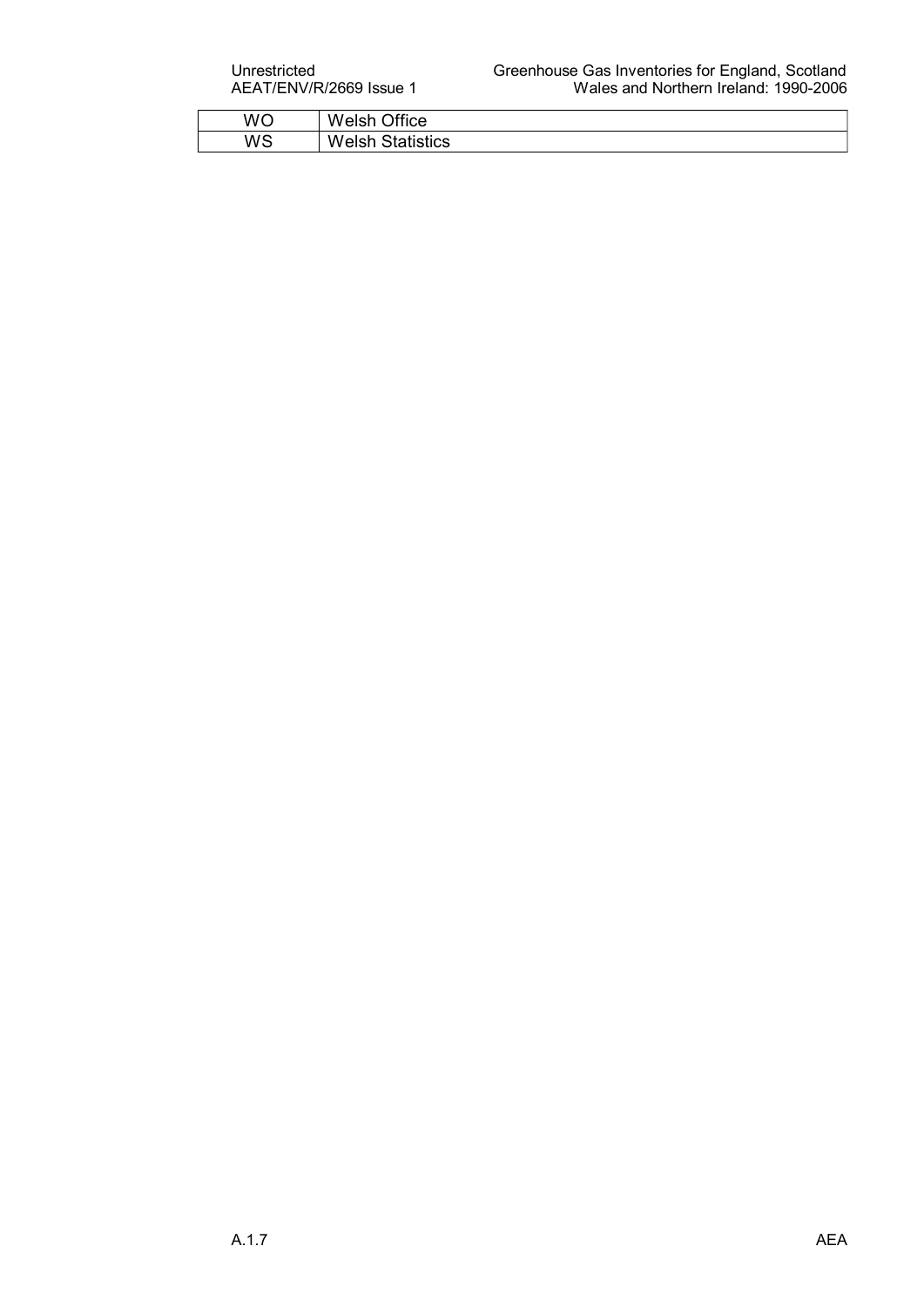### **1.2 ENERGY INDUSTRIES**

The drivers used for the energy industries are summarised in Table A1.2. This shows the base sources used in the National Atmospheric Emissions Inventory (NAEI) database, which correspond to the IPCC sources. The activity data used in the UK Inventory are shown together with the drivers used in the inventories for the constituent countries for 1990, 1995 and 1998 to 2006. The derivation of drivers sometimes differs between years depending on data availability.

#### **1.2.1 Electricity Production**

Emissions are based on fuel consumption data provided by the major power generators in Great Britain and the Northern Ireland Office for 1990 to 1999. These include Scottish Power (2004), Scottish and Southern Energy (2004), Innogy (2004), PowerTech (2004), AES Drax (2004). From 2000 onwards, emissions data reported in the Pollution Inventory (Environment Agency, 2007) the Scottish Pollution Release Inventory (SEPA, 2007) and the Inventory of Statutory Releases (Northern Ireland Department of Environment, 2007) has been used rather than the fuel consumption data. For emissions in 2005 and 2006, fuel use and emissions data reported within the EUETS have also been used, mainly as a verification of the  $CO<sub>2</sub>$  emissions data reported under IPPC. In addition, regional electricity generation data are reported by BERR within the quarterly Energy Trends publication, and these data have been used as a comparator against reported emissions, as a further quality checking mechanism for the power station emissions data.

Emissions from plant generating electricity from municipal solid waste combustion are less certain for pre1999, but all the plant are known to be in England for 1990-98 and so the emissions will correspond to the UK emissions. Since 1999, two plants have been commissioned in Scotland, at Lerwick and Dundee and emissions estimations are based on emissions data reported to the EA and SEPA.

A small number of plants generate heat rather than electricity and these are categorised as 1A4a commercial and institutional. Some generating plant burn poultry litter, or meat and bone meal, and these are all located in England. The distribution of landfill gas and sewage gas generation is assumed to correspond to the distribution of landfill sites and sewage treatment plant (see Waste, Section 1.11).

#### **1.2.2 Petroleum Refining**

UKPIA have provided a site-by-site breakdown of UK refining emissions for 1997 and 1999 – 2006 (UKPIA, 2007), and have advised that refinery throughput did not vary significantly between 1990 and 1997. The  $CO<sub>2</sub>$ emissions data are used as a surrogate for all fuel consumption. Emissions for 1998 are based on  $CO<sub>2</sub>$  emissions reported in the Pollution Inventory (EA: 1999a).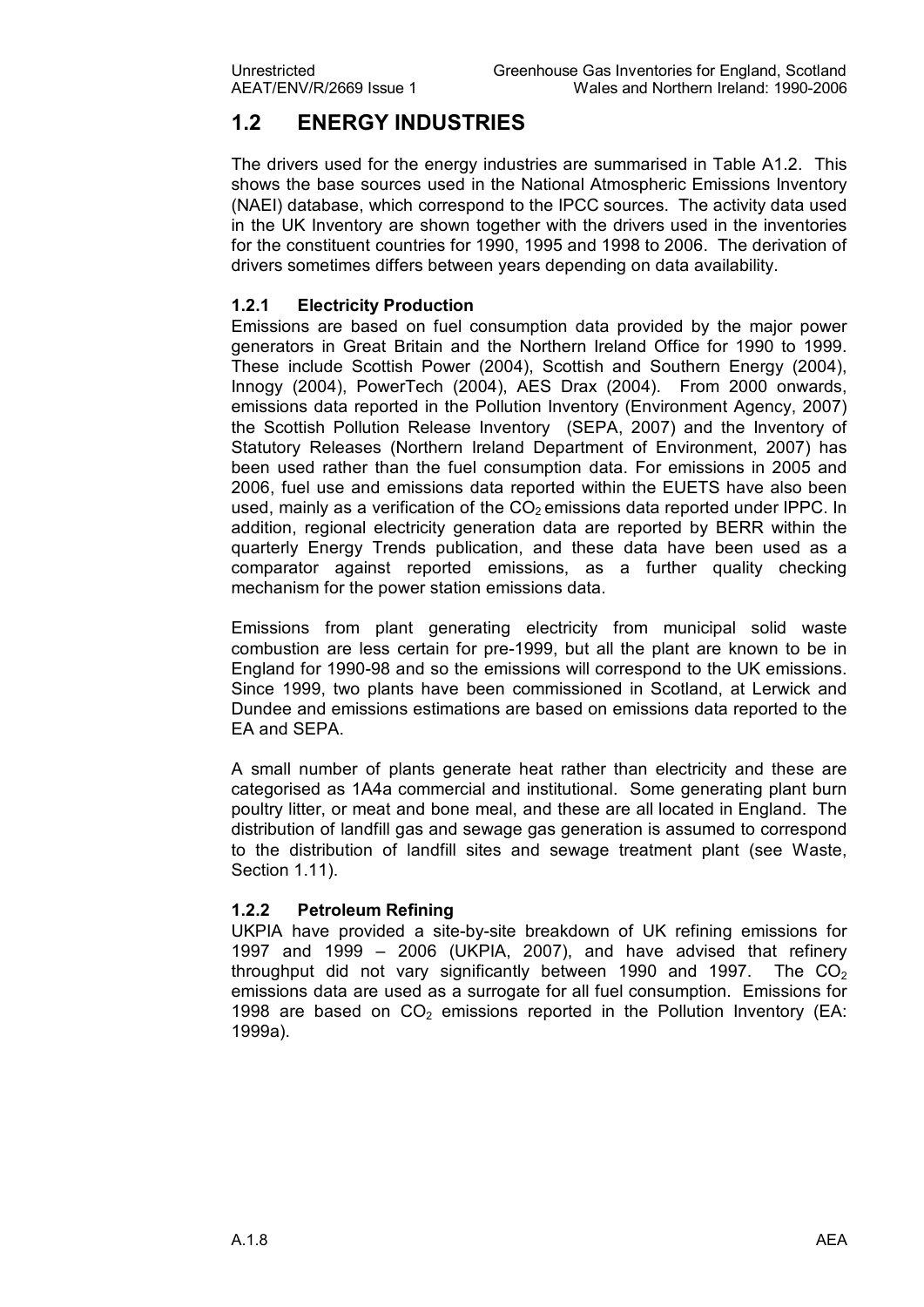| <b>IPCC Category</b>  | <b>NAEI Sources</b>    | <b>Activity: Fuel</b><br><b>Consumption</b>  | 1990                                                         |
|-----------------------|------------------------|----------------------------------------------|--------------------------------------------------------------|
| Electricity           | <b>Power Stations</b>  | Coal, oil, natural gas                       | <b>Consumption data from Power Generators</b>                |
| Production            |                        | Unrefined natural gas                        | <b>NO</b>                                                    |
|                       |                        | Sewage gas                                   | Sewage methane recovered                                     |
|                       |                        | Landfill gas                                 | As landfill methane                                          |
|                       |                        | Orimulsion, MSW, poultry<br>litter and tyres | All plant in England                                         |
| Petroleum<br>Refining | <b>Refineries</b>      | All fuels                                    | UKPIA $CO2$ emission estimates for pre-1997                  |
| Manufacture of        | <b>Coke Production</b> | <b>Colliery Methane</b>                      | All such plant assumed to be in England.                     |
| Solid Fuels           |                        | Coke Oven gas, natural                       | Coal feed to coke ovens, ISSB, WS, DTI                       |
|                       |                        | gas                                          |                                                              |
|                       |                        | Coke                                         | Coke breeze consumption, ISSB                                |
|                       |                        | <b>Blast Furnace gas</b>                     | Coke consumed in blast furnaces, ISSB                        |
|                       | <b>SSF Production</b>  | All fuels                                    | Coal feed to SSF plant, DTI, WS                              |
| Other Energy          | Collieries             | All other fuels                              | Deep mined coal production, data from British Coal Authority |
| Industries            |                        | Coke oven gas                                | All such plant assumed to be in England.                     |
|                       | <b>Gas Production</b>  | Colliery methane                             | Deep mined coal production, data from British Coal Authority |
|                       |                        | Other fuels                                  | Arrivals of natural gas, DTI                                 |
|                       | Offshore Own Gas       | Unrefined natural gas,                       | Extrapolated from 1995 on oil and gas arrivals, DTI          |
|                       | Use / Gas              | LPG, OPG                                     |                                                              |
|                       | Separation Plant       |                                              |                                                              |
|                       | Nuclear Fuel Prod.     | natural gas                                  | All plant in England.                                        |

### **Table A1.2a Energy Industries (Base Year – 1990)<sup>1</sup>**

<sup>1</sup> See Section 1.1.3 for abbreviations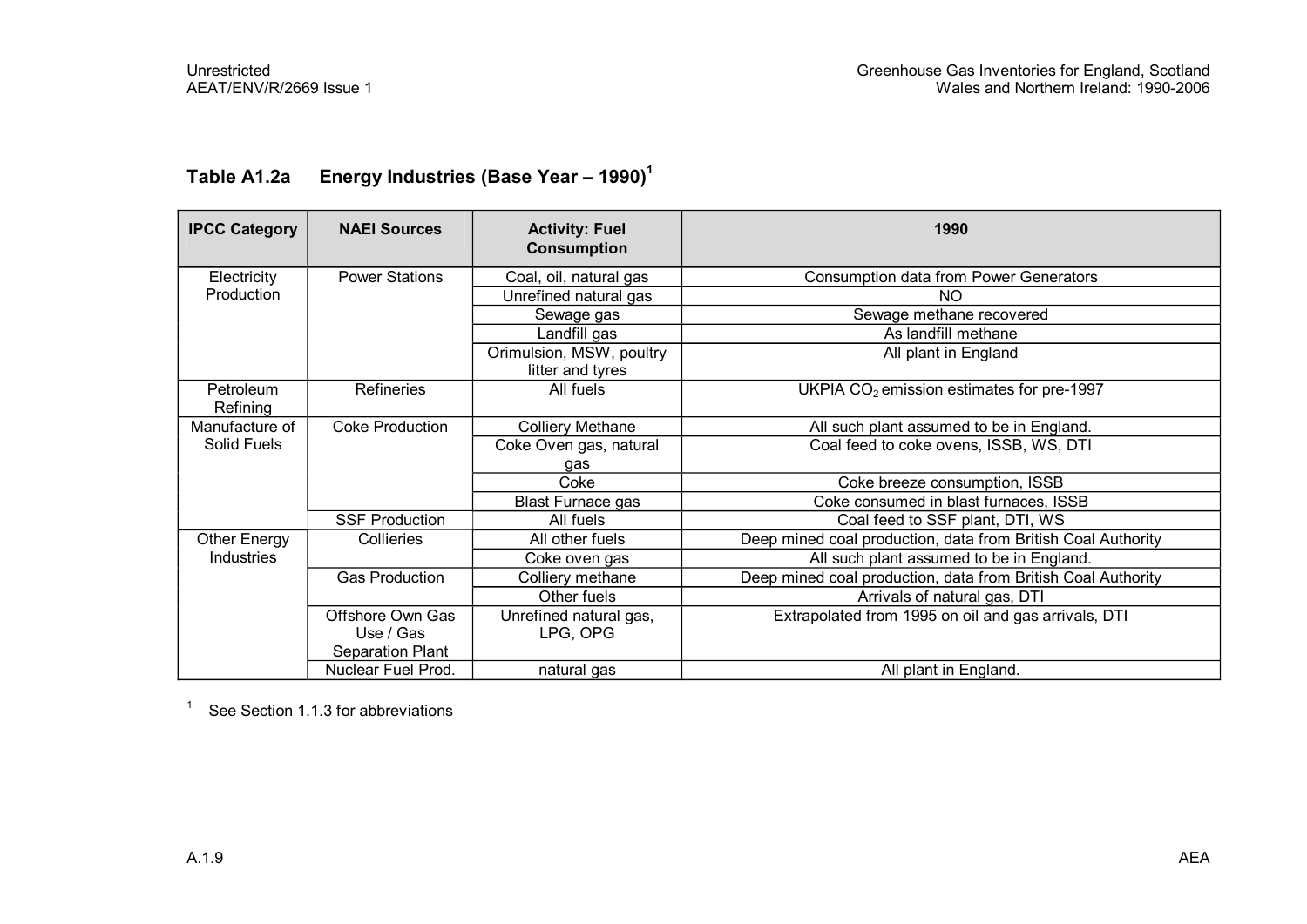| <b>IPCC Category</b>      | <b>NAEI Sources</b>    | <b>Activity: Fuel</b><br><b>Consumption</b> | Data Sources / Comments                                                                                                                       |
|---------------------------|------------------------|---------------------------------------------|-----------------------------------------------------------------------------------------------------------------------------------------------|
| Electricity<br>Production | <b>Power Stations</b>  | Coal, oil, natural gas                      | Consumption data from Power Generators,<br>plus EUETS, PI, EPER & ISR data from 2000 onwards                                                  |
|                           |                        | Unrefined natural gas                       | Some power facilities have used this fuel since 1995. Data<br>provided by plant operators.                                                    |
|                           |                        | Sewage gas                                  | Sewage methane recovered                                                                                                                      |
|                           |                        | Landfill gas                                | As landfill methane                                                                                                                           |
|                           |                        | Orimulsion, MSW, poultry<br>litter          | From 1999, Some MSW plant now also in Scotland.                                                                                               |
| Petroleum<br>Refining     | <b>Refineries</b>      | All fuels                                   | UKPIA $CO2$ emission estimates for pre-1997. Pollution Inventory<br>CO <sub>2</sub> emission estimates for 1998. UKPIA data for 1999 onwards. |
| Manufacture of            | <b>Coke Production</b> | <b>Colliery Methane</b>                     | All such plant assumed to be in England.                                                                                                      |
| Solid Fuels               |                        | Coke oven gas, natural gas                  | Coal feed to coke ovens, ISSB, WS, DTI and (since 1999) PI<br>data.                                                                           |
|                           |                        | Coke                                        | Coke breeze consumption, ISSB.                                                                                                                |
|                           |                        | <b>Blast Furnace gas</b>                    | Coke Consumed in Blast Furnaces, ISSB.                                                                                                        |
|                           | <b>SSF Production</b>  | All fuels                                   | Coal feed to SSF plant, BERR, WS.                                                                                                             |
| Other Energy              | Collieries             | All other fuels                             | Deep mined coal production, data from British Coal Authority.                                                                                 |
| Industries                |                        | Coke oven gas                               | (1995 – current) No such plant operating.                                                                                                     |
|                           | <b>Gas Production</b>  | Colliery methane                            | Deep mined coal production, data from British Coal Authority.                                                                                 |
|                           |                        | Other fuels                                 | Arrivals of natural gas, DTI                                                                                                                  |
|                           | Offshore Own Gas       | Unrefined natural gas,                      | (1995 – current) Oil & Gas UK EEMS $CO2$ estimates for                                                                                        |
|                           | Use / Gas Sepn.        | LPG, OPG                                    | terminals, BERR activity data.                                                                                                                |
|                           | Nuclear Fuel Prod.     | natural gas                                 | (1995 – current) Data not available.                                                                                                          |

### **Table A1.2b Energy Industries (1995; 1998 to 2006)**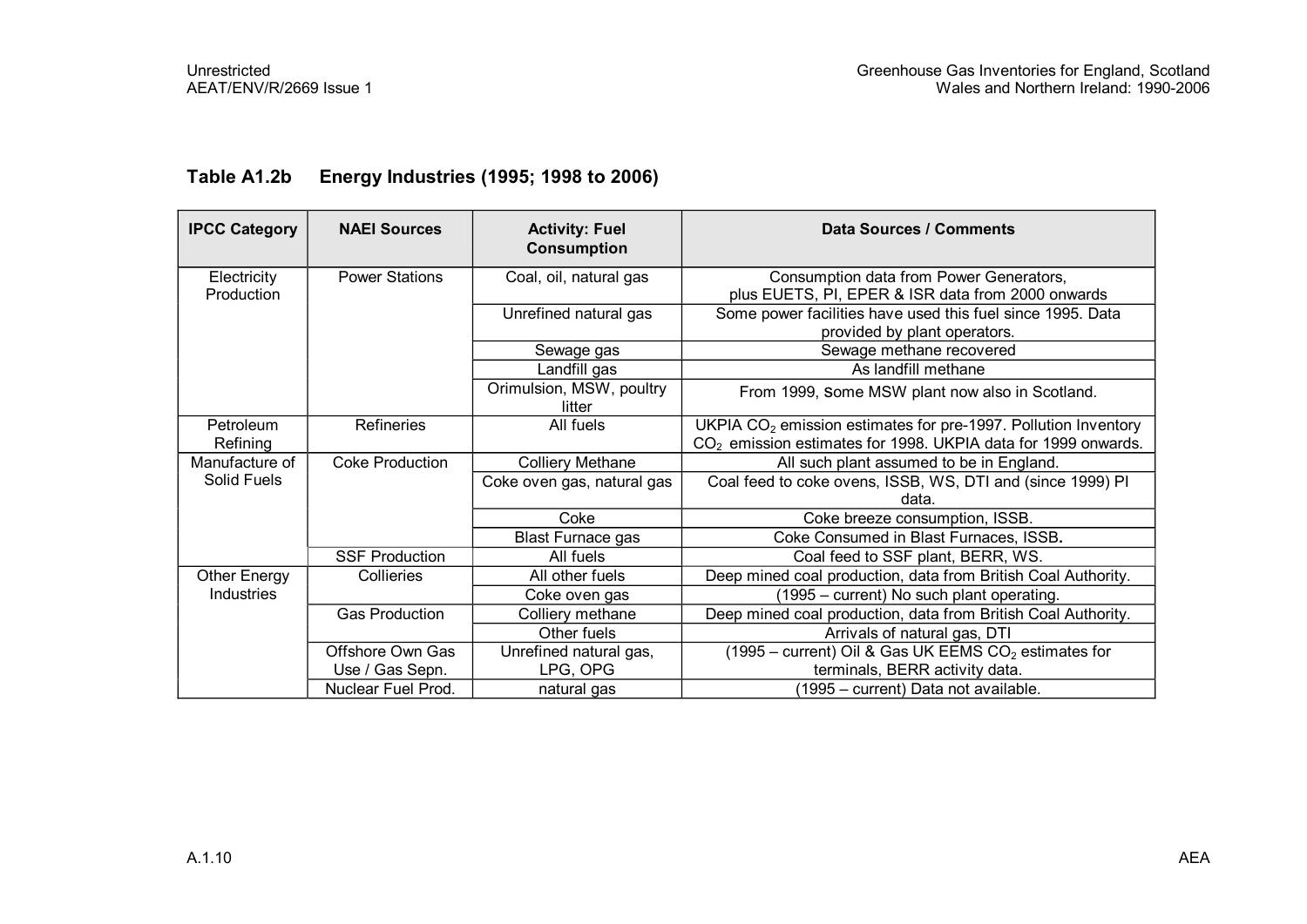#### **1.2.3 Manufacture of Solid Fuels**

This category comprises the production of coke and solid smokeless fuel (SSF). Regional data on coke ovens in the iron and steel industry are reported in detail by ISSB (2008). Two coke ovens in England and Wales are not attached to an integrated iron and steel facility, and the consumption of coal by these ovens is estimated from WO (1998) and UK data (BERR: 1991, 2000-2006). The Welsh statistics are only available to 1993, so this data is used as an estimate of the Welsh non-iron and steel coking coal consumption in 1995. For 1998 to 2006, the non-iron and steel coking coal consumption data is apportioned between England and Wales using  $CO<sub>2</sub>$  emissions for the particular sites reported in the Pollution Inventory and EUETS (EA: 2007).

The generic driver for coke oven fuel consumption is the consumption of coking coal, which is in effect the regional capacity of coke ovens. This driver is also used for natural gas consumption and coke oven gas consumption. Some coke ovens use blast furnace gas as fuel and the availability depends on blast furnace gas capacity (see Industrial Processes). Small amounts of colliery methane are consumed in the manufacture of solid fuels and this was judged to occur entirely in England where coking occurs in close proximity to deep mining. Small amounts of coke breeze are also used, and this has been disaggregated using data on other coke consumption from ISSB.

The estimation of emissions from SSF production is rather uncertain, as limited fuel use data are available from processes across the UK. Moreover, many of these are the new briquetting processes rather than coking processes and produce negligible emissions. For SSF plant operating in England and Wales, it is possible to estimate regional consumption using UK data (BERR: 1991, 2000 2006) and Welsh data (WO: 1998). Welsh data for 1995 has been estimated, whilst all SSF coking plant still operating since 1998 are known to be in England. Thus the driver used is coal consumed by SSF plant.

#### **1.2.4 Other Energy Industries**

This category consists of a number of small emissions from collieries, the gas industry, the nuclear fuel industry and a large emission from offshore natural gas use. In the DA inventories, emissions from oil and gas terminals are based on data provided by Oil & Gas UK (1999, 2002-2007). Installation-specific data are only available for post-1995. Emissions for 1990 are extrapolated based on 1995 Oil & Gas UK data and the arrivals of crude oil and natural gas in Scotland and England (BERR, 1991; 1996). The category of "gas separation plant" is assumed to be a subset of the gas used in oil and gas terminals and is treated in the same way as "offshore own gas use", with emissions allocated based on the Oil & Gas UK data on gas consumption in terminals. A driver is estimated for the category of "gas production" based on the arrivals of natural gas in England and Scotland (BERR: 1991, 1996, 2000-2007). Other sources are minor and are covered in Table A1.2.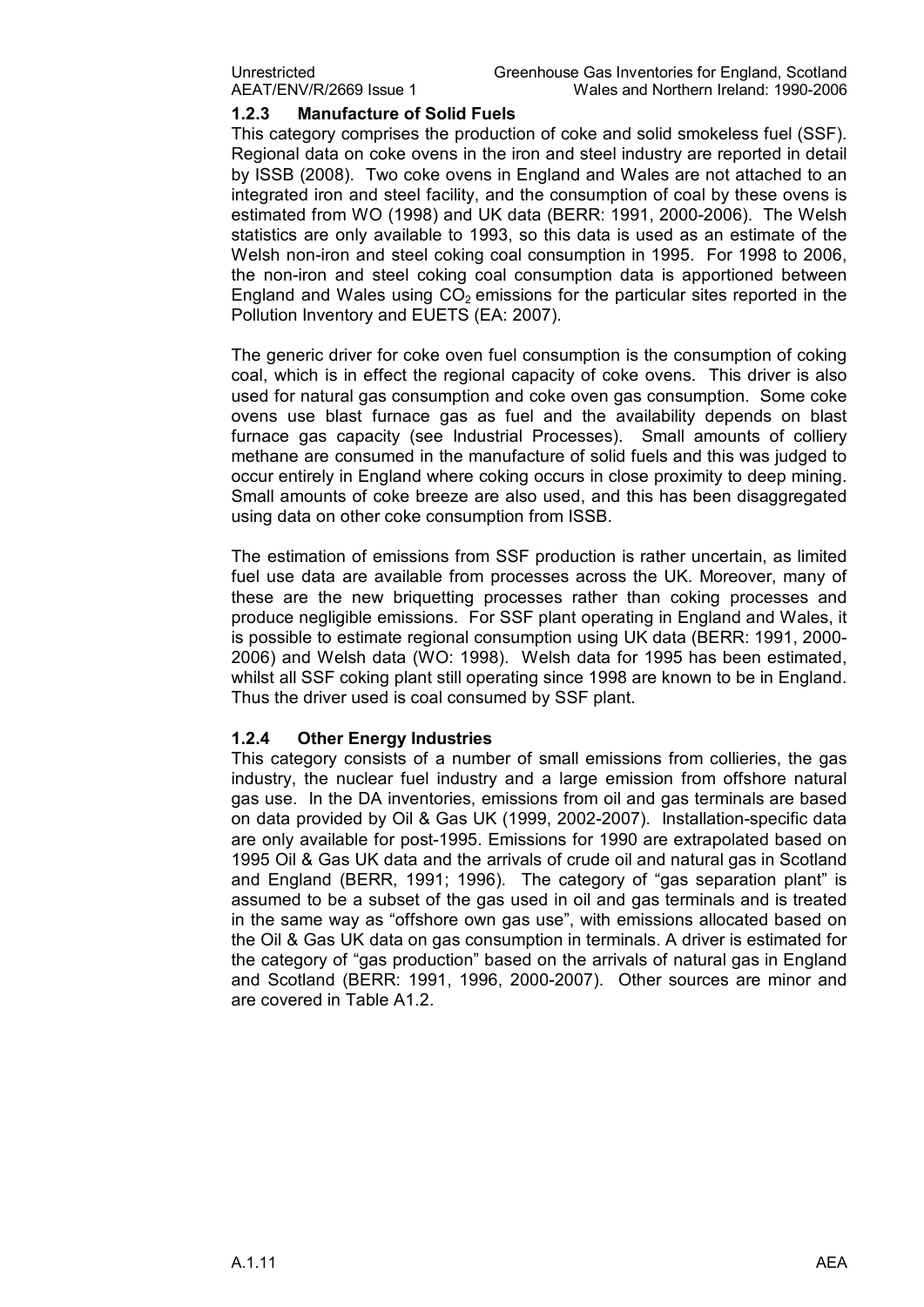### **1.3 MANUFACTURING INDUSTRIES AND CONSTRUCTION**

The drivers used to estimate DA-specific fuel consumption from these sectors are summarised in Table A1.3.

#### **1.3.1 Iron and Steel**

The ISSB (2008) provides annual reports of the detailed regional consumption of fuel by the steel industry. The consumption of coke by sinter plant is estimated as the non-blast furnace coke consumption (as this is the main other use of coke). The consumption of coke oven gas is distributed as proportional to regional figures for coal feed to coke ovens, whilst the consumption of blast furnace gas is distributed as proportional to regional figures for coke feed to blast furnaces. (The production of these gases is estimated to be proportional to the fuel used as feedstock.)

The ISSB reports the general consumption of coal, fuel oil, gas oil, LPG and natural gas by the primary iron and steel industry. This is a narrower definition than that used by BERR, which includes foundries and finishing plant, and therefore the BERR data used in the UK GHGI is higher than the ISSB data. Nevertheless, the regional ISSB data is used as a surrogate, since the distribution of the wider steel industry is directly linked to that of the primary industry, and the emissions from the secondary plant are considerably lower than the primary plant.

#### **1.3.2 Other Industry**

BERR (2000-2007, 1996 & 1991) reports regional sales of solid and liquid fuels, but only as totals for England and Wales (combined), Scotland and Northern Ireland, based on reported sales data from refineries and collieries. These data have previously been used to provide estimates for other industrial fuel use, by difference from consumption data from specific sources (e.g. road transport, heavy industry). In recent years, however, BERR has started to produce more detailed regional energy use data (BERR, 2007b), based on new data that has become available on local electricity and gas consumption patterns, as part of a project to develop Local Authority  $CO<sub>2</sub>$  emissions data. These statistics use local electricity and gas use data from the National Grid and the gas supply network operators (formerly Transco). Solid and liquid fuel use is calculated using point source consumption data (for major industrial sites), and a complex modelling process to distribute remaining UK fuel allocations that uses employment and population data, and takes account of smoke control zones and the patterns of gas and electricity consumption.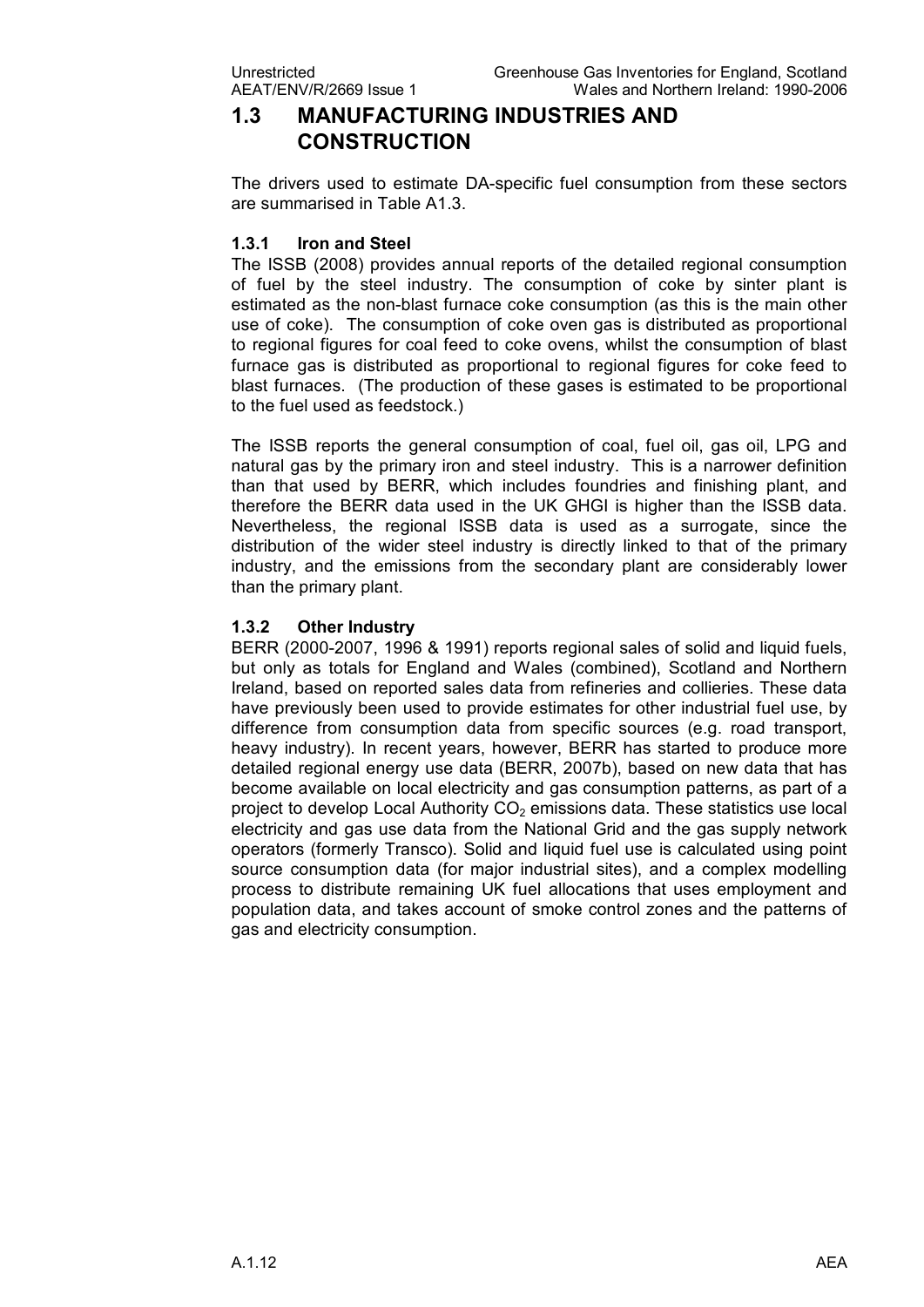| <b>IPCC</b><br>Category | <b>NAEI Sources</b>          | <b>Activity: Fuel</b><br><b>Consumption</b>    | 1990                                                             |
|-------------------------|------------------------------|------------------------------------------------|------------------------------------------------------------------|
| Iron & Steel            | Sinter Plant                 | Coke-breeze                                    | Other coke consumption, ISSB                                     |
|                         | Iron & Steel                 | Blast furnace gas                              | Coke consumed in blast furnaces, ISSB, WO                        |
|                         |                              | Coke oven gas                                  | Coal feed to coke ovens, ISSB, WS                                |
|                         |                              | Coke                                           | Coke consumed in blast furnaces, ISSB, WO                        |
|                         |                              | Fuel oil, gas oil, LPG, natural<br>gas, coal   | Consumption of specified fuel, ISSB                              |
| Other                   | Other Industry               | Burning oil, fuel oil, gas oil                 | Regional oil consumption, BERR                                   |
| Industry                |                              | <b>OPG</b>                                     | All such plant are located in Scotland, BERR                     |
|                         |                              | <b>LPG</b>                                     | Regional energy statistics, BERR                                 |
|                         |                              | Lubricants                                     | Regional energy data, BERR, less estimate of road transport use. |
|                         |                              | Natural gas                                    | Natural gas consumed, data from Transco                          |
|                         |                              | <b>Colliery Methane</b>                        | Deep mined coal production, British Coal Authority               |
|                         |                              | Coal, coke                                     | Regional energy statistics, BERR                                 |
|                         |                              | Coke oven gas                                  | Coal feed to coke ovens, ISSB, WO, WS                            |
|                         |                              | <b>SSF</b>                                     | Regional energy statistics, BERR                                 |
|                         |                              | Wood                                           | GDP data.                                                        |
|                         | Cement                       | Coal, oil, gas, petrocoke,<br>tyres, waste oil | Regional cement capacity, BCA                                    |
|                         | Ammonia                      | <b>Natural Gas</b>                             | All such plant are located in England                            |
|                         | (combustion)                 |                                                |                                                                  |
|                         | Autogenerators               | Coal                                           | All such plant are located in England                            |
|                         |                              | Natural gas                                    | (Data sources exactly as per "Other Industry" above)             |
|                         | Other-Industry: Off-<br>road | Gas oil, petrol                                | GDP data.                                                        |

### **Table A1.3a Manufacturing Industry and Construction (Base Year – 1990)<sup>1</sup>**

1 See Section 1.1.3 for abbreviations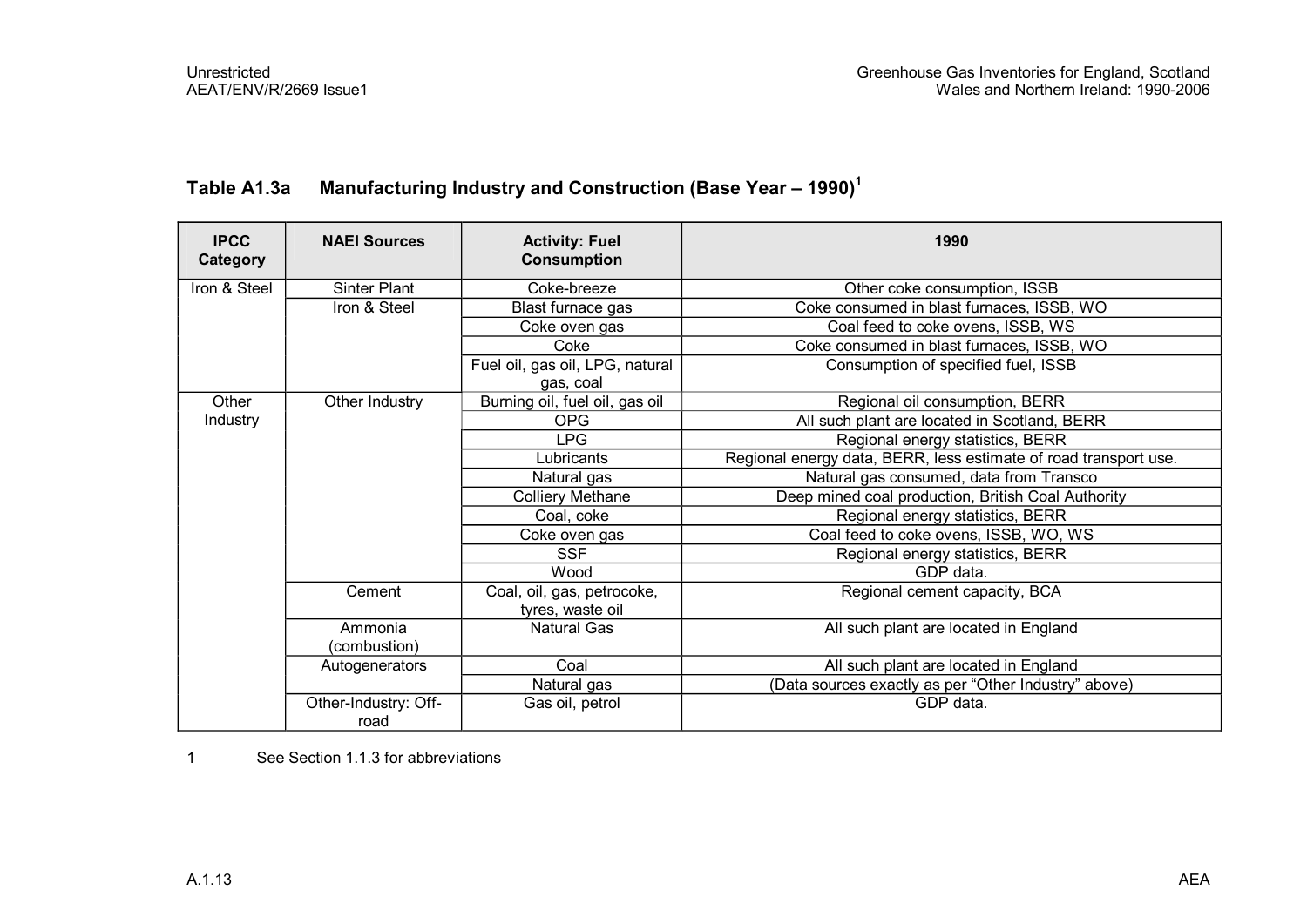| <b>IPCC</b><br>Category | <b>NAEI Sources</b>          | <b>Activity: Fuel</b><br><b>Consumption</b>    | Data Sources / Comments                                                                                    |  |  |
|-------------------------|------------------------------|------------------------------------------------|------------------------------------------------------------------------------------------------------------|--|--|
| Iron & Steel            | <b>Sinter Plant</b>          | Coke-breeze                                    | Other coke consumption, ISSB                                                                               |  |  |
|                         | Iron & Steel                 | Blast furnace gas                              | Coke Consumed in blast furnaces, ISSB, WO                                                                  |  |  |
|                         |                              | Coke oven gas                                  | Coal feed to coke ovens, ISSB, WS                                                                          |  |  |
|                         |                              | Coke                                           | Coke consumed in blast Furnaces, ISSB, WO                                                                  |  |  |
|                         |                              | Fuel oil, gas oil, LPG, natural<br>gas, coal   | Consumption of specified fuel, ISSB                                                                        |  |  |
| Other                   | Other Industry               | Burning oil, fuel oil, gas oil                 | Regional oil consumption, BERR                                                                             |  |  |
| Industry                |                              | <b>OPG</b>                                     | All such plant are located in Scotland, BERR                                                               |  |  |
|                         |                              | <b>LPG</b>                                     | Regional energy statistics, BERR                                                                           |  |  |
|                         |                              | Lubricants                                     | Regional energy data, BERR, less estimate of road transport use.                                           |  |  |
|                         |                              | Natural gas                                    | Natural gas consumed, data from Transco (now UK National Grid) & (since<br>1995) from Phoenix Gas (NI)     |  |  |
|                         |                              | <b>Colliery Methane</b>                        | Deep mined coal production, British Coal Authority                                                         |  |  |
|                         |                              | Coal, coke                                     | Regional energy statistics, BERR; Coal consumption, WO, NIO                                                |  |  |
|                         |                              | Coke oven gas                                  | Coal feed to coke ovens, ISSB, WO, WS                                                                      |  |  |
|                         |                              | <b>SSF</b>                                     | Regional energy statistics, BERR                                                                           |  |  |
|                         |                              | Wood                                           | GDP data.                                                                                                  |  |  |
|                         | Cement                       | Coal, oil, gas, petrocoke,<br>tyres, waste oil | Regional cement capacity, BCA; For 2002 onwards, based on emissions<br>reported to EUETS, EA, DoE and SEPA |  |  |
|                         | Ammonia<br>(combustion)      | <b>Natural Gas</b>                             | All such plant are located in England                                                                      |  |  |
|                         | Autogenerators               | Coal                                           | All such plant are located in England                                                                      |  |  |
|                         |                              | Natural gas                                    | (Data sources exactly as per "Other Industry" above)                                                       |  |  |
|                         | Other-Industry: Off-<br>road | Gas oil, petrol                                | GDP data.                                                                                                  |  |  |

### **Table A1.3b Manufacturing Industry and Construction (1995; 1998 to 2006)**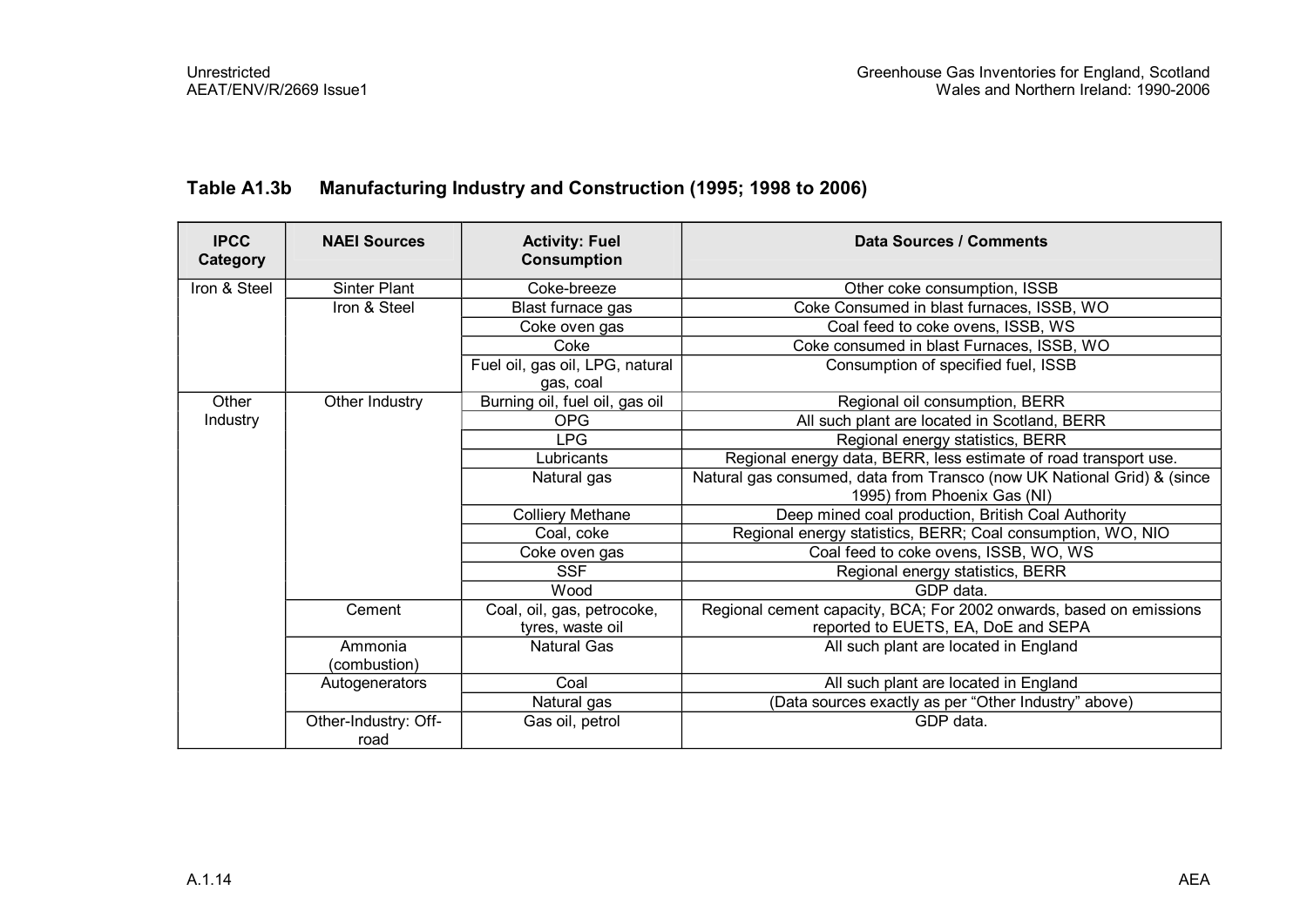The resulting BERR regional energy statistics are regarded as experimental for use at local level, but at DA-level the fuel use patterns will be subject to less error. Previously the regional fuel use in these sectors has been developed using a complex balance approach based on limited source data. The lack of consistent and comprehensive fuel use or fuel sales data from across the DAs (especially for solid and liquid fuels) leads to significant potential errors in the distribution of UK fuel use across the regions; data gaps and inconsistencies have previously been addressed by making "expert judgement" assumptions over the time series.

The new BERR regional energy statistics are therefore regarded as a more accurate indication of other industrial fuel use for recent years, and have been used to derive estimates for combustion of fuels such as fuel oil, gas oil and coal. However, these data are based on surveys and proxy activity data from the early 2000s, and have only been produced for 2003 to 2005 and hence their use to extrapolate estimates back across the time-series presents other limitations to the inventory data usefulness. Hence, despite the new BERR regional energy statistics, emission estimates & trends from solid and liquid fuels within 1A2f "other industry" sources remain amongst the more uncertain estimates within the DA inventories, due to uncertainties from the modelling approach to derive the source activity data.

Liquid Petroleum Gas (LPG) has a number of uses, primarily in sectors such as domestic use and the growing sector of LPG use in road transport applications. Industrial use of LPG has been disaggregated based on BERR regional energy statistics (BERR: 2007).

The driver for emissions from lubricant use is based on regional lubricant sales (BERR: 1991, 1996, 2001-2007) with England and Wales being disaggregated based on regional manufacturing employment statistics (ONS: 2007).

BERR (BERR: 2007c) provides data on natural gas sales to consumers categorised by consumer size and region in Great Britain, excluding consumption by large industrial users and power generators. Consumption data for gas use in Northern Ireland is supplied by Phoenix Natural Gas Ltd (2007) for 1999 onwards, and now also Firmus Energy, a new gas supplier in Northern Ireland (2007).

Regional gas consumption is estimated by matching the UK National Grid, Firmus and Phoenix totals with the NAEI UK total. Northern Ireland gas consumption is estimated directly from the Phoenix and Firmus data. Gas consumption by "other industry" and "autogenerators" in GB is disaggregated based on a mass balance, after all other defined sector uses have been deducted from the totals. Determination of drivers for gas consumption by other defined sectors is discussed in other sections of this appendix. The driver determined for "other industry" is also used for "autogenerators".

Drivers for fuel consumption in cement kilns are based on annual regional clinker capacity data for 1990, 1995, 1998-2001 supplied by the British Cement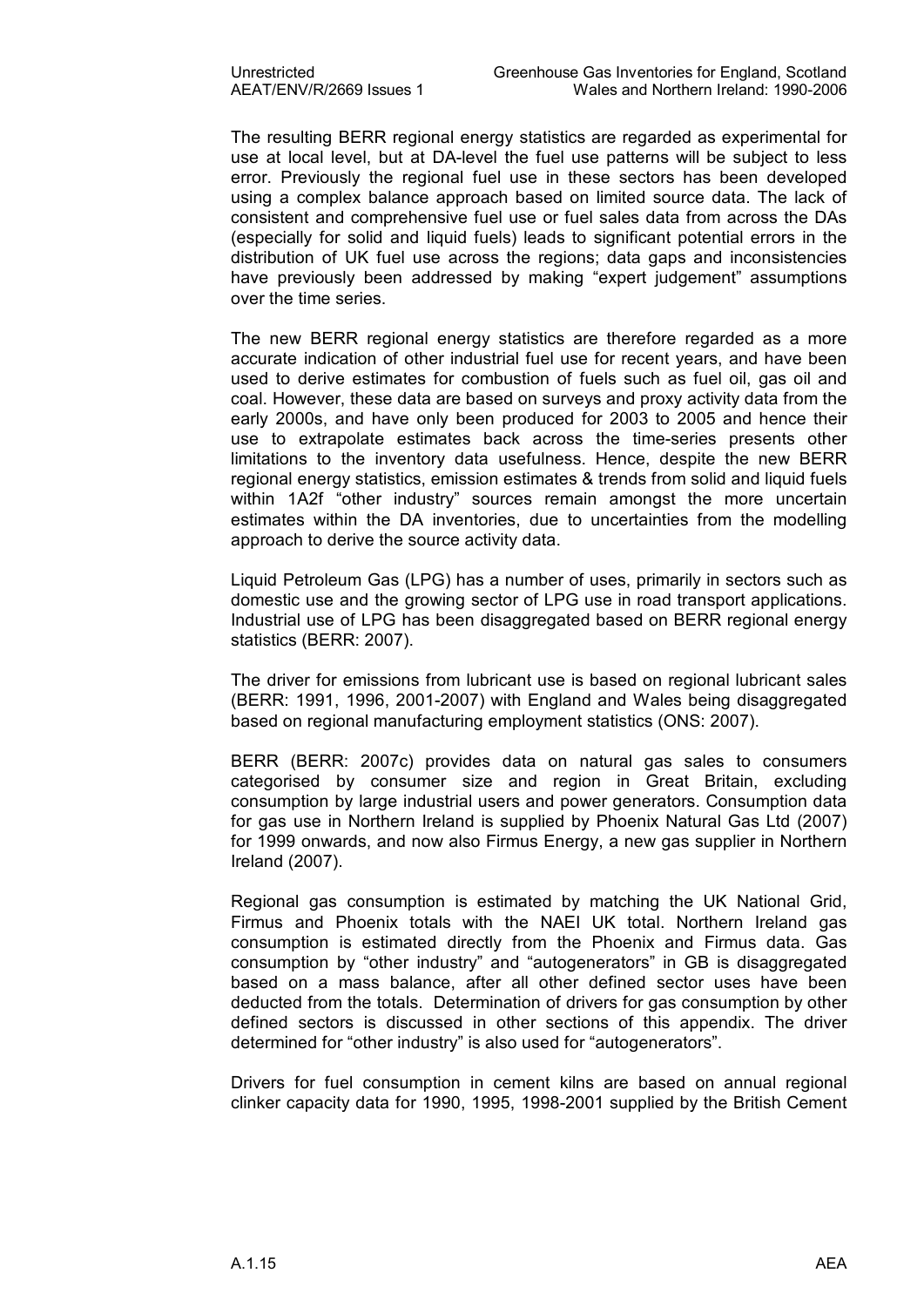Association (BCA: 2004). These are applied to all fuels, with a correction factor applied to Northern Ireland to account for the absence of natural gas. Where the UK estimate of fuel consumed in cement kilns has been revised for a given year, the regional consumptions have also been revised. From 2002 onwards the emissions data reported to the PI, SPRI and ISR have been used to disaggregate UK emissions (EA: 2007, SEPA: 2007, NIDoE: 2007).

"Autogeneration" refers to electricity generation by industry for its own use. In the case of coal, the key autogenerators are Alcan and Brunner Mond, both of which are located in England. Gas autogeneration is not considered a large source and has therefore been distributed according to the other natural gas "other industry" driver, as discussed above.

### **1.4 TRANSPORT**

The drivers used for transport are summarised in Table A1.4.

#### **1.4.1 Aviation and Navigation**

Emissions from domestic aviation and navigation were allocated across the DAs for the first time in the 1990-2004 DA GHG inventories. The disaggregation of the domestic aviation emissions has been revised in the latest inventory using a database of aircraft movement data from the Civil Aviation Authority (CAA: 2007), also used in the compilation of the UK GHG inventory.

The database includes details of individual flights (airport origin, destination, fuel type, plane type, engine type), covering both domestic and international flights. Only domestic UK flights have been included in the DA GHG inventory data. Estimates of emissions from take off and landing cycles and aircraft cruise have been calculated. The protocol adopted for disaggregating emissions across DAs is to assign all emissions from a flight to the DA of flight origin.

The DA GHG inventory method has been amended slightly in this latest publication. In the 1990-2005 DA GHGI, the emissions from flights originating in the UK Crown Dependencies (i.e. the Channel Islands, Isle of Man) were reported separately, as "unallocated" emissions. In the 1990-2006 DA GHG inventory, the emissions from the Crown Dependencies have all been included within the emissions reported for England. This change in method ensures a more consistent approach across combustion sectors, as the energy use in Crown Dependencies for other sectors is reported as within England, consistent with DUKES energy accounting.

The driver for emissions from aircraft support vehicles is calculated based on aircraft movement data from the UK's major airports (DfT, 2007d).

The disaggregation of emissions from navigation, fishing and coastal shipping is based on port movement data in each constituent country (DfT: 2007b).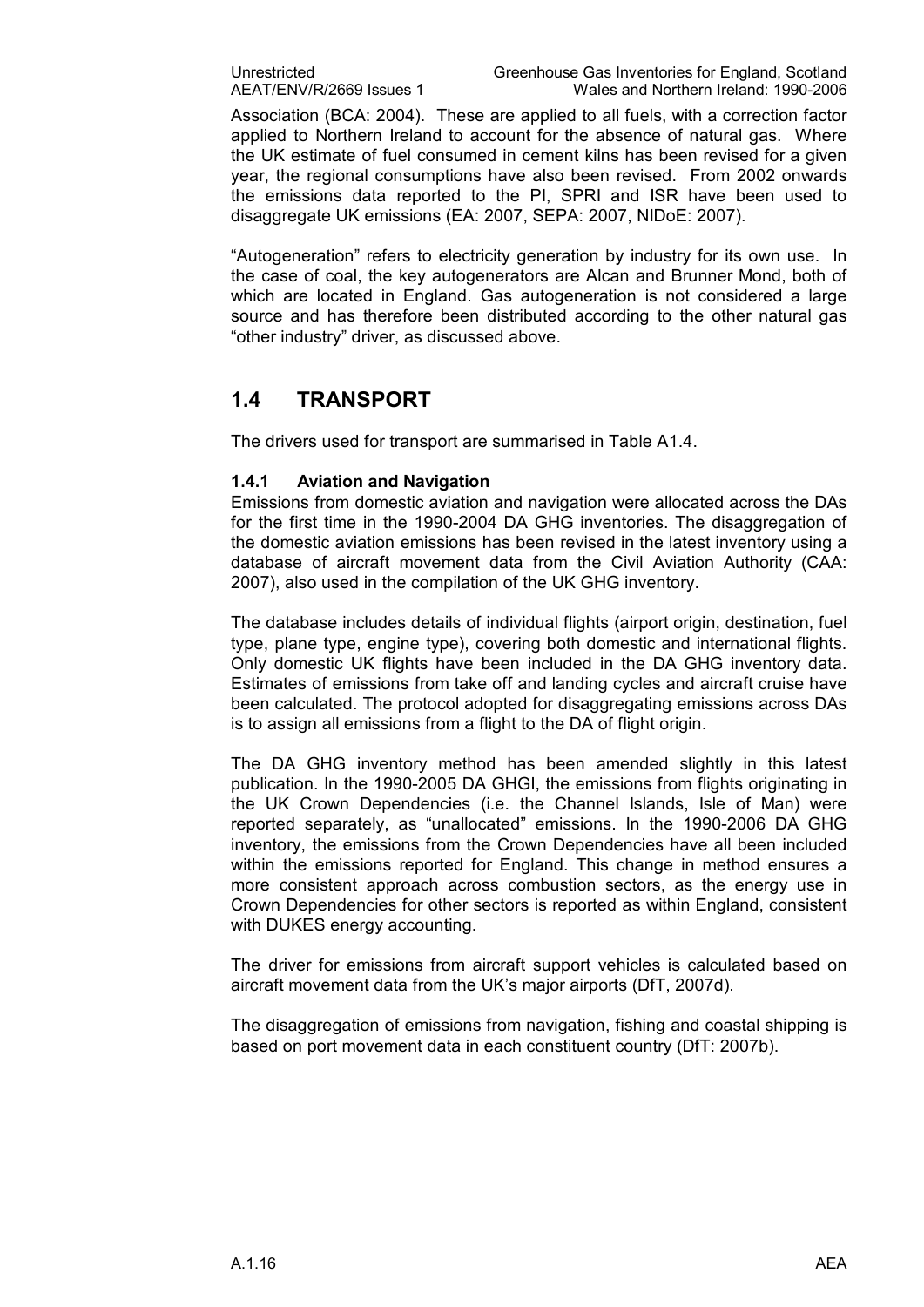#### **1.4.2 Road Transportation**

Carbon dioxide, methane and nitrous oxide are emitted from the exhaust of all road vehicles with internal combustion engines.  $CO<sub>2</sub>$  is the principal product of combustion and emissions are directly related to the fuel efficiency of the vehicle.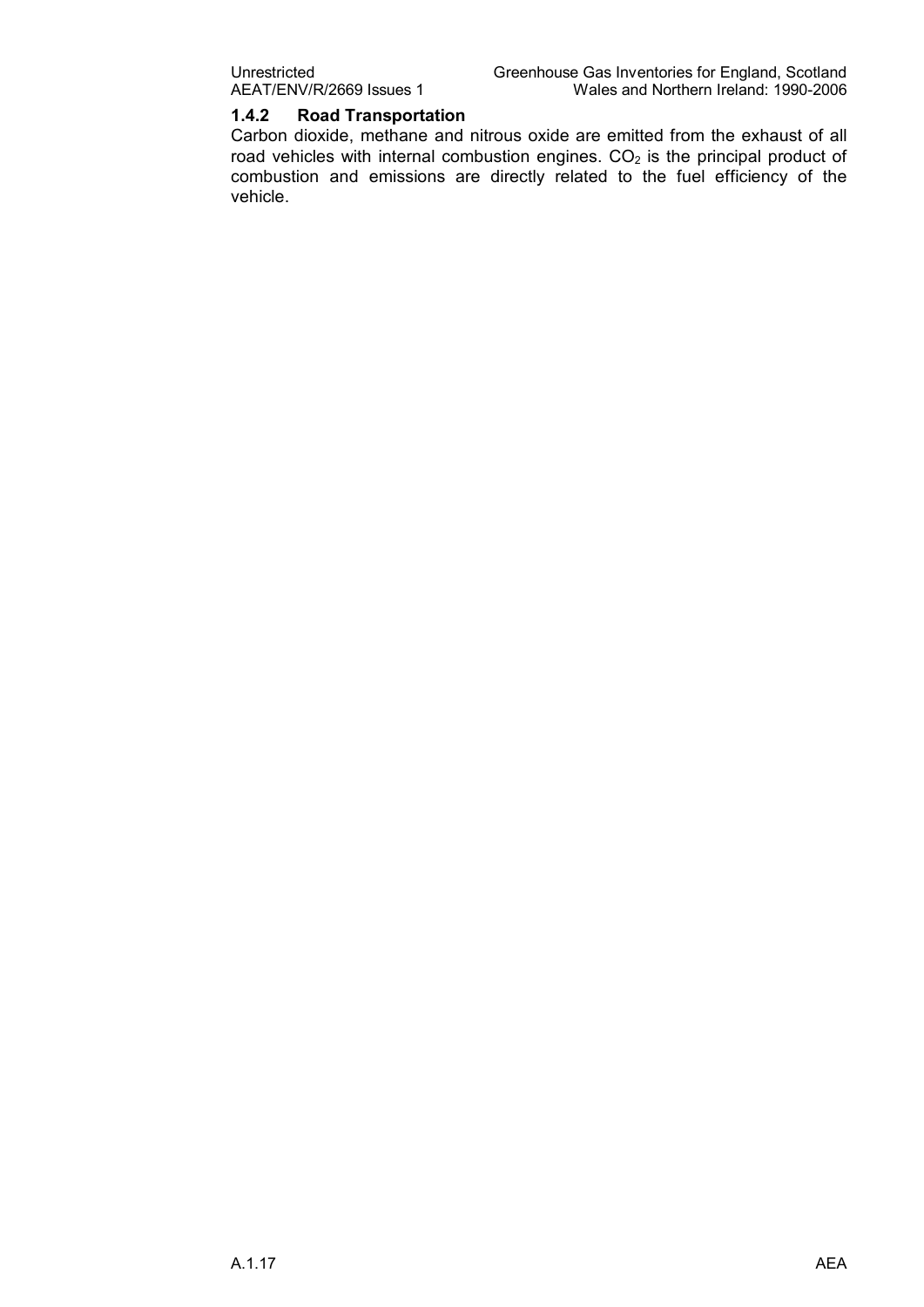## **Table A1.4a: Transport (Base Year – 1990)<sup>1</sup>**

| <b>IPCC Category</b>   | <b>NAEI Sources</b>                                 | <b>Activity: Fuel Consumption</b>  | 1990                                                                                                                                             |
|------------------------|-----------------------------------------------------|------------------------------------|--------------------------------------------------------------------------------------------------------------------------------------------------|
| Civil Aviation         | Domestic cruise;<br>Domestic Take-<br>off & Landing | Aviation Gasoline, Jet<br>Gasoline | CAA database of flight information                                                                                                               |
| Road<br>Transportation | Road Transport                                      | Petrol, Diesel oil                 | Road fuel sales, BERR; vehicle km, DfT                                                                                                           |
|                        |                                                     |                                    | Traffic data: National Traffic Census, DfT<br>Dept of Regional Development (NI: 1990)<br>Fuel consumption: Digest of UK Energy Statistics (1990) |
| Railways               | Railways                                            | Gas oil                            | Gas oil consumption, Railtrack & NIR                                                                                                             |
| Navigation             | Coastal shipping                                    | Gas oil, Fuel oil                  | Port movement data, DfT Maritime Statistics                                                                                                      |
| Other                  | Aircraft Support                                    | Gas oil                            | Regional aircraft movements, DfT                                                                                                                 |

<sup>1</sup> See Section 1.1.3 for abbreviations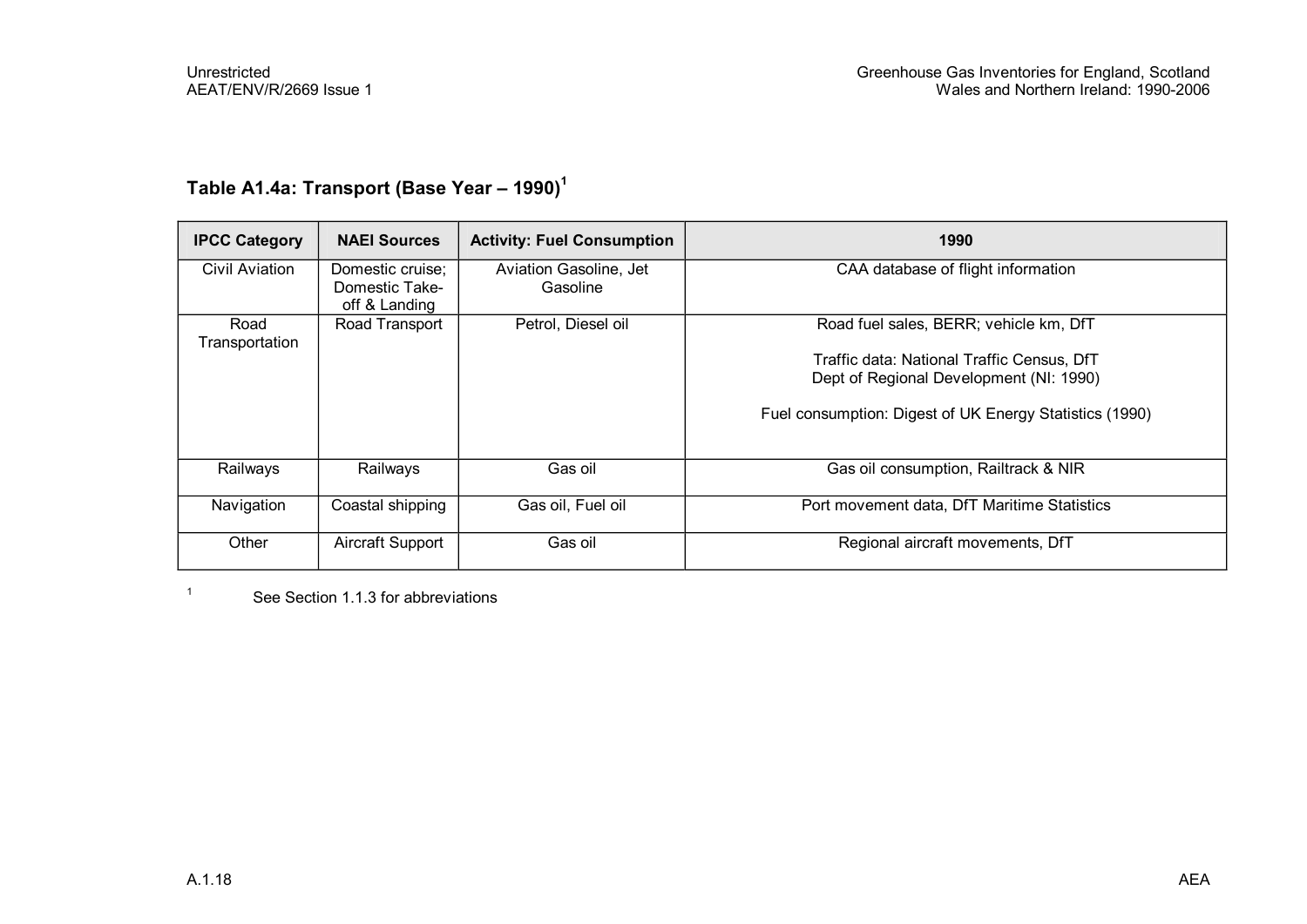| <b>IPCC Category</b>   | <b>NAEI Sources</b>                                 | <b>Activity: Fuel Consumption</b>  | <b>Data Sources / Comments</b>                                                                                                                                                                                                         |
|------------------------|-----------------------------------------------------|------------------------------------|----------------------------------------------------------------------------------------------------------------------------------------------------------------------------------------------------------------------------------------|
| Civil Aviation         | Domestic cruise;<br>Domestic Take-<br>off & Landing | Aviation Gasoline, Jet<br>Gasoline | CAA database of flight information                                                                                                                                                                                                     |
| Road<br>Transportation | Road Transport                                      | Petrol, Diesel oil, LPG            | Vehicle km, DfT, NI DRD                                                                                                                                                                                                                |
|                        |                                                     |                                    | Emission factors: COPERT III (European<br>Environment Agency, 2000), Barlow et al. (2001)                                                                                                                                              |
|                        |                                                     |                                    | Fuel efficiency: Road Freight Statistics, DfT (1990-2006)                                                                                                                                                                              |
|                        |                                                     |                                    | Composition of fleet: Vehicle Licensing Statistics Report, DfT (GB)<br>Dept of Regional Development (NI).                                                                                                                              |
|                        |                                                     |                                    | Traffic data: National Traffic Census, DfT<br>(England, Scotland, Wales: 1990-2006)                                                                                                                                                    |
|                        |                                                     |                                    | Dept of Regional Development (NI: 1990-1999), Traffic Census Report (NI:<br>2000), Vehicle Kilometres of Travel Survey of Northern Ireland Annual<br>Report (NI: 2001), Traffic and Travel Information, DRDNI 2007 (NI: 2002-<br>2006) |
|                        |                                                     |                                    | Fuel consumption: Digest of UK Energy Statistics (1990-2006),<br>Welsh Office fuels data (WO, 1998)                                                                                                                                    |
| Railways               | Railways                                            | Gas oil                            | Gas oil consumption, Railtrack, ATOC, Translink & NIR                                                                                                                                                                                  |
| Navigation             | Coastal shipping                                    | Gas oil, Fuel oil                  | Port movement data, DfT Maritime Statistics                                                                                                                                                                                            |
| Other                  | Aircraft Support                                    | Gas oil                            | Regional aircraft movements, DfT                                                                                                                                                                                                       |

## **Table A1.4b: Transport (1995; 1998 to 2006)<sup>1</sup>**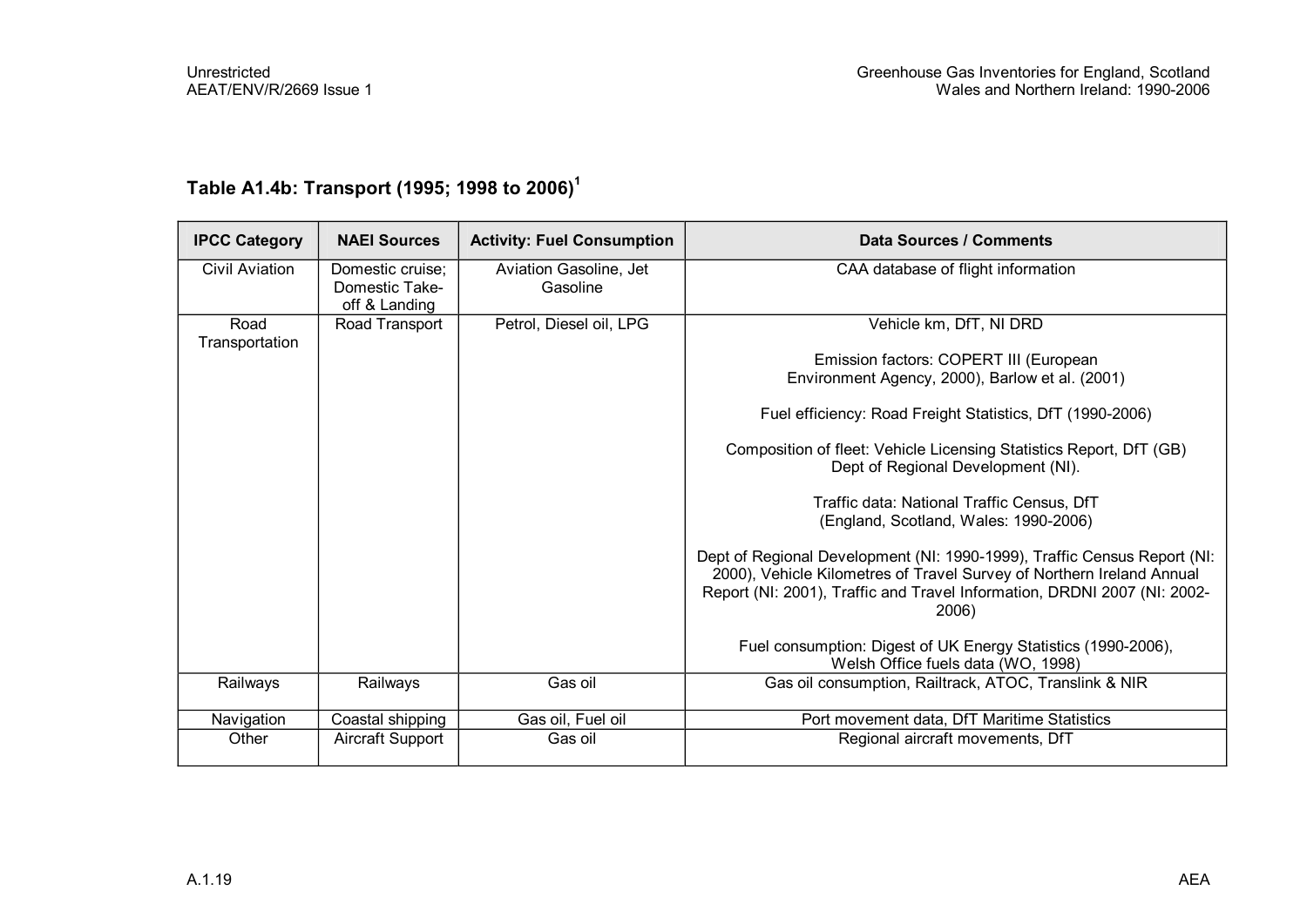Methane is a hydrocarbon emitted as a result of the incomplete combustion of the fuel. Nitrous oxide is a by-product of the combustion process and emitted from partial oxidation of nitrogen present in the air.

All these pollutants are emitted by different amounts from vehicles of similar size running on petrol and diesel fuel. For example, diesel cars tend to be more fuelefficient than petrol cars of a similar size, so their carbon emissions are lower. None of these pollutants are subject to regulatory type-approval emission limits as are those which have an impact on air quality. However, emissions of GHGs are affected by technologies introduced to reduce emissions of the regulated air quality pollutants. Methane emissions are lower from petrol vehicles fitted with a three-way catalyst, although the reduction in emissions of this pollutant by the catalyst is not as efficient as it is for other hydrocarbons. Measurements also suggest that a three-way catalyst, which is efficient at reducing  $NO<sub>x</sub>$  emissions, actually increase emissions of  $N_2O$ , formed as a by-product of the catalyst  $NO<sub>x</sub>$ reduction process.

Disaggregation of UK emissions across the DAs is based on local data from road traffic surveys run by the UK Department for Transport and the Department for Regional Development in Northern Ireland. Vehicle kilometre figures for different vehicle types and road types are combined with fuel consumption or emission factors. The vehicle kilometre data are also subject to uncertainty, but do show a consistent growth in traffic across all the regions.

It is worth noting that the IPCC Reference Manual states that "*the CORINAIR (programme), with a view to the input requirements of atmospheric dispersion models, applies the principle of territoriality (emission allocation according to fuel consumption) whereas the IPCC is bound to the principle of political responsibility (allocation according to fuel sale). For the IPCC, countries with a big disparity between emissions from fuel sales and fuel consumption have the option of estimating true consumption and reporting the emissions from consumption and trade separately*." (IPCC, 1996).

UK emissions of  $CO<sub>2</sub>$  from road transport are reported to IPCC on the basis of fuel sales. However, basing road transport emissions on fuel sales in each constituent country of the UK does not provide a representative picture of trends in road transport emissions at regional level, due to issues of cross-border fuel sales (especially between Northern Ireland – Republic of Ireland) and sales data accounting issues within the UK (e.g. "supermarket sales" in Scotland allocated to original point of sale in northern England). Estimates based on fuel consumption calculated from traffic data in each DA are therefore regarded as a more representative approach, and are consistent with the CORINAIR guidance.

Total emissions from road transport in each region are calculated from the following information:

Emission factors for different types of vehicles. In the case of carbon emissions, fuel consumption factors can be used because the mass of carbon emitted is proportional to the mass of fuel consumed. Emission factors (g/km) and fuel consumption factors depend on the vehicle type and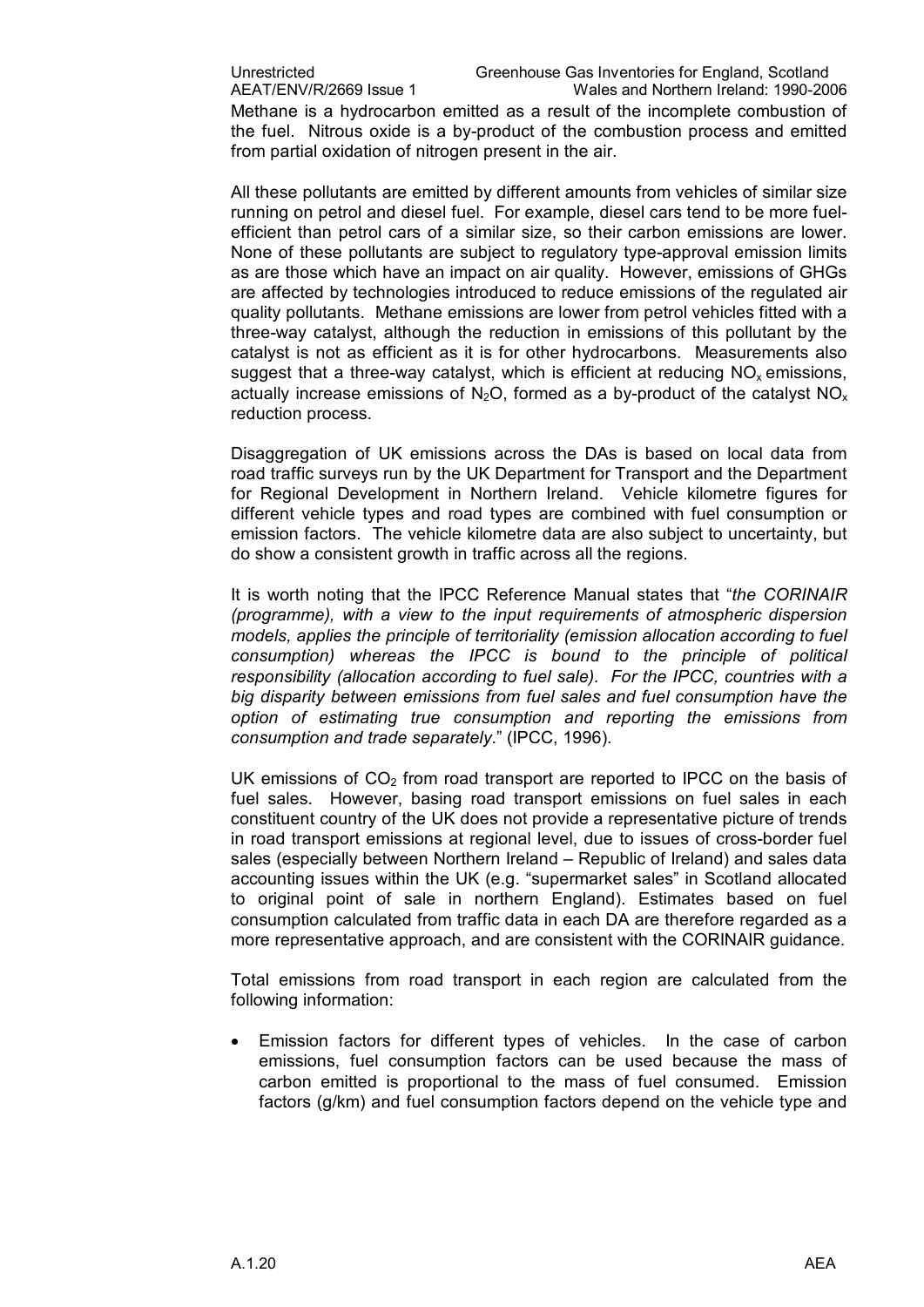fuel type (petrol or diesel) and are influenced by the drive cycle or average speeds on the different types of roads.

- · Traffic activity, including distance and average speed travelled by each type of vehicle on each type of road.
- Fleet composition in terms of the age of the fleet and the petrol/diesel mix. The age of the fleet determines the proportion of vehicles manufactured in conformity with different exhaust emission regulations (which have been successively tightened over the past 30 years). One of the defining factors for the inventories is the proportion of petrol cars fitted with a three-way catalyst since this became mandatory for all new cars first registered in the UK from around August 1992, in accordance with EC Directive 91/441/EEC. The proportion of cars and vans running on diesel fuel is also an important factor. The sensitivity to the age of the fleet will be much less for the 1990 inventory because there were very few cars then fitted with catalysts and the difference in emissions from cars made to the earlier emission standards was much smaller.

The emission factors and methodology used for the DA GHG inventory of emissions from road transport are those used for the UK National Atmospheric Emissions Inventory (NAEI). These are largely taken from the European COPERT III program and database, recommended for CORINAIR and forming the basis of the IPCC Guidelines (European Environment Agency, 2000), and from the more recent compilation of exhaust emission factors provided by TRL based on recent tests carried out on vehicles in the UK fleet (Barlow *et al*, 2001).

#### **1.4.2.1 Emission factors**

All the emission factors were those used in the latest UK Greenhouse Gas Emissions Inventory (Choudrie *et al*., 2008). Methane emissions factors are unchanged and are the same as those used in the last DA GHG inventory compilation; the emission factors are taken from COPERT III (European Environment Agency, 2000).

The factors for  $N_2O$  are also unchanged (COPERT III), with emissions data for this pollutant remain sparse and only those for petrol cars and LGVs with catalysts (Euro I and on) able to reflect a dependence on vehicle speed. The uncertainties in these factors for  $CH_4$  and  $N_2O$  can be expected to be quite large. However, the emission factors used reflect the fact that three-way catalysts are less efficient in removing methane from the exhausts than other hydrocarbons and also lead to higher  $N_2O$  emissions than non-catalyst vehicles.

Fuel consumption factors based on emission-speed equations developed by TRL (Barlow *et al*, 2001) have been revised in this year's inventory, and they are used in conjunction with fleet-average fuel efficiency and vehicle  $CO<sub>2</sub>$  factors from other sources. For heavy-good vehicles, DfT provide statistics from a survey of haulage companies on the average miles per gallon fuel efficiency of different sizes of lorries. A time-series of mpg figures from 1989 to current year is provided by the Continuing Survey of Road Goods Transport, CSRGT (DfT,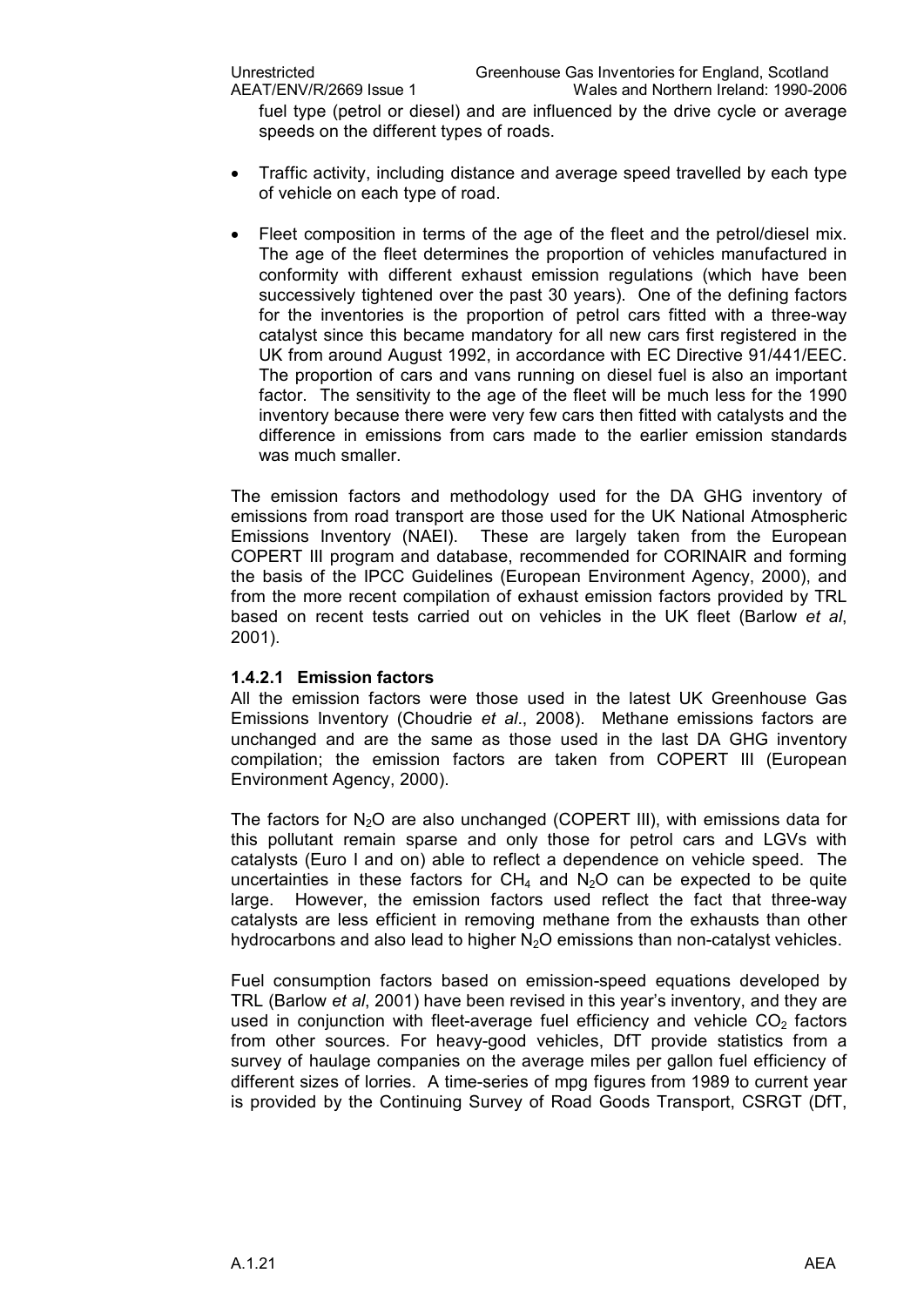Unrestricted Greenhouse Gas Inventories for England, Scotland<br>AEAT/ENV/R/2669 Issue 1 Wales and Northern Ireland: 1990-20 Wales and Northern Ireland: 1990-2006

2006), and these can be converted to g fuel per kilometre fuel consumption factors. The figures reflect the operations of haulage companies in the UK in terms of vehicle load factor and typical driving cycles, e.g. distances travelled at different speeds on urban, rural and motorways. These data for HGVs from CSRGT have preference over the research-based speed-emission equations developed by TRL as they are based on a larger sample of vehicles and reflect actual operations. However, the TRL speed-related functions based on testcycle emission measurements have been used to define the variation in fuel consumption with speed and hence road type. Further details on changes to fuel consumption factors for other vehicle types can be found in the UK GHGI report for 2006 (Choudrie *et al*, 2008).

Tables A1.4.1 to A1.4.3 show the emission and fuel consumption factors used for the inventory broken down by vehicle type, road type and emission standard which the vehicle was compliant with when manufactured and first registered. Table A1.4.4 presents the fleet-averaged fuel consumption factors for rigid and articulated HGVs from 1990-2006 for urban, rural and motorway conditions. It should be noted that these are based on CSRGT data for HGVs up to 2005 published in DfT (2006); the DfT is currently reviewing its methodology and did not include these factors in the 2006 survey published in 2007, so it was assumed that the 2006 DfT values are the same as those for 2005. For the other vehicle types and pollutants,  $CH_4$  and  $N_2O$ , where the original source of the factors provided them as speed-emission factor equations, emission factors are calculated at average speeds typical of the road types shown in the tables A1.4.1 to A1.4.3.

#### **1.4.2.2 Age and composition of the fleet**

Information on the age and composition of the vehicle fleet in the regions from 1990 to 2006 are taken from vehicle licensing statistics. For England, Scotland and Wales, the data are taken from the Vehicle Licensing Statistics Report published for Great Britain each year by DfT (2007a); this is based on the DVLA files of vehicles licensed in Great Britain at the end of each year.

Additional information is obtained directly from DfT, including the post-town where the vehicles are registered and the year of first registration of vehicles currently licensed in 1995 (DoT, 1996). By grouping together the post-town data into the regions, the average age of the fleet by DA can be estimated, based on registrations in England, Scotland and Wales. This indicates that the age of the fleet is very similar in England and Wales, but somewhat newer in Scotland. However, because vehicles are not necessarily used on the roads in the regions where they are registered (this would be particularly true for company cars and commercial vehicles), the licensing data by post-town is not used for the DA inventories and it is assumed that the age of the fleet and petrol/diesel mix for Great Britain as a whole applied equally to England, Scotland and Wales.

For Northern Ireland, the situation is slightly different. Vehicle licensing statistics for private and light goods vehicles (PLG) are available in Northern Ireland Transport Statistics from the Central Statistics and Research Branch of the Department of Regional Development in Northern Ireland. These show a newer fleet of cars than in Great Britain (DoRDNI, 2007a). It is likely that most of the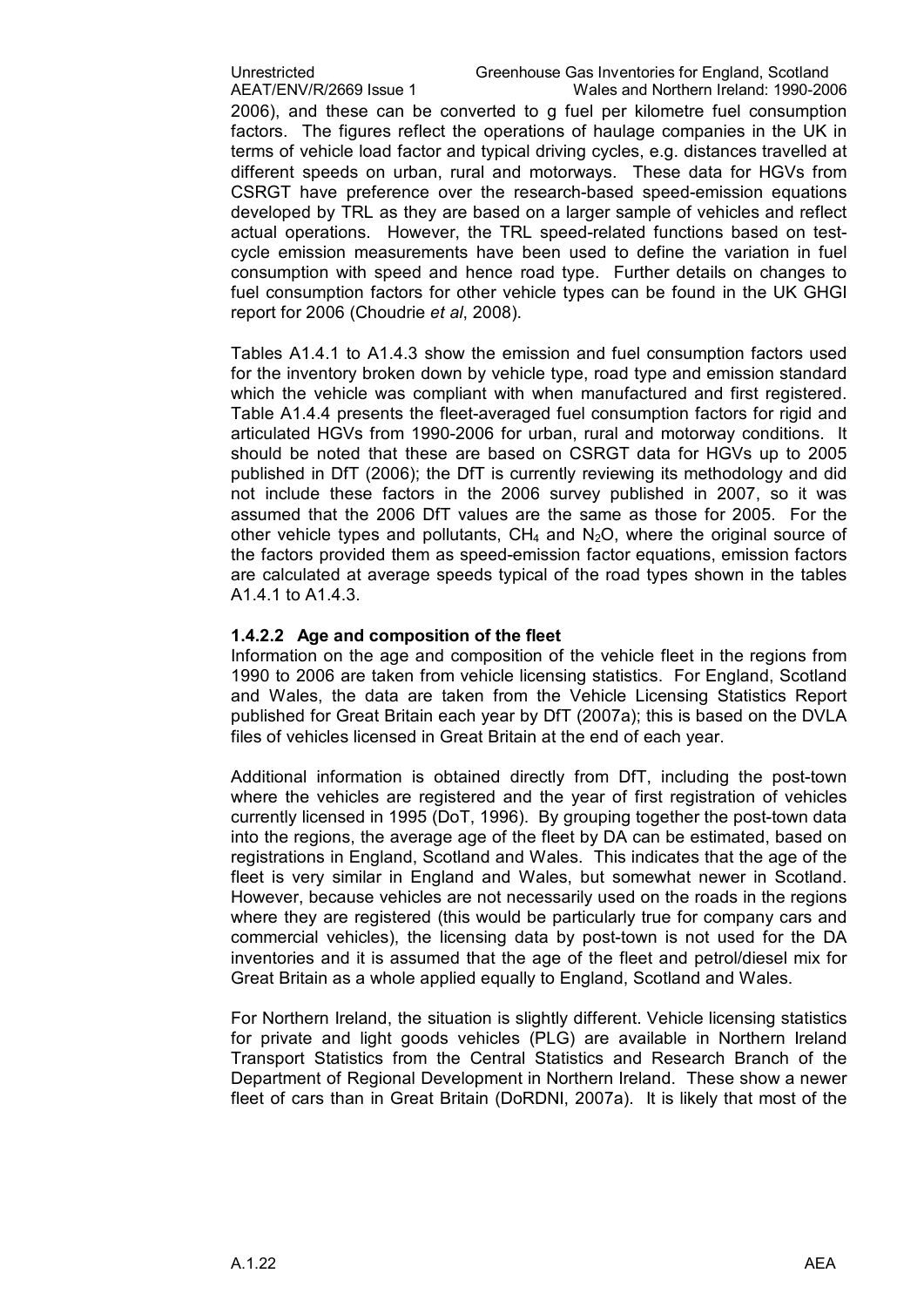light duty vehicles on the road in Northern Ireland will be those licensed in Northern Ireland and *vice versa*. This means that a newer licensed fleet should result in a higher proportion of cars fitted with three-way catalysts on the road in Northern Ireland during 1995-2005 than in England, Scotland and Wales.

#### **1.4.2.3 Traffic data**

The preferred indicators for road transport activity in emission inventories are traffic data in terms of vehicle kilometres travelled per year disaggregated by vehicle and road type. For the UK national inventory (the NAEI), vehicle kilometre data for the road network in Great Britain are provided by DfT for each vehicle type on roads classified as trunk, principal and minor roads in built-up areas (urban) and non-built-up areas (rural) and motorways (DfT,  $2007b$ ). These estimates are based on traffic counts from the rotating census and core census surveys.

Vehicle kilometre data for 1990-2006 are available from DfT separated into the road networks in England, Scotland and Wales. However, the breakdown in figures by vehicle type and road class (major and minor roads) varies somewhat for different years and assumptions have to be made to derive vehicle kilometre data with a consistent breakdown by vehicle and road type for the emission calculations across all years. The vehicle kilometre data used for England, Scotland and Wales in 2006 are taken from the DfT Road Traffic Statistics Bulletin (DfT, 2007c).

Vehicle kilometre data in Northern Ireland for different road classes and vehicle categories are available from the Traffic and Travel Information 2006: Vehicle Kilometres of Travel Annual Report produced for the Department for Regional Development (DoRDNI, 2007b).

#### **1.4.2.4Estimation of Emissions of Methane and Nitrous Oxide**

Emissions of  $CH_4$  and N<sub>2</sub>O from road transport in the regions are calculated by combining the vehicle emission factors, fleet composition data and vehicle kilometre data for the different vehicle, fuel and road types. The emissions from petrol and diesel vehicles in each DA are normalised so that the totals across all DAs equal the UK emissions calculated for the pollutant and fuel type.

#### **1.4.2.5 Disaggregation of Emissions from LPG fuel Use**

All emissions from LPG-fuelled vehicles are disaggregated based on the supply infrastructure that has developed in recent years to provide for this new market. Information on LPG fuel supply stations was obtained from the Energy Saving Trust website, and the number of stations per DA has been used as an activity parameter to estimate DA emissions. This is the first time that we have used this approach, and hopefully in future years, actual LPG sales data by DA may become available to provide a more accurate methodology.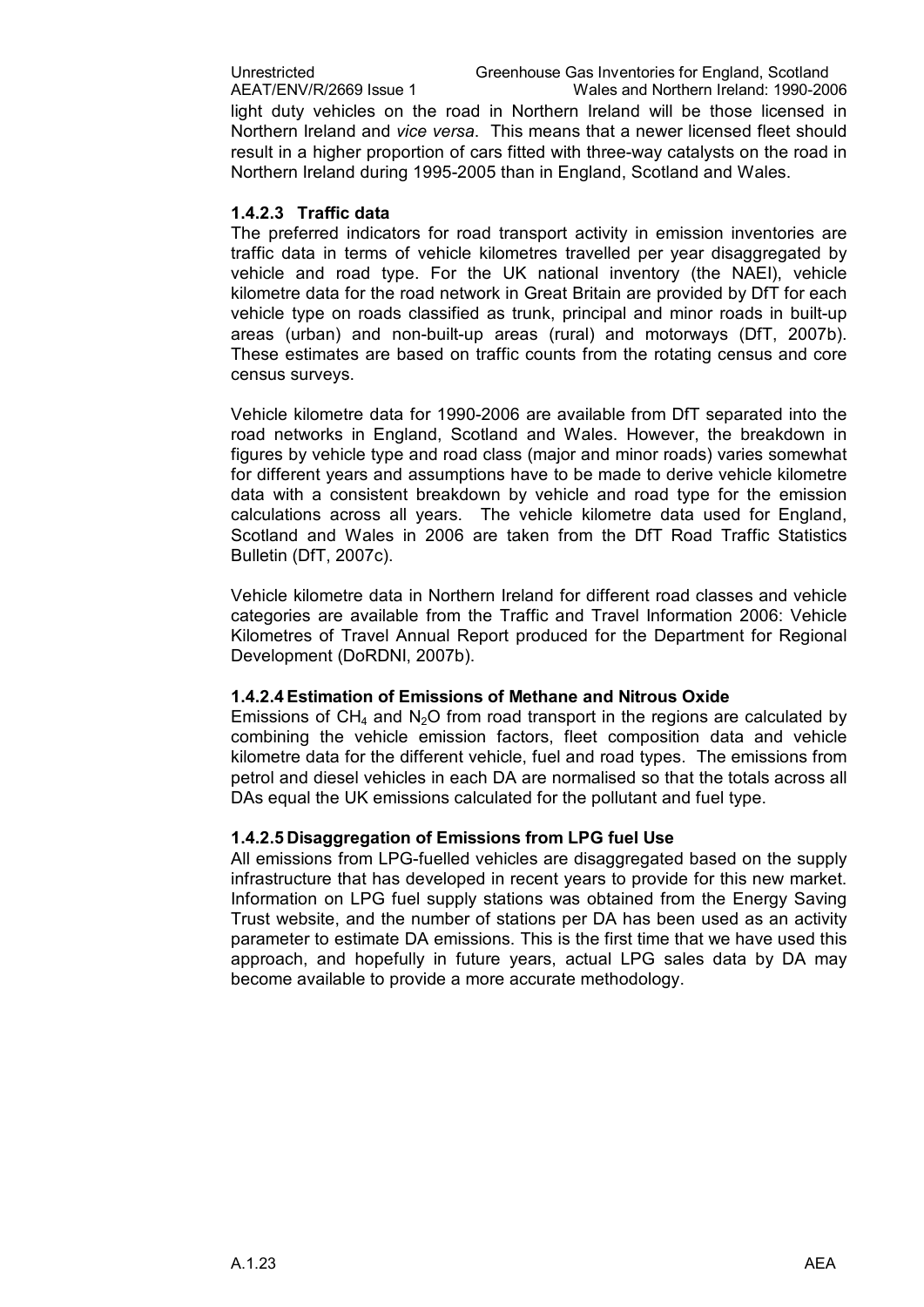| g fuel/km               | Urban            | Rural | Motorway |       |
|-------------------------|------------------|-------|----------|-------|
| Petrol cars             | <b>ECE 15.04</b> | 59.4  | 49.5     | 58.4  |
|                         | Euro I           | 58.3  | 51.9     | 60.5  |
|                         | Euro II          | 58.1  | 54.8     | 66.2  |
|                         | Euro III         | 54.6  | 51.4     | 62.2  |
|                         | Euro IV          | 48.7  | 45.9     | 55.5  |
| Diesel cars             | Pre-Euro I       | 57.6  | 45.5     | 54.1  |
|                         | Euro I           | 56.5  | 49.4     | 64.2  |
|                         | Euro II          | 55.2  | 50.3     | 66.6  |
|                         | Euro III         | 49.2  | 44.9     | 59.4  |
|                         | Euro IV          | 44.7  | 40.8     | 54.0  |
| Petrol LGVs             | Pre-Euro I       | 65.1  | 54.2     | 87.9  |
|                         | Euro I           | 82.1  | 73.2     | 96.4  |
|                         | Euro II          | 86.8  | 77.8     | 102.6 |
|                         | Euro III         | 82.8  | 74.2     | 97.8  |
|                         | Euro IV          | 76.2  | 68.3     | 90.0  |
| Diesel LGV              | Pre-Euro I       | 84.0  | 84.0     | 122.3 |
|                         | Euro I           | 83.8  | 72.4     | 117.1 |
|                         | Euro II          | 84.8  | 73.2     | 118.5 |
|                         | Euro III         | 77.9  | 67.3     | 108.9 |
|                         | Euro IV          | 72.7  | 62.8     | 101.7 |
| <b>Buses</b>            | Pre-1988         | 399   | 178      | 229   |
|                         | 88/77/EEC        | 386   | 174      | 224   |
|                         | Euro I           | 319   | 195      | 213   |
|                         | Euro II          | 288   | 191      | 208   |
|                         | Euro III         | 288   | 191      | 208   |
|                         | Euro IV          | 279   | 185      | 202   |
|                         | Euro V           | 271   | 179      | 196   |
| Mopeds, <50cc, 2st      | Pre-2000         | 25    | 25       | 25    |
|                         | Euro I           | 11    | 11       | 11    |
|                         | Euro II          | 11    | 11       | 11    |
| Motorcycles, >50cc, 2st | Pre-2000         | 30.6  | 32.9     | 38.0  |
|                         | Euro I           | 24.2  | 27.1     | 29.3  |
|                         | Euro II          | 24.2  | 27.1     | 29.3  |
| Motorcycles, >50cc, 4st | Pre-2000         | 30.9  | 30.0     | 36.9  |
|                         | Euro I           | 26.9  | 27.2     | 33.3  |
|                         | Euro II          | 26.9  | 27.2     | 33.3  |

### **Table A1.4.1 Fuel Consumption Factors for Road Transport (in g**

**fuel/km)**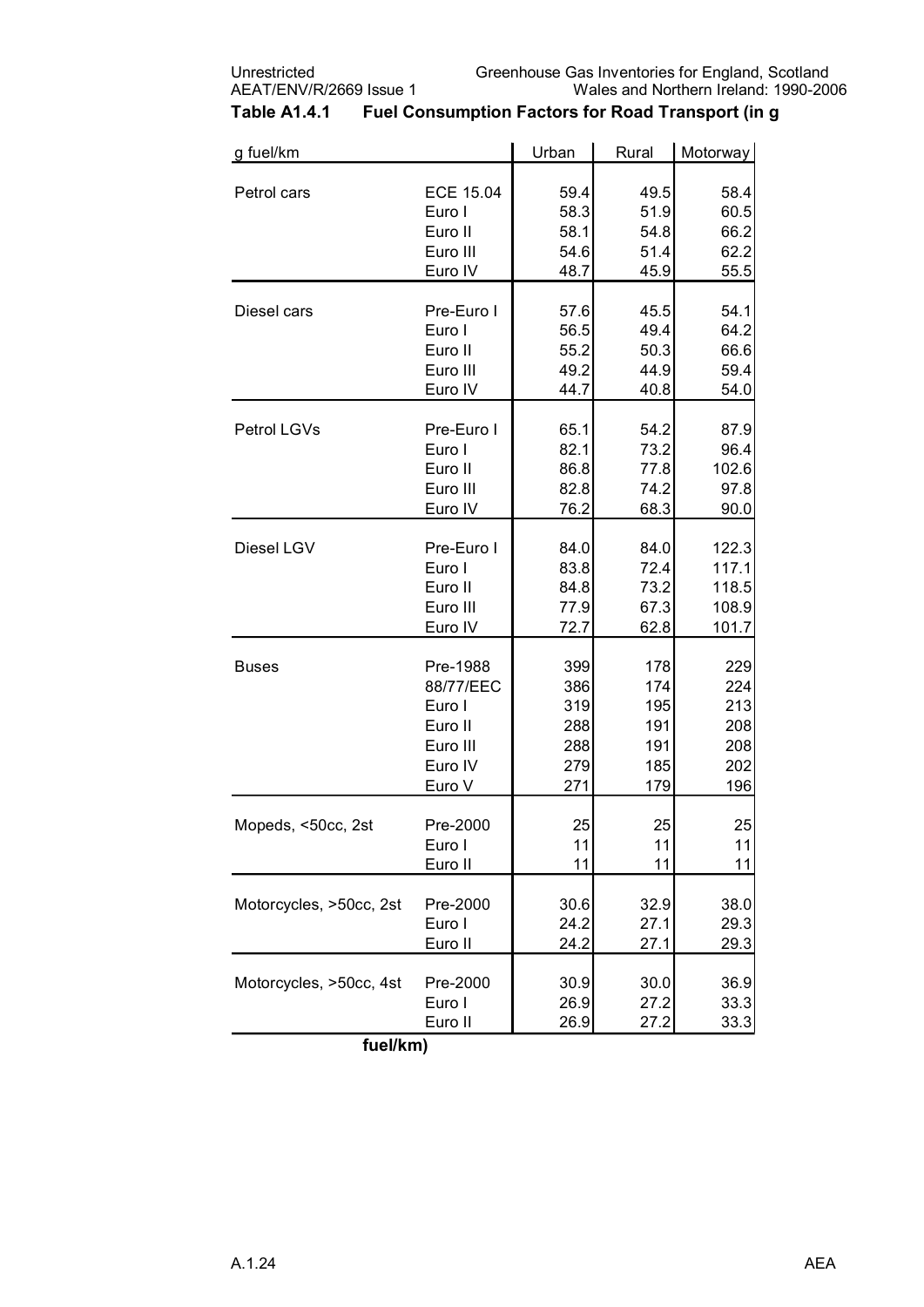

#### **Table A1.4.2 Methane Emission Factors for Road Transport (in g/km)**

| g/km                    | Standard   | Urban | Rural | Motorway |
|-------------------------|------------|-------|-------|----------|
| Petrol cars             | ECE 15.01  | 0.105 | 0.033 | 0.048    |
|                         | ECE 15.02  | 0.106 | 0.033 | 0.049    |
|                         | ECE 15.03  | 0.106 | 0.033 | 0.049    |
|                         | ECE 15.04  | 0.085 | 0.026 | 0.039    |
|                         | Euro I     | 0.037 | 0.017 | 0.023    |
|                         | Euro II    | 0.026 | 0.011 | 0.007    |
|                         | Euro III   | 0.015 | 0.007 | 0.004    |
|                         | Euro IV    | 0.012 | 0.005 | 0.003    |
| Diesel cars             | Pre-Euro I | 0.008 | 0.010 | 0.018    |
|                         | Euro I     | 0.004 | 0.005 | 0.011    |
|                         | Euro II    | 0.003 | 0.004 | 0.007    |
|                         | Euro III   | 0.002 | 0.002 | 0.005    |
|                         | Euro IV    | 0.002 | 0.002 | 0.005    |
| Petrol LGVs             | Pre-Euro I | 0.150 | 0.040 | 0.025    |
|                         | Euro I     | 0.036 | 0.017 | 0.027    |
|                         | Euro II    | 0.022 | 0.011 | 0.018    |
|                         | Euro III   | 0.013 | 0.006 | 0.011    |
|                         | Euro IV    | 0.010 | 0.005 | 0.008    |
| Diesel LGV              | Pre-Euro I | 0.005 | 0.005 | 0.005    |
|                         | Euro I     | 0.002 | 0.003 | 0.003    |
|                         | Euro II    | 0.002 | 0.003 | 0.003    |
|                         | Euro III   | 0.002 | 0.003 | 0.002    |
|                         | Euro IV    | 0.001 | 0.001 | 0.001    |
| Rigid HGVs              | Pre-1988   | 0.241 | 0.091 | 0.079    |
|                         | 88/77/EEC  | 0.120 | 0.045 | 0.039    |
|                         | Euro I     | 0.044 | 0.015 | 0.012    |
|                         | Euro II    | 0.035 | 0.013 | 0.011    |
|                         | Euro III   | 0.024 | 0.009 | 0.008    |
|                         | Euro IV    | 0.017 | 0.006 | 0.006    |
| <b>Artic HGVs</b>       | Pre-1988   | 0.441 | 0.201 | 0.176    |
|                         | 88/77/EEC  | 0.175 | 0.080 | 0.070    |
|                         | Euro I     | 0.187 | 0.097 | 0.096    |
|                         | Euro II    | 0.154 | 0.086 | 0.092    |
|                         | Euro III   | 0.108 | 0.060 | 0.064    |
|                         | Euro IV    | 0.075 | 0.042 | 0.045    |
| Buses                   | Pre-1988   | 0.722 | 0.330 | 0.289    |
|                         | 88/77/EEC  | 0.175 | 0.080 | 0.070    |
|                         | Euro I     | 0.130 | 0.069 | 0.058    |
|                         | Euro II    | 0.094 | 0.059 | 0.053    |
|                         | Euro III   | 0.066 | 0.041 | 0.037    |
|                         | Euro IV    | 0.046 | 0.029 | 0.026    |
| Mopeds, <50cc, 2st      | Pre-2000   | 0.219 | 0.219 | 0.219    |
|                         | Euro I     | 0.048 | 0.048 | 0.048    |
|                         | Euro II    | 0.048 | 0.048 | 0.048    |
| Motorcycles, >50cc, 2st | Pre-2000   | 0.150 | 0.150 | 0.150    |
|                         | Euro I     | 0.104 | 0.107 | 0.091    |
|                         | Euro II    | 0.040 | 0.041 | 0.035    |
| Motorcycles, >50cc, 4st | Pre-2000   | 0.200 | 0.200 | 0.200    |
|                         | Euro I     | 0.084 | 0.079 | 0.059    |
|                         | Euro II    | 0.032 | 0.030 | 0.023    |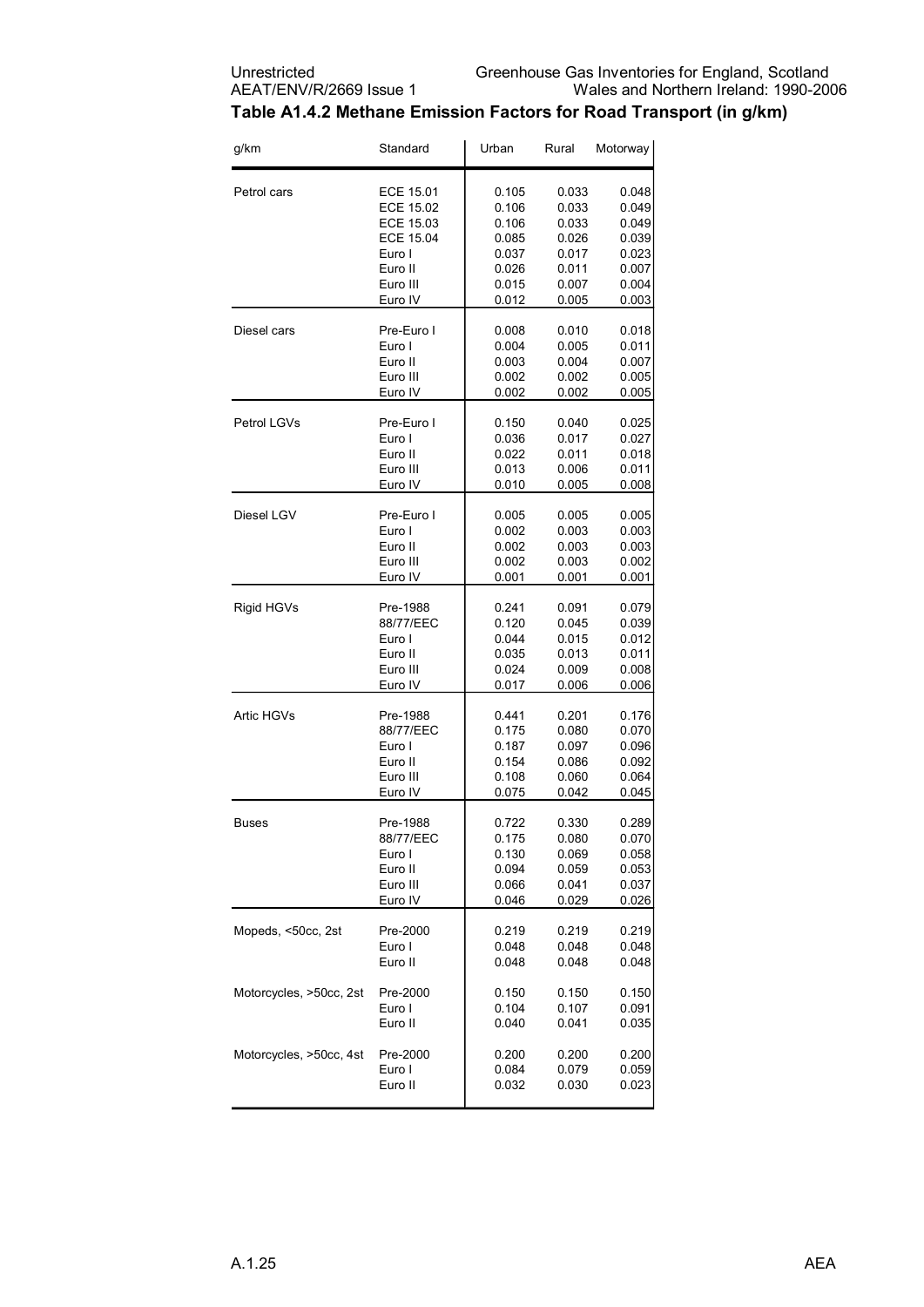| g/km                    | Standard         | Urban | Rural | Motorway |
|-------------------------|------------------|-------|-------|----------|
| Petrol cars             | ECE 15.01        | 0.005 | 0.005 | 0.005    |
|                         | <b>ECE 15.02</b> | 0.005 | 0.005 | 0.005    |
|                         | ECE 15.03        | 0.005 | 0.005 | 0.005    |
|                         | <b>ECE 15.04</b> | 0.005 | 0.005 | 0.005    |
|                         | Euro I           | 0.053 | 0.016 | 0.035    |
|                         | Euro II          | 0.053 | 0.016 | 0.035    |
|                         | Euro III         | 0.053 | 0.016 | 0.035    |
|                         | Euro IV          | 0.053 | 0.016 | 0.035    |
| Diesel cars             | Pre-Euro I       | 0.027 | 0.027 | 0.027    |
|                         | Euro I           | 0.027 | 0.027 | 0.027    |
|                         | Euro II          | 0.027 | 0.027 | 0.027    |
|                         | Euro III         | 0.027 | 0.027 | 0.027    |
|                         | Euro IV          | 0.027 | 0.027 | 0.027    |
| Petrol LGVs             | Pre-Euro I       | 0.006 | 0.006 | 0.006    |
|                         | Euro I           | 0.053 | 0.016 | 0.035    |
|                         | Euro II          | 0.053 | 0.016 | 0.035    |
|                         | Euro III         | 0.053 | 0.016 | 0.035    |
|                         | Euro IV          | 0.053 | 0.016 | 0.035    |
| Diesel LGV              | Pre-Euro I       | 0.017 | 0.017 | 0.017    |
|                         | Euro I           | 0.017 | 0.017 | 0.017    |
|                         | Euro II          | 0.017 | 0.017 | 0.017    |
|                         | Euro III         | 0.017 | 0.017 | 0.017    |
|                         | Euro IV          | 0.017 | 0.017 | 0.017    |
| Rigid HGVs              | Pre-1988         | 0.03  | 0.03  | 0.03     |
|                         | 88/77/EEC        | 0.03  | 0.03  | 0.03     |
|                         | Euro I           | 0.03  | 0.03  | 0.03     |
|                         | Euro II          | 0.03  | 0.03  | 0.03     |
|                         | Euro III         | 0.03  | 0.03  | 0.03     |
|                         | Euro IV          | 0.03  | 0.03  | 0.03     |
| Artic HGVs              | Pre-1988         | 0.03  | 0.03  | 0.03     |
|                         | 88/77/EEC        | 0.03  | 0.03  | 0.03     |
|                         | Euro I           | 0.03  | 0.03  | 0.03     |
|                         | Euro II          | 0.03  | 0.03  | 0.03     |
|                         | Euro III         | 0.03  | 0.03  | 0.03     |
|                         | Euro IV          | 0.03  | 0.03  | 0.03     |
| <b>Buses</b>            | Pre-1988         | 0.03  | 0.03  | 0.03     |
|                         | 88/77/EEC        | 0.03  | 0.03  | 0.03     |
|                         | Euro I           | 0.03  | 0.03  | 0.03     |
|                         | Euro II          | 0.03  | 0.03  | 0.03     |
|                         | Euro III         | 0.03  | 0.03  | 0.03     |
|                         | Euro IV          | 0.03  | 0.03  | 0.03     |
| Mopeds, <50cc, 2st      | Pre-2000         | 0.001 | 0.001 | 0.001    |
|                         | Euro I           | 0.001 | 0.001 | 0.001    |
|                         | Euro II          | 0.001 | 0.001 | 0.001    |
| Motorcycles, >50cc, 2st | Pre-2000         | 0.002 | 0.002 | 0.002    |
|                         | Euro I           | 0.002 | 0.002 | 0.002    |
|                         | Euro II          | 0.002 | 0.002 | 0.002    |
| Motorcycles, >50cc, 4st | Pre-2000         | 0.002 | 0.002 | 0.002    |
|                         | Euro I           | 0.002 | 0.002 | 0.002    |
|                         | Euro II          | 0.002 | 0.002 | 0.002    |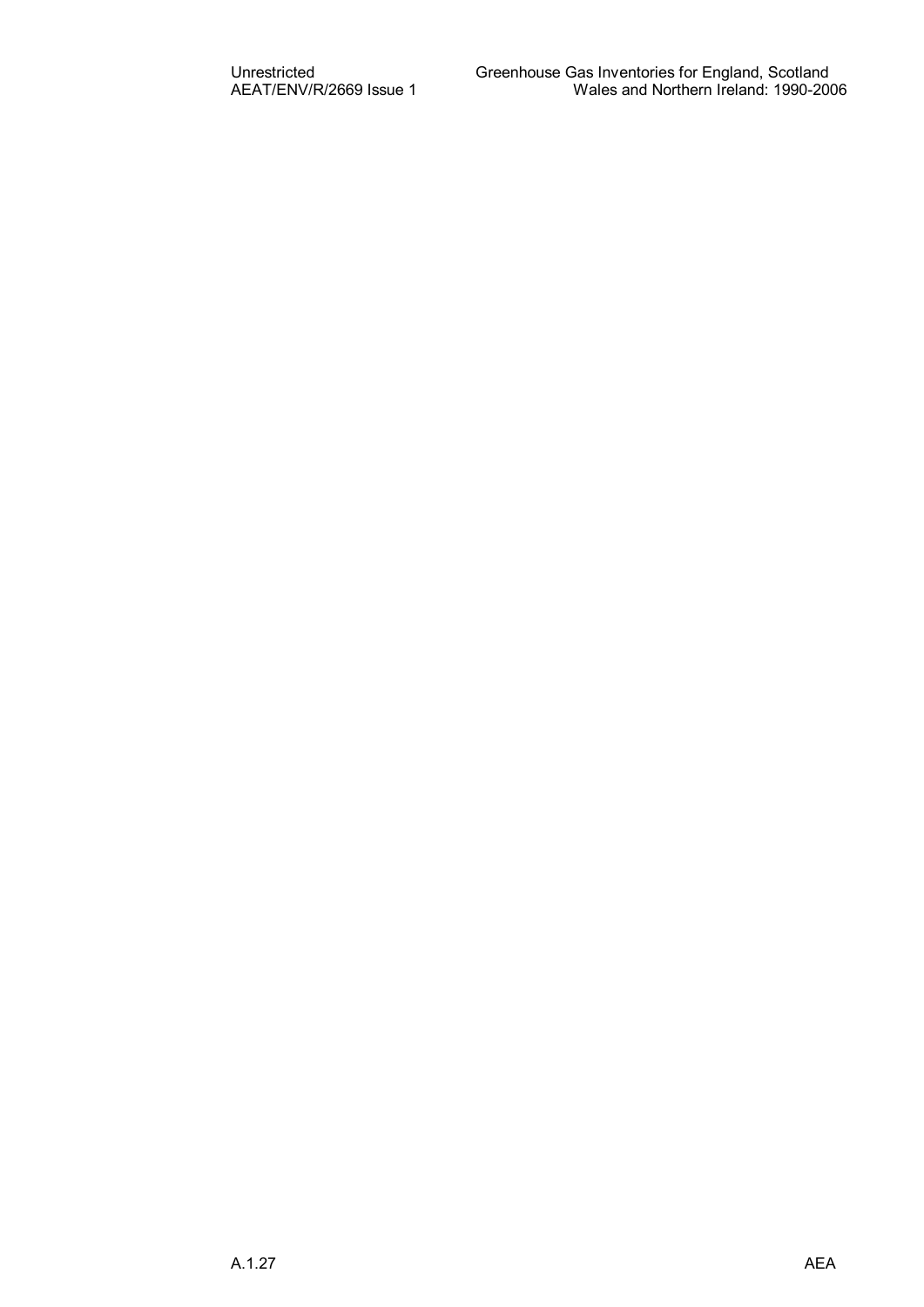| g fuel/km | <b>Rigid</b> |      |          | Articulated |      |          |
|-----------|--------------|------|----------|-------------|------|----------|
|           | Urban        | Road | Motorway | Urban       | Road | Motorway |
|           |              |      |          |             |      |          |
| 1990      | 239          | 224  | 261      | 399         | 322  | 367      |
| 1991      | 244          | 227  | 266      | 398         | 321  | 366      |
| 1992      | 244          | 228  | 266      | 395         | 319  | 363      |
| 1993      | 256          | 239  | 280      | 397         | 322  | 367      |
| 1994      | 237          | 221  | 258      | 374         | 314  | 355      |
| 1995      | 246          | 230  | 269      | 356         | 309  | 345      |
| 1996      | 241          | 225  | 263      | 346         | 308  | 341      |
| 1997      | 244          | 228  | 266      | 337         | 305  | 337      |
| 1998      | 228          | 213  | 249      | 320         | 293  | 323      |
| 1999      | 234          | 218  | 255      | 321         | 298  | 327      |
| 2000      | 237          | 221  | 259      | 316         | 295  | 323      |
| 2001      | 244          | 228  | 267      | 314         | 294  | 322      |
| 2002      | 235          | 220  | 257      | 314         | 296  | 323      |
| 2003      | 242          | 226  | 264      | 317         | 299  | 327      |
| 2004      | 255          | 238  | 278      | 300         | 284  | 310      |
| 2005      | 235          | 220  | 257      | 290         | 274  | 299      |
| 2006      | 239          | 223  | 260      | 290         | 275  | 300      |

### **Table A1.4.4Fuel Consumption Factors for HGVs (in g fuel/km)**

#### **1.4.2.6Estimation of Road Transport CO2 Emissions**

Road transport is a very significant and growing source of  $CO<sub>2</sub>$  across all of the constituent countries of the UK.

For the purposes of the UK's reporting to the UNFCCC on greenhouse gas emissions under the Kyoto Protocol, the UK is required to use estimation and reporting methodologies that comply with IPCC guidance. The recommended methodology for estimation of  $CO<sub>2</sub>$  emissions from road transport sources applies the principle of political responsibility for emissions, whereby fuel sales data are used as the basis for the estimates. In this way, across a group of countries such as the Member States of the EU, there is no risk of double counting road transport  $CO<sub>2</sub>$  emissions due to the use of different estimation  $methodologies<sup>1</sup>$ .

Therefore, for the purposes of reporting to the UNFCCC and the determination of progress towards Kyoto Protocol emission reduction targets, the UK uses fuel sales data as the basis for  $CO<sub>2</sub>$  emission estimates from road transport in the National Inventory Report. However, for the purposes of compiling the Devolved Administration GHG inventories, the use of regional fuel sales data are problematic due to a couple of key issues:

**Cross-border fuel sales** - This factor is especially evident in Northern Ireland, where the price differential between fuel in the UK and the Republic of Ireland may have encouraged purchase of fuel from outside of the UK (BERR: Personal Communication, 2004).

Note that the UK methodology for estimating emissions of methane and nitrous oxide from road transport sources is based on vehicle kilometre data, in accordance with IPCC guidance.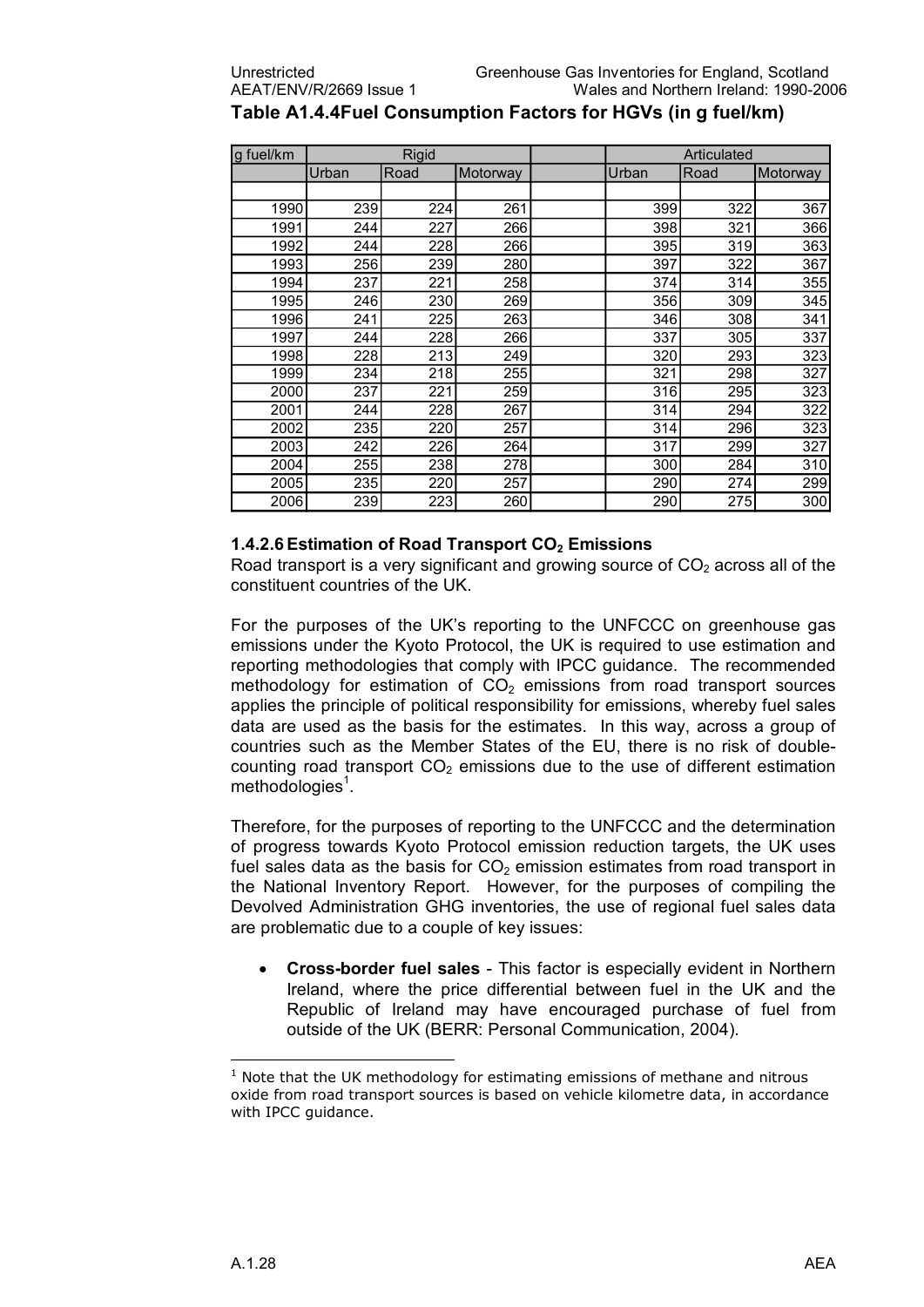**Supermarket fuel sales** - Where a supermarket chain purchases its fuel from storage facilities in England and then sells the fuel in other parts of the UK, the emissions from that fuel sold will be incorrectly attributed to England. Although this is known to be a potential source of inconsistency in the reporting of regional fuel sales from supermarkets, it is also likely to be evident across other economic sectors too (BERR: Personal Communication, 2004).

Adopting the IPCC estimation method of using fuel sales data in each DA produces  $CO<sub>2</sub>$  emission trends from road transport in Northern Ireland and Scotland that buck the UK trend of increasing emissions with time, contrary to vehicle kilometre data that is collected across the UK.

Therefore, in recent years AEA has moved away from using regional fuel sales data and instead has either directly used regional vehicle km data to estimate road transport CO<sub>2</sub> emissions in each DA or has used regional vehicle km data as a means to proportion the total UK road transport  $CO<sub>2</sub>$  emissions between each DA region. This is believed to provide a more representative assessment of transport emission trends of  $CO<sub>2</sub>$  within the constituent countries of the UK. The two methods for calculating  $CO<sub>2</sub>$  emissions based on regional vehicle km data are described in the following sections.

> *Disaggregation of UK CO2 Emissions by DA: Constrained Method:* In this method the sum of the DA inventories for  $CO<sub>2</sub>$  are constrained to meeting the total of the UK inventory for road transport which for  $CO<sub>2</sub>$  is derived from UK fuel sales data for petrol and DERV from BERR. The vehicle km data for each region are used to provide an estimated allocation of the total UK road transport emissions across the constituent countries. In constraining to sum to the national totals, this approach is consistent with that adopted across every other source sector in the DA GHG inventories.

> However, the criticism of this method is that the presentation of results does not always provide a  $CO<sub>2</sub>$  emission trend for the DAs that is directly consistent with the vehicle kilometre trend data, as the fluctuations in UK fuel data (from BERR) have a more significant impact on the resultant emission trends.

#### *Direct Calculation of DA Emissions: Unconstrained Method:*

In this method,  $CO<sub>2</sub>$  emissions from constituent countries are derived directly from the regional vehicle km data and are not constrained to the UK totals based on national fuel consumption data. This method removes any year to year fluctuations caused by the normalisation process and enables the emission trends to mirror the smooth trends in vehicle km.

The difference in results between the constrained and unconstrained methods at DA level largely reflects the difference in the results at UK level between bottom-up calculated fuel consumption using vehicle km data and fuel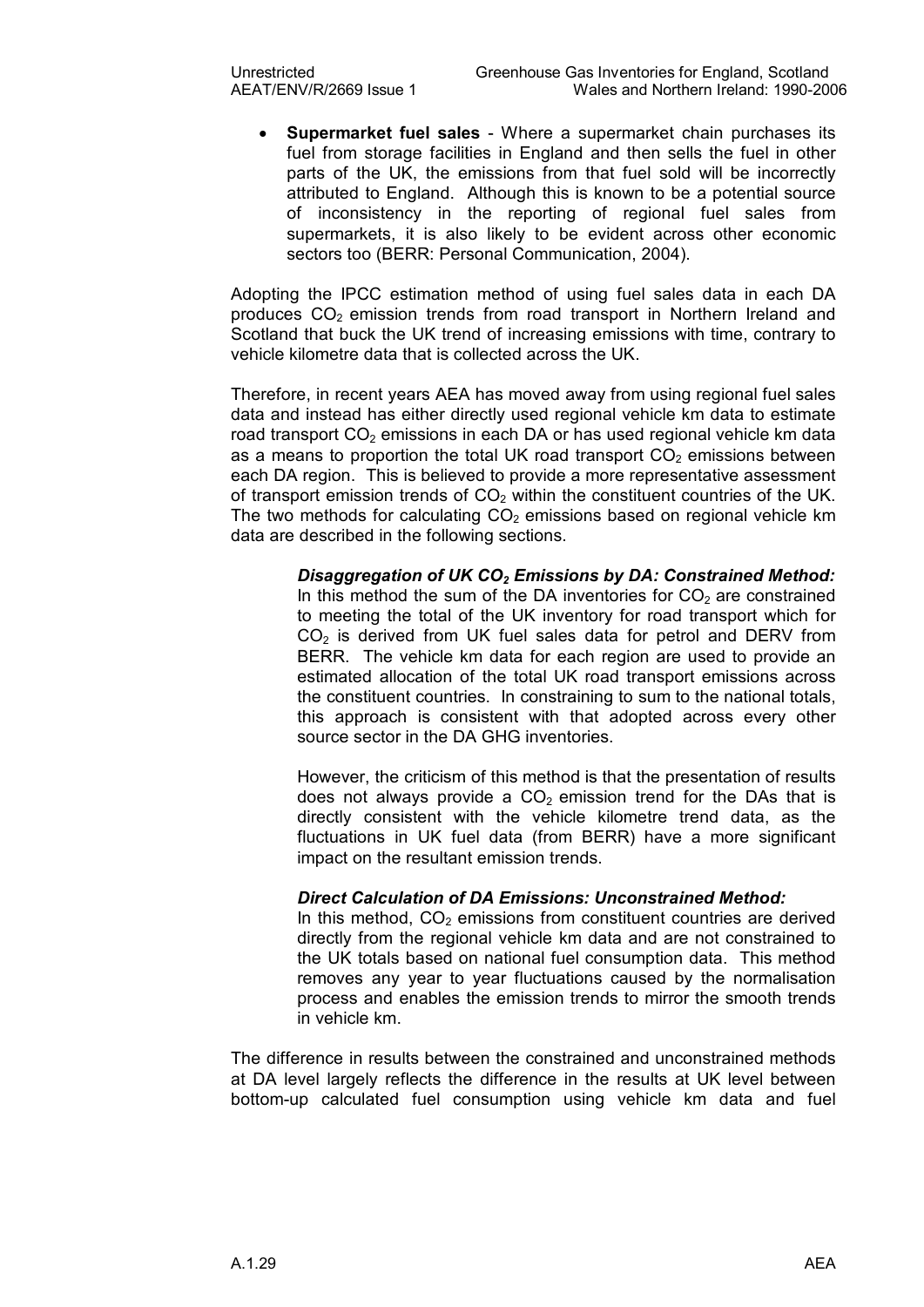consumption factors and the fuel sales data in DUKES. It had previously been found that the calculated fuel consumption exceeded DUKES figures for petrol and diesel sales leading to an overall  $7\%$  greater estimate of  $CO<sub>2</sub>$  emissions from calculated fuel consumption compared with  $CO<sub>2</sub>$  emissions based on fuel sales. The reason for this disparity was attributed to cross-border fuel sales ("fuel tourism") although model uncertainty was always emphasised as an additional explanation for the differences.

Any change in the methodologies or the factors used to calculate fuel consumption will affect the magnitude of the difference between calculated fuel consumption at national level and sales figures from DUKES and so, in turn, it will affect the disparity between the DA  $CO<sub>2</sub>$  emissions from the constrained and unconstrained approaches. The changes made this year to the vehicle fuel consumption factors has led to such a change such that the agreement between calculated UK fuel consumption and UK fuel sales in 2006 and other recent years has improved. This reduces the disparity between the DA estimates of  $CO<sub>2</sub>$  emissions calculated by the constrained and unconstrained approaches, compared with the disparity levels implied in previous DA GHG inventories for  $CO<sub>2</sub>$ . The disparity has been changed across the 1990 – 2006 time series. Calculated petrol consumption in 1990 is 12% lower than petrol sales; in 2006, it is 2% higher. Calculated diesel consumption in 1990 is 0.4% lower than diesel sales; in 2006, it is 3% lower.

The trend in road transport  $CO<sub>2</sub>$  emissions for each DA and the UK calculated by the constrained and unconstrained methods across the time series is shown in Table A1.4.5 and Figure A1.4.1. Note that in the table, figures labelled "vkm" refer to the unconstrained method; figures labelled "Fuel sales" refer to the constrained method.

| Methodology | vkm    | Fuel<br>Sales | <b>Vkm</b> | Fuel<br>Sales | vkm   | Fuel<br>Sales | vkm   | Fuel<br>Sales    | vkm | Fuel<br>Sales   |
|-------------|--------|---------------|------------|---------------|-------|---------------|-------|------------------|-----|-----------------|
| DA          |        | England       |            | Scotland      |       | Wales         |       | Northern Ireland |     | <b>UK</b>       |
| 1990        | 83,749 | 91,438        | 8,274      | 9,014         | 5,022 | 5,492         | 2,967 | 3,203            |     | 100.012 109.147 |
| 1995        | 87.591 | 92.468        | 8.642      | 9.113         | 5.232 | 5.530         | 3.338 | 3.498            |     | 104.802 110.609 |
| 1998        | 93.401 | 96,596        | 9,204      | 9,516         | 5,587 | 5,782         | 3,621 | 3,730            |     | 111.812 115.625 |
| 1999        | 95,790 | 97.500        | 9.203      | 9.358         | 5.691 | 5.799         | 3.832 | 3.876            |     | 114.516 116.533 |
| 2000        | 96,202 | 96.588        | 9.412      | 9.441         | 5,680 | 5,711         | 3.997 | 3.978            |     | 115.290 115.718 |
| 2001        | 97.275 | 96.496        | 9.475      | 9,392         | 5,727 | 5,690         | 4,104 | 4.037            |     | 116.582 115.615 |
| 2002        | 98.216 | 98.097        | 9.672      | 9.657         | 5.850 | 5.847         | 4.387 | 4,353            |     | 118.1251117.954 |
| 2003        | 98,712 | 97,552        | 9,805      | 9,686         | 5,902 | 5,839         | 4,651 | 4,568            |     | 119.070 117.645 |
| 2004        | 99.944 | 98.490        | 9.938      | 9,789         | 6,030 | 5.949         | 4.686 | 4.594            |     | 120.5981118.822 |

**Table 1.4.5 Comparison between methods of CO2 emissions for each DA (kt CO2)<sup>2</sup>. Vkm refer to the unconstrained method. Fuel sales refer to the constrained method.**

 $2$  The totals in this table include emissions from Diesel and Petrol use, but do not include the small emissions from LPG and lubricants. These figures are therefore not directly comparable with the road transport emissions presented in Appendix 2, which include emissions from all fuel use.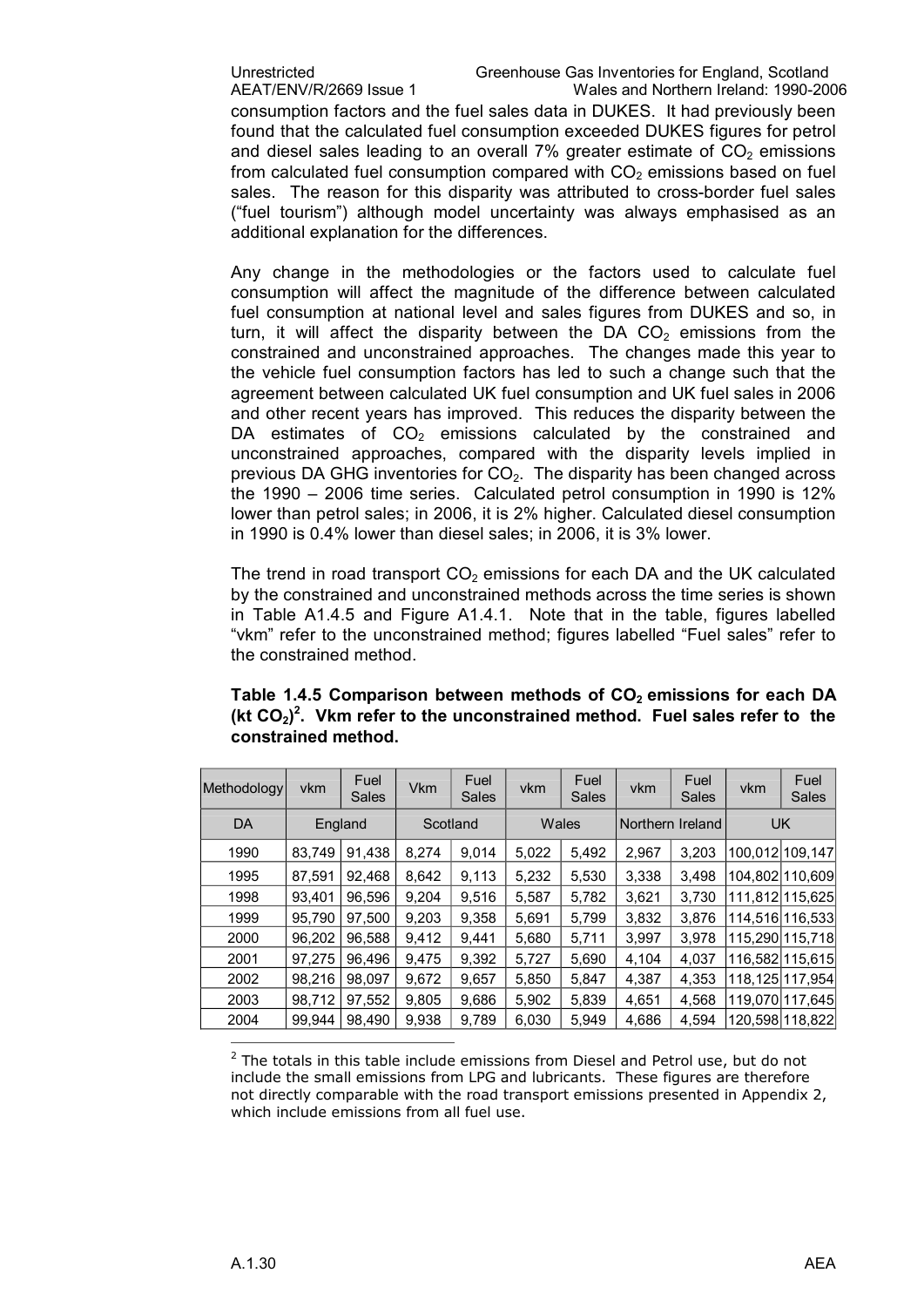| Unrestricted<br>AEAT/ENV/R/2669 Issue 1 |  |  |  |  |  |  | Greenhouse Gas Inventories for England, Scotland<br>Wales and Northern Ireland: 1990-2006         |  |
|-----------------------------------------|--|--|--|--|--|--|---------------------------------------------------------------------------------------------------|--|
| 2005                                    |  |  |  |  |  |  | $\vert$ 98.022   98.879   9.772   9.860   5.924   5.974   4.591   4.647   118.310   119.360       |  |
| 2006                                    |  |  |  |  |  |  | 98,146   98,874    9,933     10,013    6,040      6,080      4,722      4,791    118,841  119,757 |  |

Note that emissions of  $CH_4$  and  $N_2O$  both at UK level and for the DAs are calculated directly from vehicle km data and emission factors, with no normalisation to fuel sales data involved.

#### **1.4.2.7 Trends in GHG Emissions from Road Transport**

**Table 1.4.6** below sets out the  $CO<sub>2</sub>$  and GHG emissions from 1990 to the latest inventory year (2006) from the two methods of estimating road transport emissions of  $CO<sub>2</sub>$ .

#### **Table 1.4.6 Emissions of GHGs from UK road transport, according to fuel type consumed, and percentage changes from 1990 to the latest inventory year (kt CO2 equivalent).**

| <b>Calculation</b><br>method | <b>GHG</b>       | <b>Fuel used</b>       | 1990       | 2006       | Percentage<br>change 1990-<br>2006 |
|------------------------------|------------------|------------------------|------------|------------|------------------------------------|
|                              |                  | <b>LPG</b>             |            | 371.57     |                                    |
|                              | Carbon           | Petrol and DERV        | 109,146.91 | 119,757.04 |                                    |
| Constrained                  |                  | Lubricants             | 262.77     | 170.49     |                                    |
|                              | CH <sub>4</sub>  | <b>Petrol and DERV</b> | 613.31     | 150.31     |                                    |
|                              | N <sub>2</sub> O | <b>Petrol and DERV</b> | 1,023.60   | 5,185.43   |                                    |
|                              |                  | Sum                    | 111,046.59 | 125,634.85 | 13.1%                              |
|                              |                  |                        |            |            |                                    |
|                              |                  | <b>LPG</b>             |            | 371.57     |                                    |
|                              | Carbon           | <b>Petrol and DERV</b> | 100,012.36 | 118,841.02 |                                    |
| Unconstrained                |                  | Lubricants             | 262.77     | 170.49     |                                    |
|                              | CH4              | Petrol and DERV        | 613.31     | 150.31     |                                    |
|                              | N <sub>2</sub> O | <b>Petrol and DERV</b> | 1,023.60   | 5.185.43   |                                    |
|                              |                  | Sum                    | 101.912.04 | 124,718.83 | 22.4%                              |

The emissions of CH<sub>4</sub> and N<sub>2</sub>O are estimated using vkm data in both of the calculation methods, and the total emissions of these GHGs from the two methods are identical. Carbon emissions of LPG and lubricants burnt in engines are very small relative to emissions from the combustion of petrol and DERV. For convenience, the emissions from LPG and lubricants have not been constrained to fuel sales, and, have been assumed equal in magnitude in both calculation methods in the comparison above. The emissions are quoted to 0.01 ktonne purely for convenience, to avoid the risk of rounding errors. The number of decimal places used should not be taken as indicative of the accuracy of the estimates.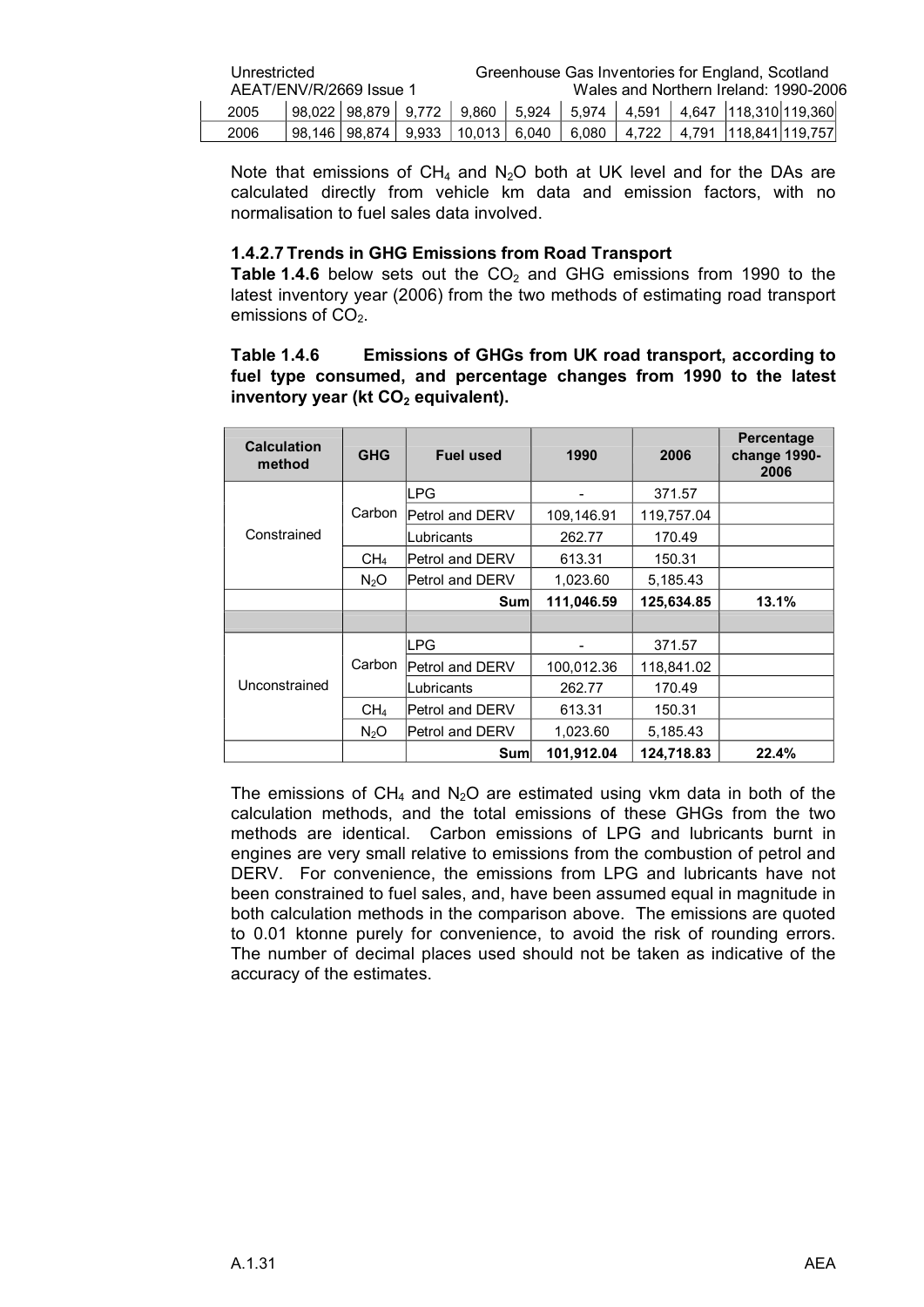

#### **Figure A1.4.1 Road transport CO2 emission trends 19902006 calculated by constrained and unconstrained methodologies**

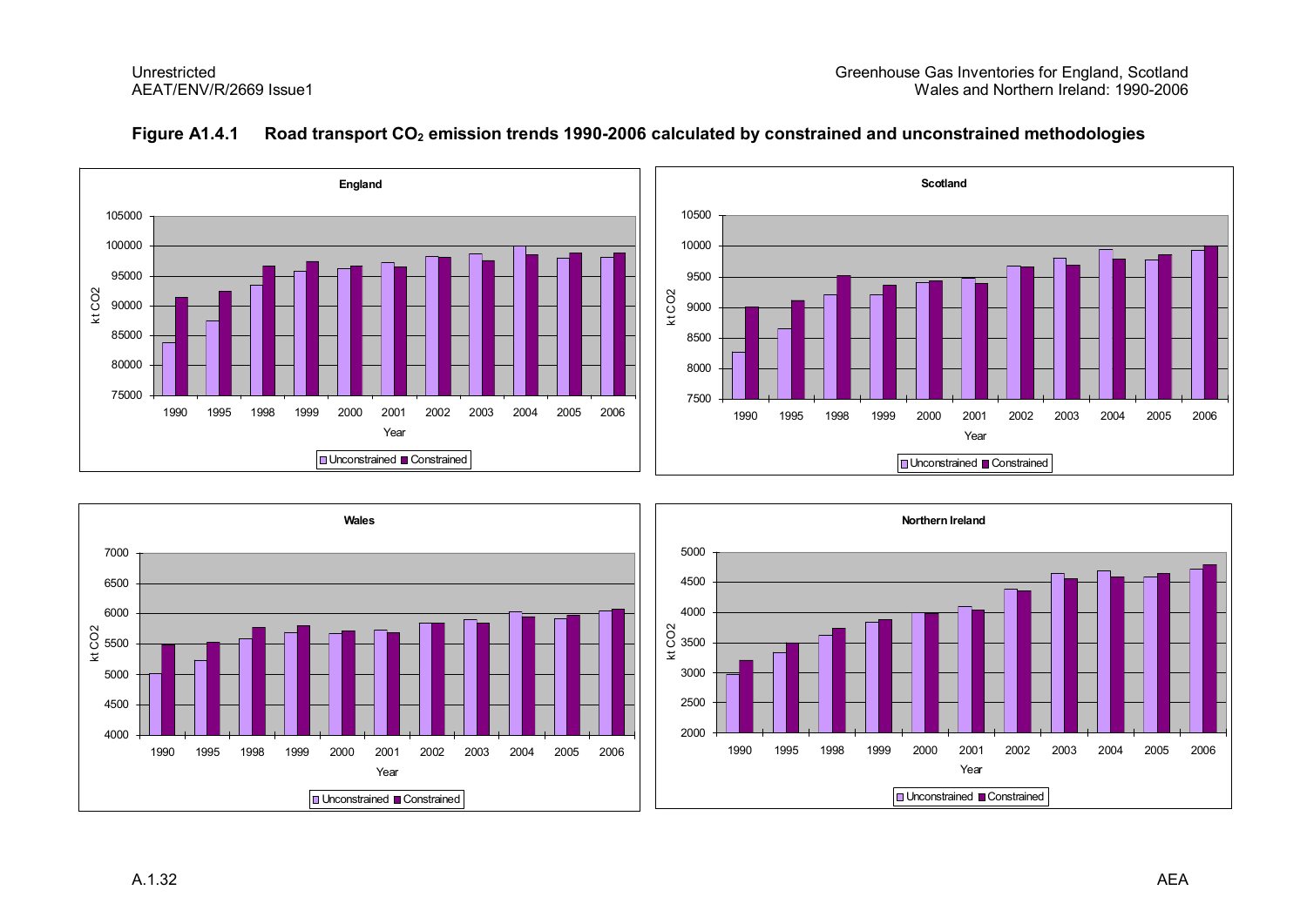#### **1.4.3 Railways**

Emissions from railway locomotives in Great Britain are disaggregated based on diesel oil consumption data supplied by ATOC (2007) for passenger services and NAEI estimates for freight services. The data from ATOC includes fuel use data for each passenger railway company, whose area of operation can in most cases be allocated to one of the four regions. Emissions from railways in Northern Ireland are based on fuel consumption data supplied by Translink (2007).

### **1.5 OTHER SECTORS**

#### **1.5.1 Commercial & Institutional**

Emissions estimates for the source categories "public administration" and "miscellaneous and commercial" have previously been based on regional proxy activity data including GVA (as a broad indicator of economic activity across the DAs) or regional employment statistics. Similar to the source categories for small-scale industry and the domestic sector, there is very little detailed solid or liquid fuel use data for these sectors and hence the estimates are subject to greater error than well-documented sectors (i.e. energy-intensive industries).

The BERR regional energy statistics (BERR: 2006b), provide estimates of fuel use by Local Authority for each of these sectors, split by solid fuel types and "oil". These data are estimates that are based on (i) local electricity and gas meter data, and (ii) modelled estimates of the distribution of solid and liquid fuels using proxy data, concessionary coal data and information on smoke control zones.

Regional gas sales data for the commercial sector were previously reported by DTI (1992), but for later years (1995 to date) UK National Grid has provided data for regional gas use in the 73-732 MWh range. The UK National Grid source provides the closest data available for commercial and institutional consumers, but the total is lower than UK data reported by BERR (2001-2007). This data is used to distribute miscellaneous and public service gas use in GB.

Natural gas use data for Northern Ireland are supplied by Phoenix Natural Gas for 1999 onwards, with a new supplier, Firmus Energy, also providing sales data for 2005 onwards. The commercial consumption is used as an estimate for Northern Ireland miscellaneous and public service gas consumption. An ongoing study for DETI and OFMDFM into fuel use patterns in Northern Ireland in 2005 has also been used to inform the detailed split of gas use across the domestic, commercial and industrial sectors.

Stationary combustion by the railway sector is classified as a commercial source. Consumption of burning oil, fuel oil, and coke is relatively insignificant, and has therefore been allocated according to the diesel oil driver used for locomotives. Natural gas consumption for electricity generation refers to the London Underground (Lotts Road power station – closed in 2001).

BERR (2007a) reports a small amount of solid waste (municipal, industrial & hospital) consumption for energy production in the commercial and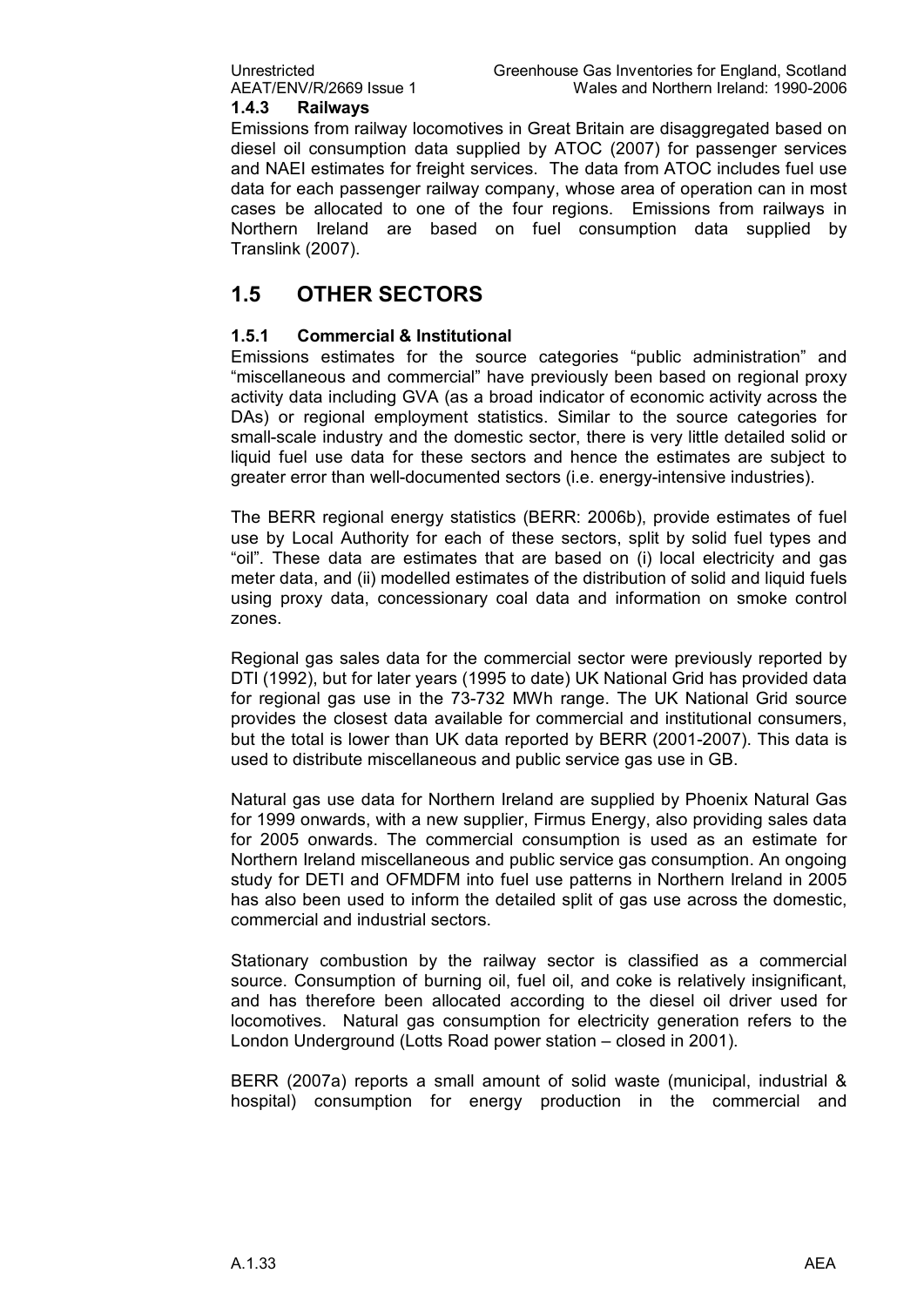Unrestricted Greenhouse Gas Inventories for England, Scotland<br>AEAT/ENV/R/2669 Issue 1 Wales and Northern Ireland: 1990-2006 Wales and Northern Ireland: 1990-2006 miscellaneous sectors. Little is known about the distribution of these installations, but the emissions have been distributed using the split derived for MSW incinerators.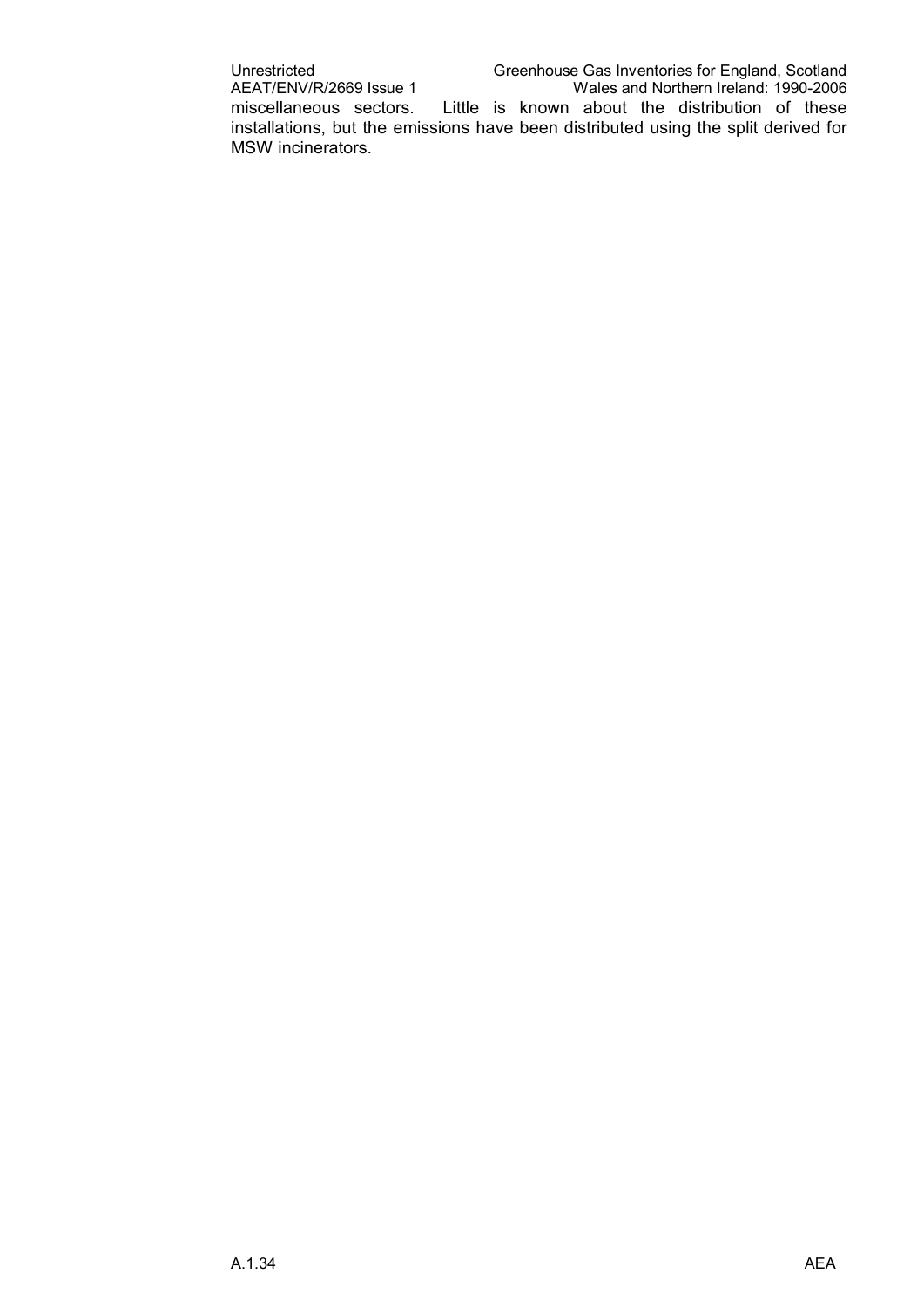| <b>IPCC Category</b> | <b>NAEI Sources</b>              | <b>Activity: Fuel</b><br><b>Consumption</b> | 1990                                                  |
|----------------------|----------------------------------|---------------------------------------------|-------------------------------------------------------|
| Commercial &         | Miscellaneous, Public            | Coal                                        | <b>BERR Regional energy statistics</b>                |
| Institutional        | service                          | <b>SSF</b>                                  | <b>BERR Regional energy statistics</b>                |
|                      |                                  | Natural gas                                 | Commercial Sales, BERR.                               |
|                      |                                  | Landfill gas                                | Landfill methane emissions                            |
|                      |                                  | Sewage gas                                  | Sewage methane recovered                              |
|                      |                                  | fuel oil, gas oil                           | <b>BERR Regional energy statistics</b>                |
|                      |                                  | <b>MSW</b>                                  | As MSW incinerators                                   |
|                      |                                  | Burning oil                                 | <b>BERR Regional energy statistics</b>                |
|                      | Railways                         | fuel oil, burning oil, coal                 | Regional oil consumption, BERR                        |
|                      | (Stationary)                     | Natural gas                                 | Assumed as all England                                |
| Residential          | Domestic                         | Wood                                        | Domestic wood mapping grid                            |
|                      |                                  | Peat                                        | Domestic peat consumption data, CEH                   |
|                      |                                  | SSF, coke, LPG                              | Regional energy statistics (SSF), BERR &              |
|                      |                                  |                                             | Housing Condition Survey data, NI HECA                |
|                      |                                  | Natural gas                                 | Domestic Gas, BERR                                    |
|                      |                                  | Burning oil, gas oil,                       | Regional energy statistics (oil), BERR &              |
|                      |                                  |                                             | Housing Condition Survey data, NI HECA                |
|                      |                                  | Coal, anthracite                            | Regional energy statistics (coal, anthracite), BERR & |
|                      |                                  |                                             | Housing Condition Survey data, NI HECA                |
|                      |                                  | Fuel oil                                    | Regional population, ONS                              |
|                      | House & Garden                   | DERV, petrol                                | Regional dwellings, ONS                               |
| Agriculture,         | Agriculture -                    | coal, coke, natural gas                     | Agricultural employment, MAFF                         |
| Forestry &           | stationary combustion            | burning oil, gas oil, fuel oil              | <b>BERR Regional energy statistics</b>                |
| Fishing              |                                  | straw                                       | Wheat production, MAFF                                |
|                      | Agricultural mobile<br>machinery | Gas oil, petrol                             | Agricultural off-road mapping grid                    |

## **Table A1.5a Other Sectors (Base Year – 1990)<sup>1</sup>**

1 See Section 1.1.3 for abbreviations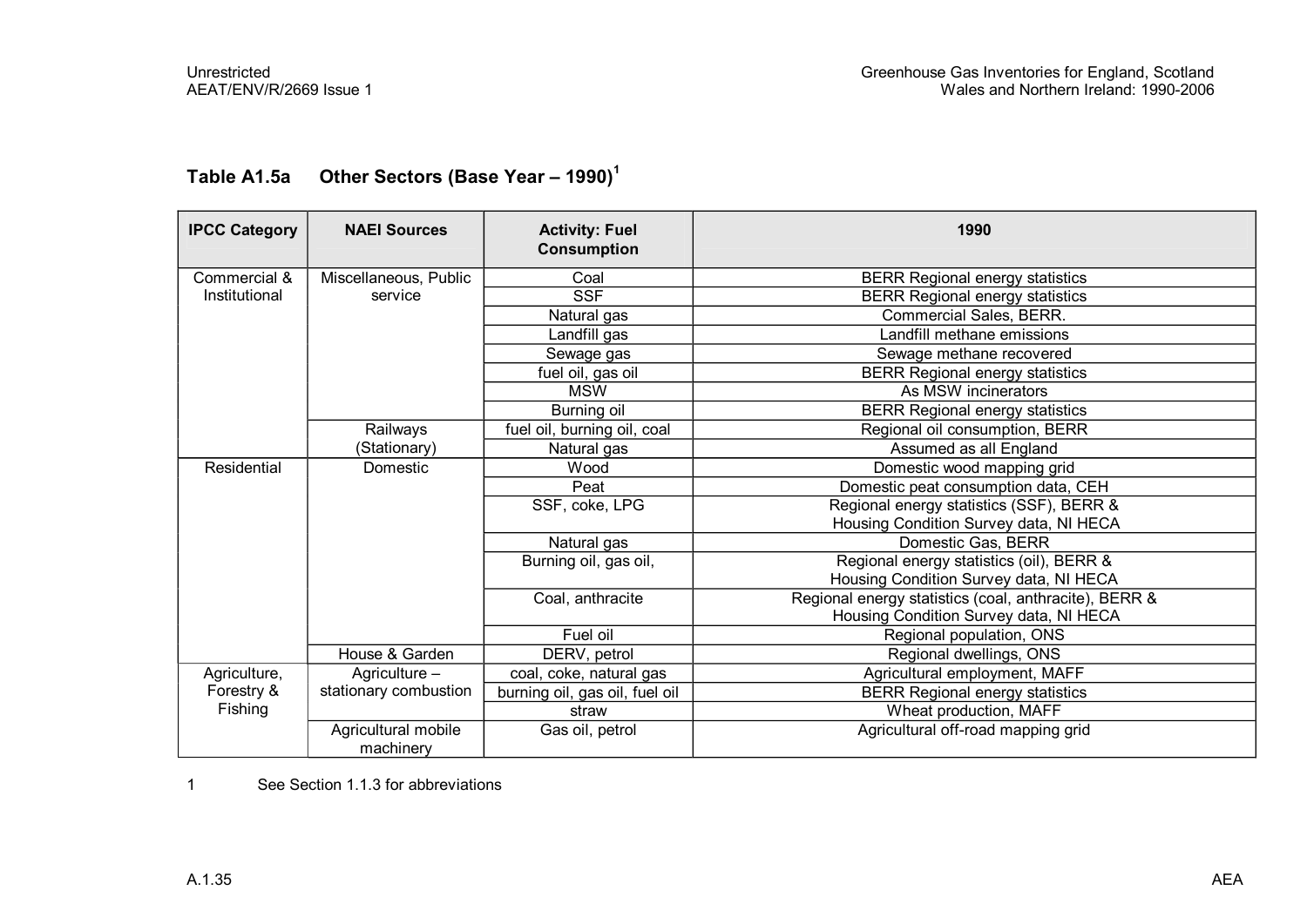| <b>IPCC Category</b> | <b>NAEI Sources</b>   | <b>Activity: Fuel</b><br><b>Consumption</b> | <b>Data Sources / Comments</b>                                        |
|----------------------|-----------------------|---------------------------------------------|-----------------------------------------------------------------------|
| Commercial &         | Miscellaneous, Public | Coal                                        | <b>BERR Regional energy statistics</b>                                |
| Institutional        | service               | <b>SSF</b>                                  | <b>BERR Regional energy statistics</b>                                |
|                      |                       | Natural gas                                 | Natural gas consumed, Transco (now UK National Grid), Phoenix, Firmus |
|                      |                       | Landfill gas                                | Landfill methane emissions                                            |
|                      |                       | Sewage gas                                  | Sewage methane recovered                                              |
|                      |                       | fuel oil, gas oil                           | <b>BERR Regional energy statistics</b>                                |
|                      |                       | <b>MSW</b>                                  | As MSW incinerators                                                   |
|                      |                       | Burning oil                                 | <b>BERR Regional energy statistics</b>                                |
|                      | Railways              | fuel oil, burning oil, coal                 | Regional gas oil consumption, Network Rail (GB) and Translink (NI)    |
|                      | (Stationary)          | Natural gas                                 | Assumed as all England                                                |
| Residential          | Domestic              | Wood                                        | Domestic wood mapping grid                                            |
|                      |                       | Peat                                        | Domestic peat consumption data, CEH                                   |
|                      |                       | SSF, coke, LPG                              | Regional energy statistics (SSF), BERR &                              |
|                      |                       |                                             | Housing Condition Survey data, NI HECA                                |
|                      |                       | Natural gas                                 | Domestic Gas, BERR, Transco & UK gas network operators,               |
|                      |                       |                                             | Phoenix Gas and Firmus Energy (NI)                                    |
|                      |                       | Burning oil, gas oil,                       | Regional energy statistics (oil), BERR &                              |
|                      |                       |                                             | Housing Condition Survey data, NI HECA                                |
|                      |                       | Coal, anthracite                            | Regional energy statistics (coal, anthracite), BERR &                 |
|                      |                       |                                             | Housing Condition Survey data, NI HECA                                |
|                      |                       | Fuel oil                                    | Regional population, ONS                                              |
|                      | House & Garden        | DERV, petrol                                | Regional dwellings, ONS                                               |
| Agriculture,         | Agriculture -         | coal, coke, natural gas                     | Agricultural employment, MAFF/Defra                                   |
| Forestry &           | stationary combustion | burning oil, gas oil, fuel oil              | <b>BERR Regional energy statistics</b>                                |
| Fishing              |                       | straw                                       | Wheat production, MAFF/Defra                                          |
|                      | Agricultural mobile   | Gas oil, petrol                             | Agricultural off-road mapping grid                                    |
|                      | machinery             |                                             |                                                                       |

### **Table A1.5b Other Sectors (1995; 1998 to 2006)**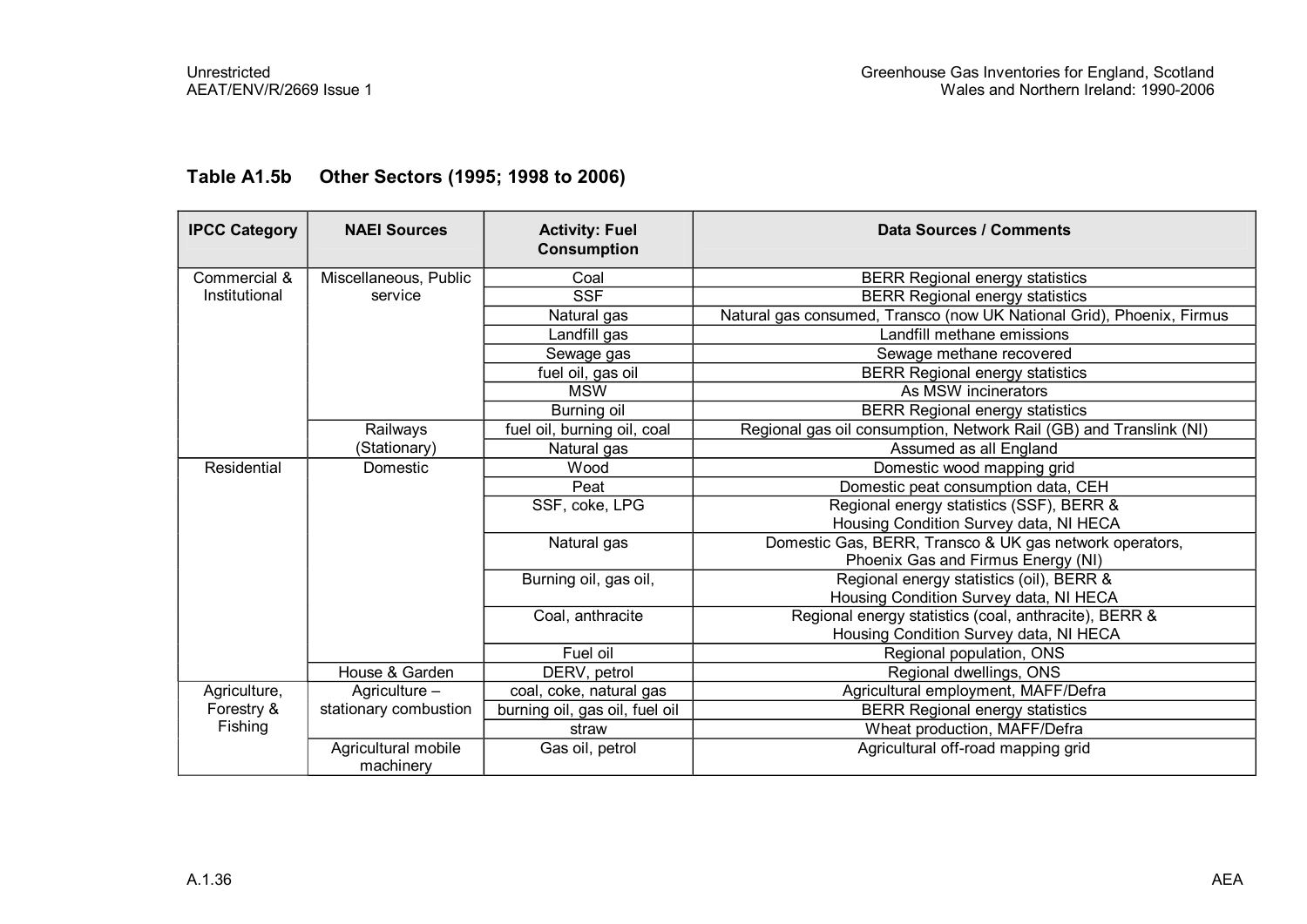**1.5.2 Residential**

BERR regional energy statistics (BERR: 2007b) have been used in conjunction with information drawn from Housing Condition Surveys to provide estimates of domestic solid and liquid fuel use patterns across the DAs. (See Section 1.3.2 for more details regarding the BERR regional energy statistics source data.)

BERR regional energy use estimates for 2003 to 2005 have been extrapolated using data from Housing Condition Surveys in 1996, 2001 and 2004 (HECA NI: 2005), which provide a summary of fuelswitching trends away from solid fuels due to the development of the gas network and use of burning oil in Northern Ireland during the late 1990s - early 2000s. This approach is used for coal, anthracite, gas oil and burning oil. 2005 regional estimates are available from more recent housing surveys, notably in Northern Ireland, and these data have been used and extrapolated backwards using the periodic Housing Condition Survey reports.

Domestic natural gas consumption data is available for 1990, 1995 and 1998 2006 (BERR: 1991, 1996, 1999-2007), with additional information from Transco and other GB gas supply network operators (2007) and Phoenix Gas (2007) and Firmus Energy (2007) for Northern Ireland. However, the accuracy of the domestic estimates is subject to uncertainty, as gas companies use scale of annual consumption to allocate users to the domestic sector, which implies that small-scale commercial users will also be reported in the domestic sector.

The consumption of fuel oil by the domestic sector is a very small amount, and is distributed simply according to population (ONS: 2007). Domestic use of wood is estimated across the time-series using the latest mapping grid information on wood use (NAEI maps: 2007). Domestic peat use estimates by DA are provided by the Centre for Ecology & Hydrology (Personal Communication: Mobbs, 2007).

#### **1.5.3 Agriculture, Forestry & Fisheries**

Emissions from solid fuel use in the agriculture sector are not very significant, whilst regional gas use data in this sector are not available, and hence emissions from these sources are allocated on the basis of regional employment figures from DEFRA (2007a).

Recent work by AEA (NAEI, 2008) to derive a more detailed split of regional offroad fuel use (i.e. mainly gas oil use in tractors and other mobile machinery) has utilised research to determine the regional distribution of different land uses and farm types (pasture, arable, forestry). These data have been combined with data on the intensity of mobile machinery use by farm type (tractor hours per hectare of arable land, tractor hours per head of livestock), to develop a new agricultural off-road mapping grid. These data have been used to estimate DA GHG emissions from agricultural mobile machinery in preference to using Defra regional agricultural employment data that were used in previous inventories.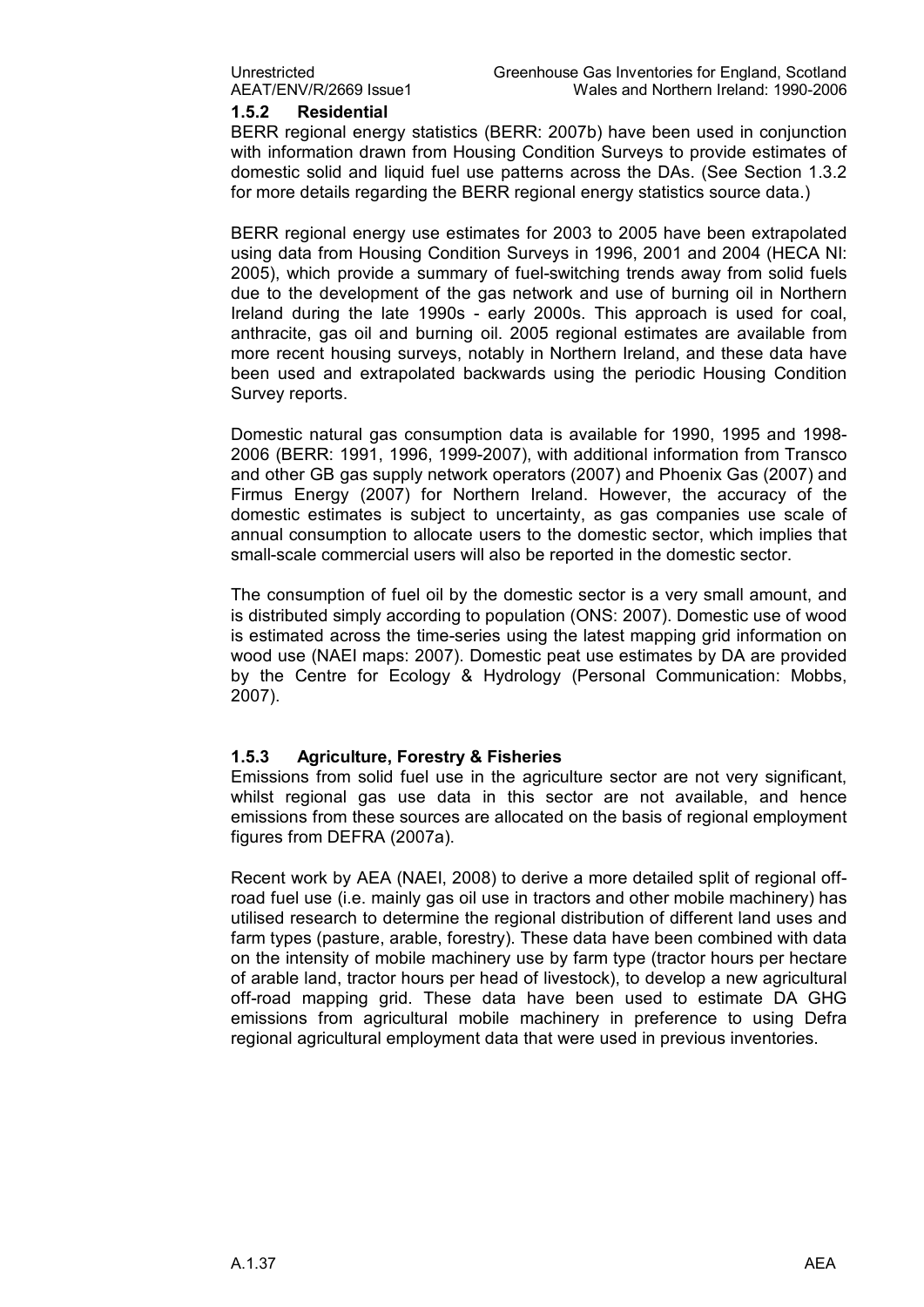### **1.6 MILITARY**

Emissions from military aircraft and naval vessels have been allocated based on regional GVA data (ONS, 2007). Army vehicle emissions are included within road transport data and other army emissions are included within public service categories but are not clearly defined.

### **1.7 FUGITIVE EMISSIONS FROM FUELS**

#### **1.7.1 Coal Mining**

Methane emissions arise from coal mining activities. Emissions from operating mines are estimated based on the amounts of deep mined and open cast coal produced. DA inventory estimates are based on regional coal production derived from a number of sources: Coal Authority (2001-2007), BGS (1991, 1996, 2002-2007), WO (1998), SO (1999), BERR (1996). A small emission occurs from coal storage and transport, which is based on deep mined coal production. Data suggests that only small amounts of coal are transported outside of the region of production and no attempt has been made to allow for this. Hence coal storage and transport emissions are distributed according to deep-mined production.

Emissions of methane from closed coal mines are based on research that provides emission estimates on a site-by-site basis, and therefore DA-specific totals can be calculated (WYG: 2005). Note, however, that this research has not been updated for a number of years and hence the latest emission estimates available for use stem from analysis of closed coal mine emissions in 2004.

#### **1.7.2 Solid Fuels Transformation**

For coke ovens, three fugitive emissions are estimated:

- 1. A 'residual' emission of  $CO<sub>2</sub>$  which reflects the difference between the carbon input to the coke oven and the carbon content of the coke and coke-oven gas produced.
- 2. Emissions from the flaring of coke-oven gas.
- 3. Emissions of methane from the process.

These are disaggregated based on the regional consumption of coking coal discussed in Section 1.2.3.

For solid smokeless fuel (SSF) plant, the only fugitive emissions estimated are the 'residual'  $CO<sub>2</sub>$  emission and some process methane. The driver used is that for regional consumption of coal by SSF plant (see Section 1.2.3). It is known that some petroleum coke is used in SSF production but the amount is uncertain. The same driver is applied to the petroleum coke consumption.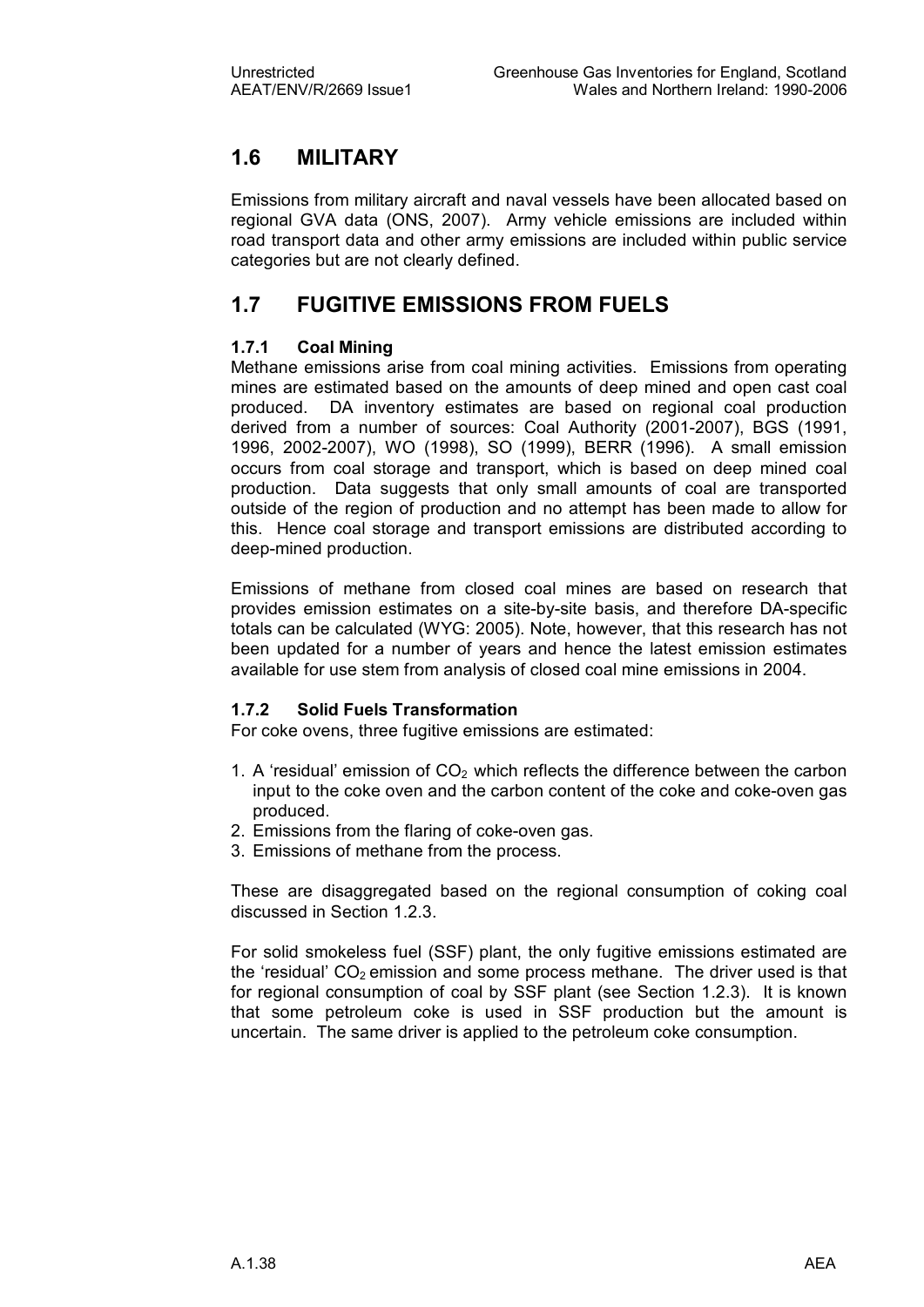#### **1.7.3 Oil and Natural Gas**

All emissions from the oil & gas exploration and production industry that occur offshore have been classified as unallocated. Emissions from on-shore oil and gas terminals in England, Wales and Scotland and from a small number of on shore oil and gas fields, are based on operator reported data.

The estimates of terminal flaring and venting emissions are based on Oil & Gas UK (2007) data for 1995, 1998-2006. Data is unavailable for 1990, so these are extrapolated based on flaring volumes for Scottish Terminals and natural gas arrivals to gas terminals in England (BERR: 1991, 1996).

The 2000-2006 UK GHG inventories include a correction to account for flaring on onshore oil and gas fields excluded by the Oil & Gas UK (offshore) emissions inventory. Onshore flaring volumes are obtained from BERR sources (BERR: 2007b). Their significance in the UK national GHG inventory is minimal, but the data is more significant for the DA GHG inventories. Wytch Farm, which lies a few miles off the south coast of England, is classified as on-shore for this purpose.

The Oil & Gas UK inventory data (2007) provides data for fugitive emissions of  $CO<sub>2</sub>$  and methane from terminals for 1998-2006. Methane emissions arise from venting, oil storage and tanker loading and unloading, whilst  $CO<sub>2</sub>$  emissions arise from venting and processes. A more aggregated set of data for 1995 has been provided by UKOOA (1999), whilst estimates for 1990 have been calculated by extrapolation of data of oil and gas arrivals in England and Scotland (BERR: 1991, 1996) split across the sources and regions based on the 1995 dataset.

Note that analysis of the dataset from Oil & Gas UK has indicated several areas of inconsistency in the annual reporting by operators. Inconsistencies have been identified through comparison of the Oil & Gas UK inventory submissions against emissions data reported within the SPRI and via the EUETS. This had led to a process of ongoing consultation with BERR and Oil & Gas UK contacts to resolve these areas of uncertainty, which impact most significantly upon methane and NMVOC (not a direct GHG) inventories.

UK inventory estimates of emissions of methane due to leakage from the gas transmission system are based on UK National Grid data of leakage from the high-pressure network, Above Ground Installations and the low-pressure networks. Estimates are provided by National Grid (2007) and the other gas network operators: Northern Gas Networks (2007), Scotia Gas Networks (2007), Phoenix Gas (2007) and Wales & West Utilities (2007). Estimates are provided by Local Distribution Zones, enabling allocation to the specific DA.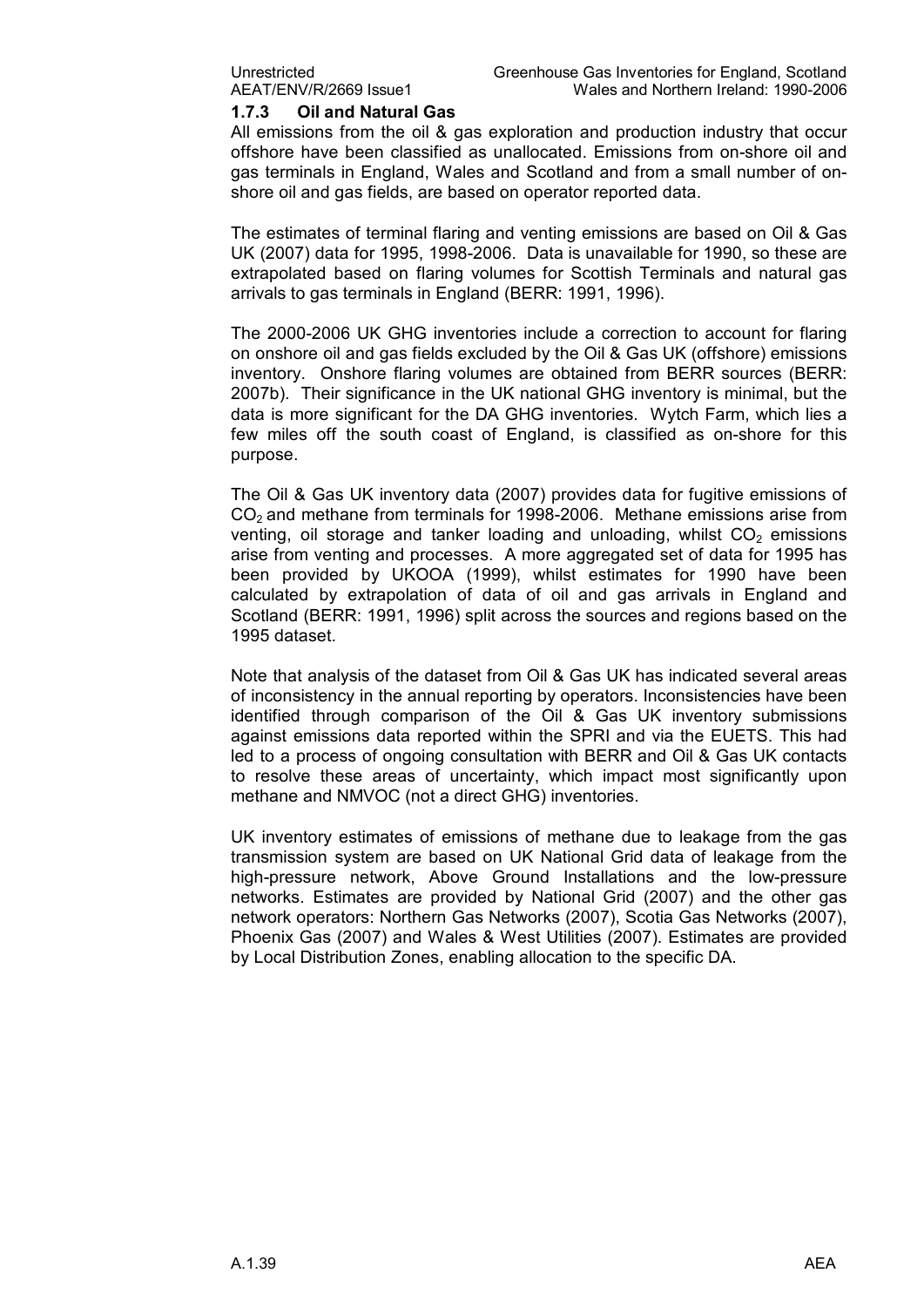### **Table A1.7a Fugitive Emissions from Fuels (Base Year – 1990)<sup>1</sup>**

| <b>IPCC Category</b> | <b>NAEI Sources</b>      | <b>Activity: Fuel</b><br><b>Consumption</b> | 1990                                                       |
|----------------------|--------------------------|---------------------------------------------|------------------------------------------------------------|
| Coal Mining          | Deep mined coal          | Deep mine coal production                   | Regional deep mine production, British Coal Authority.     |
|                      | Coal storage & transport |                                             | CH <sub>4</sub> from closed coal mines from WYG 2006       |
|                      | Open cast coal           | Open cast mine coal                         | Regional open cast mine production, British Coal Authority |
|                      |                          | production.                                 | CH <sub>4</sub> from closed coal mines from WYG 2006       |
| Solid Fuel           | Coke production          | Coke production                             | Coal feed to coke ovens, ISSB, WS, BERR                    |
| transformation       | Flaring                  | Coke oven gas                               | Coal feed to coke ovens, ISSB, WS, BERR                    |
|                      | SSF production           | Coal, Petrocoke                             | Coal feed to SSF plant, BERR, WS                           |
| Oil                  | Offshore Oil & Gas       | NA.                                         | Fugitive emissions from Terminals (extrapolated from 1995) |
|                      | Oil Terminal Storage     | NA.                                         | 1998 driver                                                |
|                      | Onshore Loading          | Oil loaded                                  | 1998 driver                                                |
| Venting & Flaring    | <b>Offshore Flaring</b>  | Volume gas flared                           | Flaring at terminals and onshore fields, UKOOA, BERR       |
|                      | <b>Offshore Venting</b>  | NA.                                         | Fugitive emissions from Terminals (extrapolated from 1995) |
| <b>Natural Gas</b>   | Gas Leakage              | Natural gas leakage                         | National Grid (Transco), Northern Gas Networks,            |
|                      |                          |                                             | Scotia Gas Networks, Wales & West Utilities                |

1 See Section 1.1.3 for abbreviations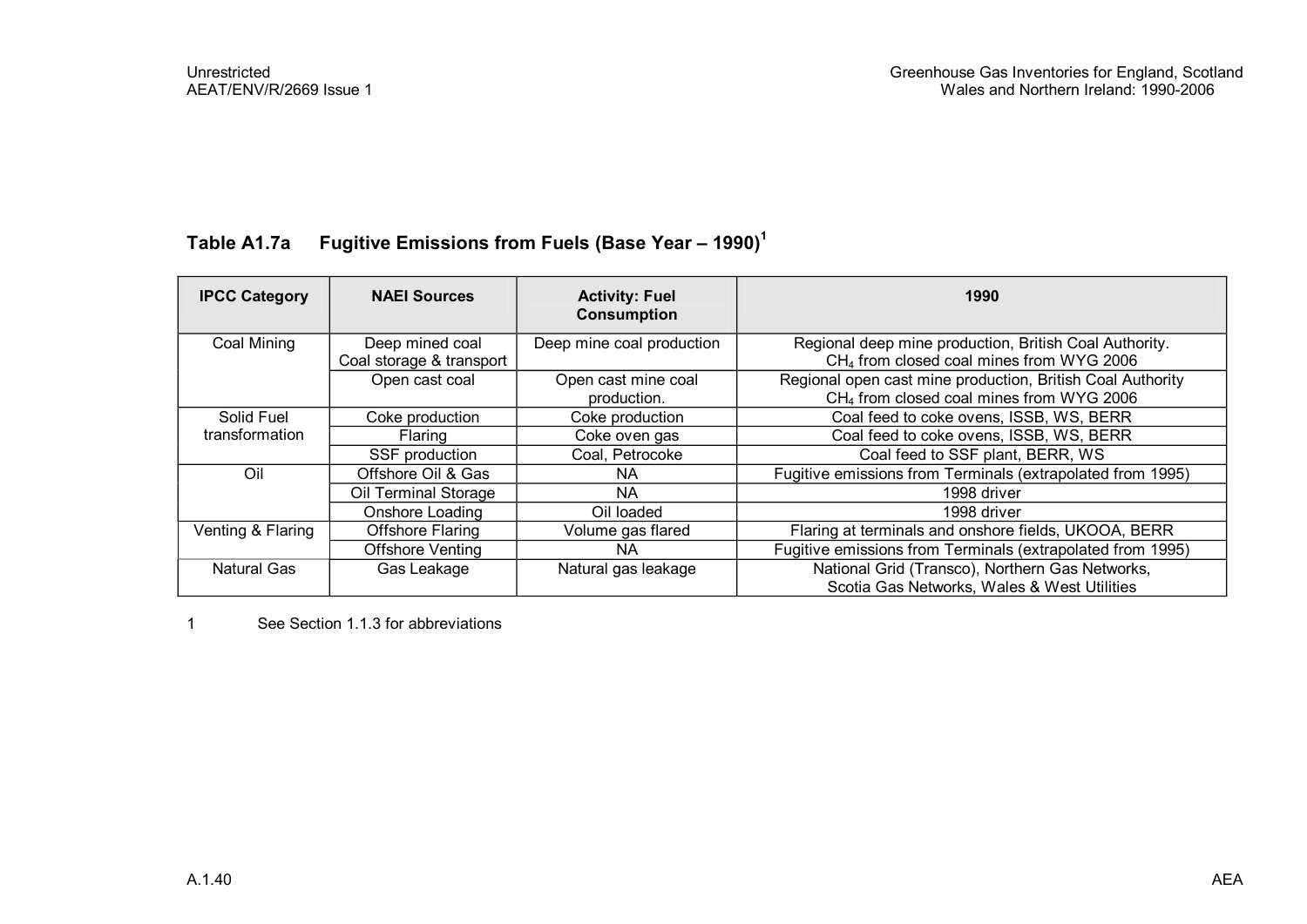### **Table A1.7b Fugitive Emissions from Fuels (1995; 1998 to 2006)**

| <b>IPCC Category</b> | <b>NAEI Sources</b>      | <b>Activity: Fuel</b><br><b>Consumption</b> | Data Sources / Comments                                       |
|----------------------|--------------------------|---------------------------------------------|---------------------------------------------------------------|
| Coal Mining          | Deep mined coal          | Deep mine coal production                   | Regional deep mine production, British Coal Authority.        |
|                      | Coal storage & transport |                                             | CH <sub>4</sub> from closed coal mines from WYG 2006          |
|                      | Open cast coal           | Open cast mine coal                         | Regional open cast mine production, British Coal Authority    |
|                      |                          | production.                                 | CH <sub>4</sub> from closed coal mines from WYG 2006          |
| Solid Fuel           | Coke production          | Coke production                             | Coal feed to coke ovens, ISSB, WS, BERR and (1999-current) PI |
| transformation       | Flaring                  | Coke oven gas                               | Coal feed to coke ovens, ISSB, WS, BERR and (1999-current) PI |
|                      | SSF production           | Coal, Petrocoke                             | Coal feed to SSF plant, BERR, WS                              |
| Oil                  | Offshore Oil & Gas       | NA.                                         | Oil & Gas UK Process emissions from Terminals                 |
|                      | Oil Terminal Storage     | <b>NA</b>                                   | Data from storage emissions, Oil & Gas UK inventory           |
|                      | Onshore Loading          | Oil loaded                                  | Data from loading emissions, Oil & Gas UK inventory.          |
| Venting & Flaring    | Flaring                  | Volume gas flared                           | Flaring at terminals and onshore fields, Oil & Gas UK, BERR   |
|                      | Venting                  | NA.                                         | Data from venting emissions, Oil & Gas UK inventory.          |
| <b>Natural Gas</b>   | Gas Leakage              | Natural gas leakage                         | National Grid (Transco), Northern Gas Networks,               |
|                      |                          |                                             | Scotia Gas Networks, Wales & West Utilities, Phoenix Gas      |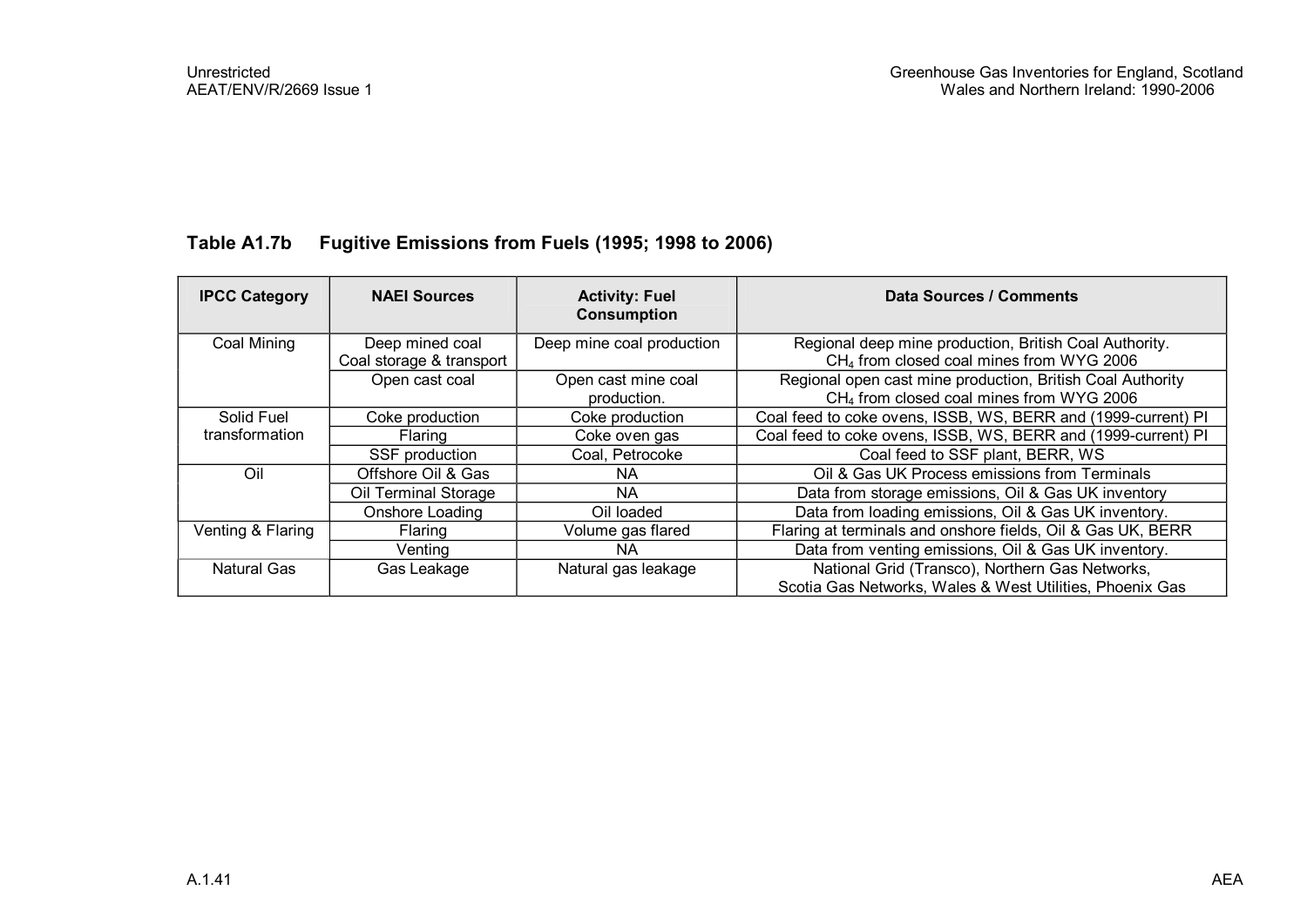### **1.8 INDUSTRIAL PROCESSES**

These sources report process and fugitive emissions from industrial processes as opposed to the emissions from fuel combustion used to provide energy to these processes. (Table A1.2 covers combustion emissions.) The drivers used for process and fugitive industrial releases are summarised in Table A1.8.

#### **1.8.1 Minerals Industries**

Large emissions of  $CO<sub>2</sub>$  arise from the degradation of limestone used in cement and lime kilns. Cement emissions are estimated from the production of cement clinker, with regional emission estimations based on plant capacity data supplied by the British Cement Association<sup>3</sup> (2004) for 1990 to 2001. From 2002 onwards, the regional split is based on reported emissions from the PI, SPRI and ISR. Through discussions with environmental regulators it has been determined that lime calcination only occurs in England.

Limestone and dolomite are also used in iron and steel production. Corus suggest that it would be impossible to identify all the different uses of limestone and dolomite in iron and steel making. The major use is in blast furnaces, and so emissions have been disaggregated based upon regional iron production figures (ISSB, 2008).

Limestone, dolomite and soda ash are also used in glass production. Emissions were previously disaggregated using plant capacity and  $CO<sub>2</sub>$  emissions data from British Glass for 1990, 1995, 1998 and subsequently extrapolated for 1999 and 2000. However, the improvement of data supplied via the Pollution Inventory (Environment Agency: 2007) has enabled more accurate disaggregation for the years 2000 and 2001. Historic data has therefore been revised where appropriate and the Pollution Inventory data now provides a more accurate methodology for regional disaggregation of UK data from 2002 onwards.

The inventory also reports  $CO<sub>2</sub>$  and methane emissions from Fletton brick production, as introduced in 2000. These bricks are made from Fletton clay which contains a significant amount of naturally occurring carbonaceous material and all such production occurs in England.

#### **1.8.2 Chemical Production**

The UK Inventory reports emissions of carbon dioxide from ammonia production; nitrous oxide from adipic acid production and nitrous oxide from nitric acid production. Following the closure of a (nitric acid) fertiliser plant in Belfast in late 2001, all of the nitric acid, ammonia and adipic acid plants are within England. Prior to that, plant capacities for nitric acid production facilities were used to estimate the split in UK chemical production GHG sources.

 $3$  Production capacity data are used for cement emissions as the actual annual production data from cement plant are commercially confidential.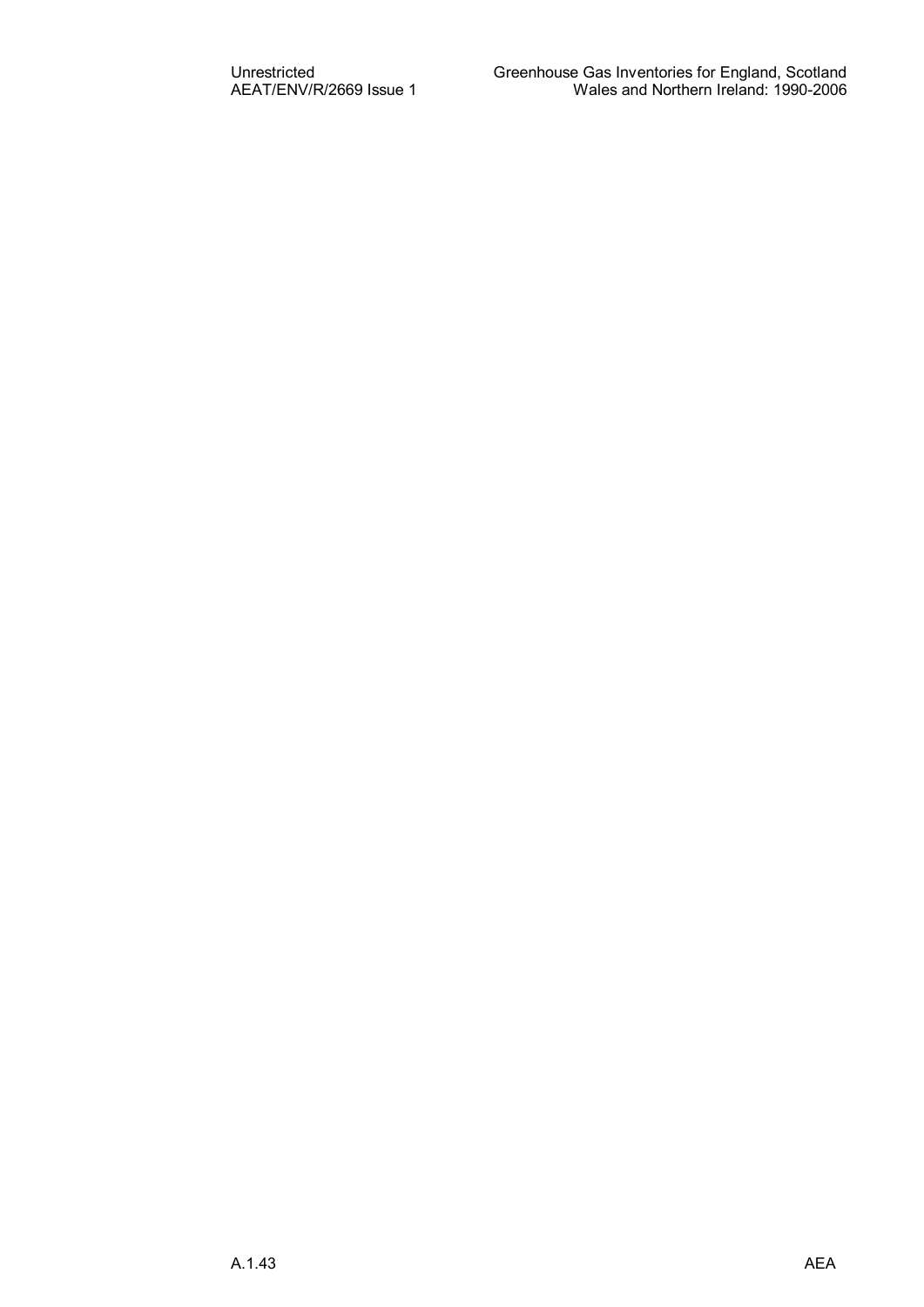### **Table A1.8a Industrial Processes (Base Year – 1990)<sup>1</sup>**

| <b>IPCC Category</b>                               | <b>NAEI Sources</b>                | <b>Activity Data</b>                  | 1990                                                       |
|----------------------------------------------------|------------------------------------|---------------------------------------|------------------------------------------------------------|
| <b>Cement Production</b>                           | Cement<br>(decarbonising)          | Clinker production                    | Regional cement production capacity, BCA                   |
| Lime Production                                    | Lime (decarbonising)               | Limestone consumption                 | All such plant located in England                          |
| Limestone and Dolomite<br>Use                      | Glass production                   | Limestone and dolomite<br>consumption | Regional glass production, British Glass                   |
|                                                    | <b>Blast Furnaces</b>              | Limestone and dolomite<br>consumption | Iron production, ISSB                                      |
| Soda Ash Production and<br>Use                     | Glass production                   | Soda Ash Consumption                  | Regional glass production, British Glass                   |
| Mineral Products: Other                            | <b>Fletton Brick</b><br>Production | <b>Fletton Brick Production</b>       | All such plant located in England                          |
| Ammonia Production                                 | Ammonia feedstock                  | Natural gas feedstock                 | All such plant located in England                          |
| <b>Nitric Acid Production</b>                      | Nitric Acid Production             | Plant capacity                        | Regional plant capacity                                    |
| <b>Adipic Acid Production</b>                      | <b>Adipic Acid Production</b>      | Adipic acid made                      | All such plant located in England                          |
| Chemical Industry: Other                           | <b>Methanol Production</b>         | Production of Methanol                | All such plant located in England                          |
| Chemical Industry: Other                           | <b>Ethylene Production</b>         | Production of Ethylene                | Plant capacities                                           |
| Chemical Industry: Other                           | Chemical Industry                  | ΝA                                    | Extrapolated from PI data                                  |
| Iron and Steel                                     | <b>Electric Arc Furnace</b>        | EAF steel production                  | Regional EAF production, ISSB                              |
|                                                    | Flaring                            | Blast furnace gas                     | Coke consumed in blast furnaces, ISSB, WO                  |
| Aluminium Production                               | Aluminium production               | Primary aluminium<br>produced         | Regional aluminium plant capacity, ALCAN                   |
| $SF6$ Used in Aluminium<br>and Magnesium Foundries | SF <sub>6</sub> Cover gas          | <b>NA</b>                             | Regional consumption & sales data, EM industry report 1999 |

1 See Section 1.1.3 for abbreviations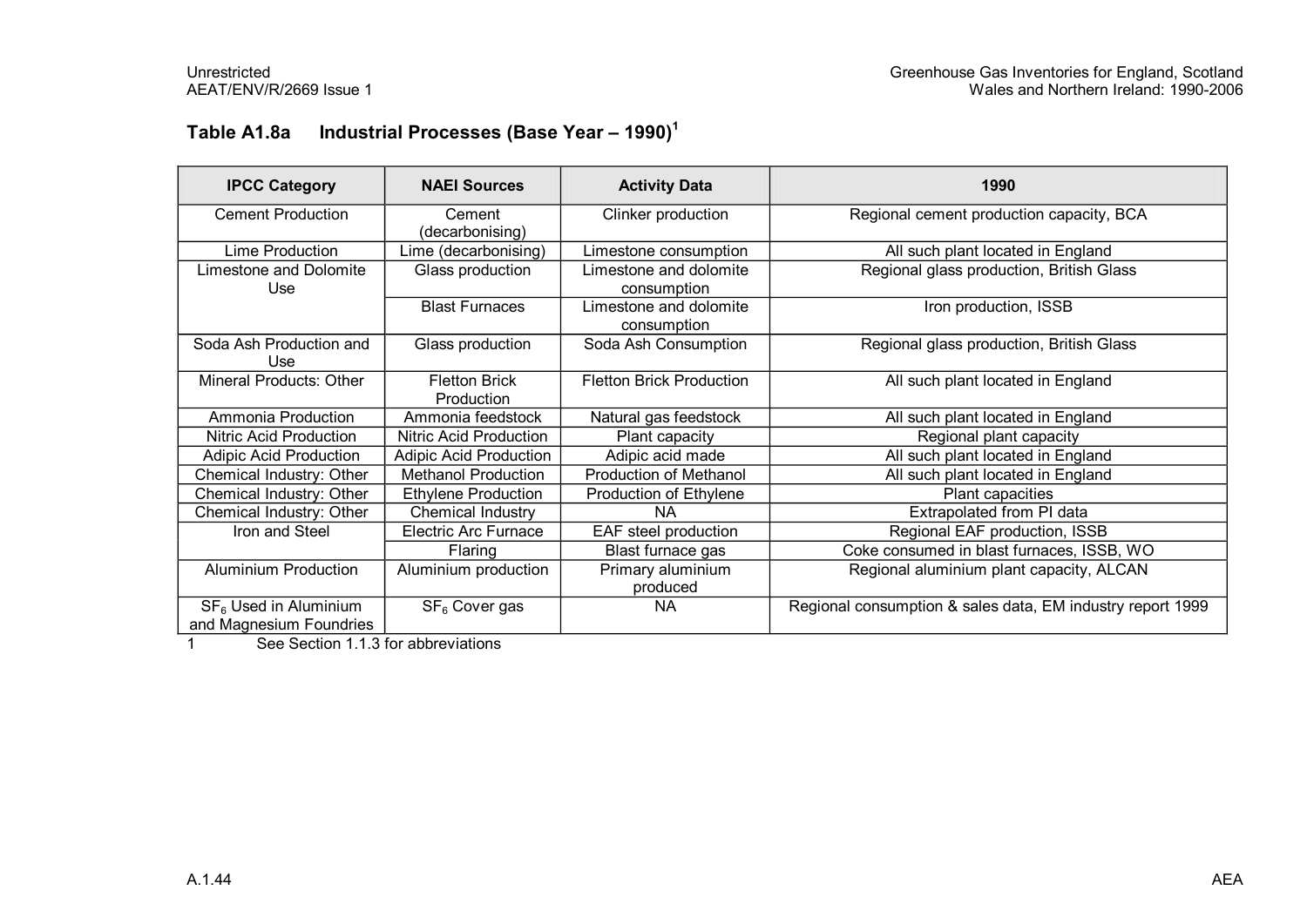### **Table A1.8a Industrial Processes (Base Year – 1990) (continued)**

| <b>IPCC Category</b>                             | <b>NAEI Sources</b>          | <b>Activity Data</b> | 1990                                                            |
|--------------------------------------------------|------------------------------|----------------------|-----------------------------------------------------------------|
| Halocarbon & SF6 By-<br><b>Product Emissions</b> | <b>Halocarbon Production</b> | <b>NA</b>            | All such plant are located in England.                          |
| Refrigeration and Air                            | Refrigeration                | <b>NA</b>            | Regional population, ONS                                        |
| Conditioning                                     | Supermarket<br>Refrigeration | <b>NA</b>            | Regional GDP, ONS                                               |
|                                                  | Mobile Air conditioning      | <b>NA</b>            | Vehicle Registration data, AEAT industry report 2003            |
| Foam Blowing                                     | Foams                        | NA.                  | Regional population, ONS                                        |
| <b>Fire Extinguishers</b>                        | Fire fighting                | <b>NA</b>            | Regional population, ONS                                        |
| Aerosols                                         | <b>Metered Dose Inhalers</b> | <b>NA</b>            | Regional population, ONS                                        |
|                                                  | Aerosols (halocarbons)       | NA.                  | Regional population, ONS                                        |
| Other                                            | Electronics                  | NA.                  | Regional electronics plant consumption, EM industry report 1999 |
|                                                  | Training shoes               | <b>NA</b>            | Regional population, ONS                                        |
|                                                  | <b>Electrical Insulation</b> | <b>NA</b>            | Regional electrical capacity, AEAT industry report 2003         |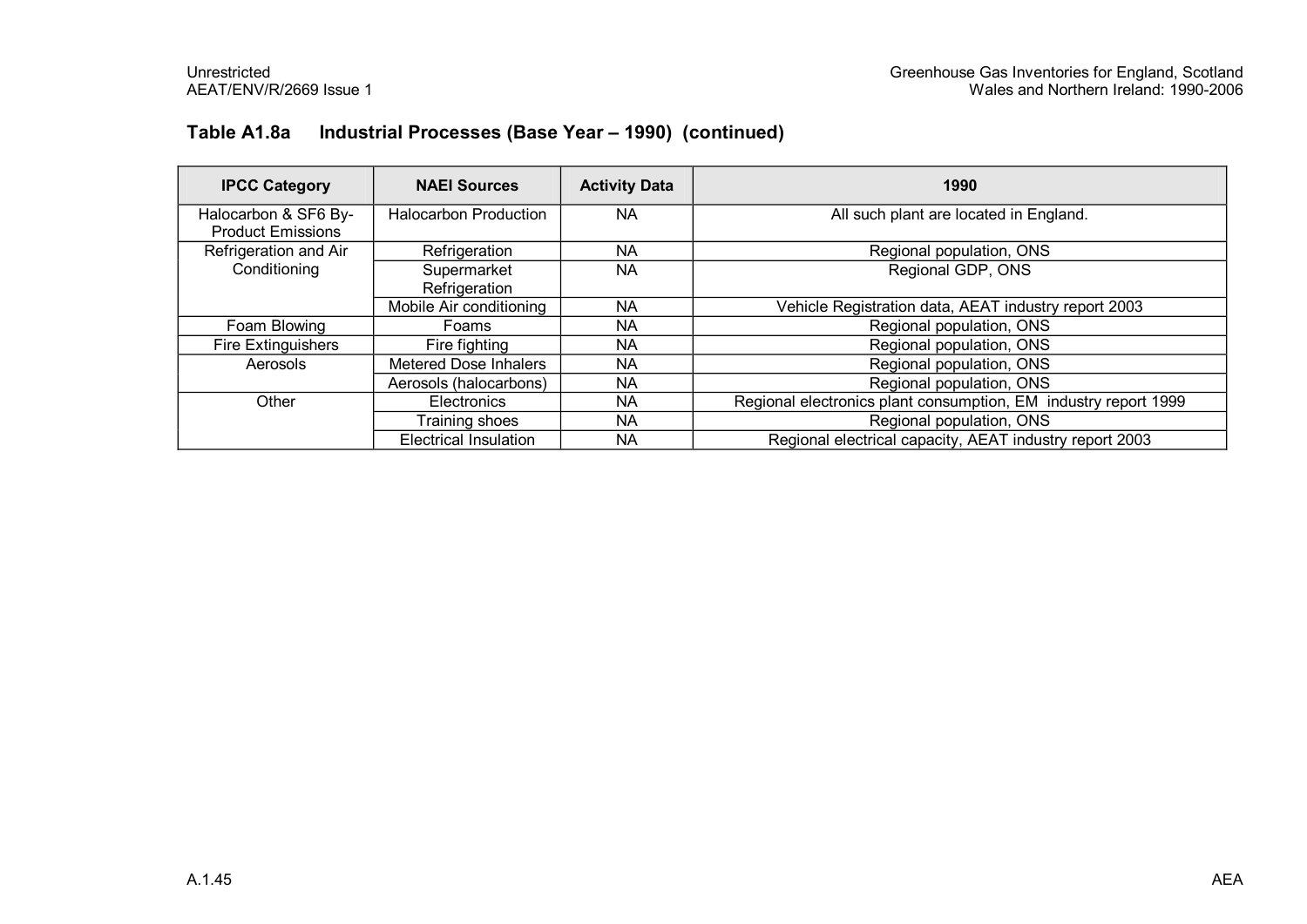### **Table A1.8b Industrial Processes (1995; 1998 to 2006)**

| <b>IPCC Category</b>           | <b>NAEI Sources</b>                | <b>Activity Data</b>                  | Data Sources / Comments                                     |
|--------------------------------|------------------------------------|---------------------------------------|-------------------------------------------------------------|
| <b>Cement Production</b>       | Cement<br>(decarbonising)          | Clinker production                    | Point source data from PI/SPRI/ISR, EA, SEPA & NIDoE        |
| Lime Production                | Lime (decarbonising)               | Limestone consumption                 | All such plant located in England                           |
| Limestone and Dolomite<br>Use  | Glass production                   | Limestone and dolomite<br>consumption | Regional glass production, BGlass                           |
|                                | <b>Blast Furnaces</b>              | Limestone and dolomite<br>consumption | Iron production, ISSB                                       |
| Soda Ash Production and<br>Use | Glass production                   | Soda Ash Consumption                  | Regional glass production, BGlass                           |
| Mineral Products: Other        | <b>Fletton Brick</b><br>Production | <b>Fletton Brick Production</b>       | All such plant located in England                           |
| Ammonia Production             | Ammonia feedstock                  | Natural gas feedstock                 | All such plant located in England                           |
| Nitric Acid Production         | Nitric Acid Production             | Plant capacity                        | Regional plant capacity, Pl.                                |
|                                |                                    |                                       | Since 2002, all such plant located in England.              |
| <b>Adipic Acid Production</b>  | <b>Adipic Acid Production</b>      | Adipic acid made                      | All such plant located in England                           |
| Chemical Industry: Other       | <b>Methanol Production</b>         | <b>Production of Methanol</b>         | All such plant located in England                           |
| Chemical Industry: Other       | <b>Ethylene Production</b>         | Production of Ethylene                | Plant Capacities, PI                                        |
| Chemical Industry: Other       | Chemical Industry                  | <b>NA</b>                             | PI data, or extrapolated from PI data                       |
| Iron and Steel                 | <b>Electric Arc Furnace</b>        | EAF steel production                  | Regional EAF production, ISSB                               |
|                                | Flaring                            | Blast furnace gas                     | Coke Consumed in blast furnaces, ISSB, WO                   |
| <b>Aluminium Production</b>    | Aluminium production               | Primary aluminium                     | UK plant production & emissions data, Alcan, Rio-Tinto, EA, |
|                                |                                    | produced                              | <b>SEPA</b>                                                 |
| $SF6$ Used in Aluminium        | SF <sub>6</sub> Cover gas          | <b>NA</b>                             | Regional consumption & sales data from industry reports     |
| and Magnesium Foundries        |                                    |                                       | compiled by EM & AEAT                                       |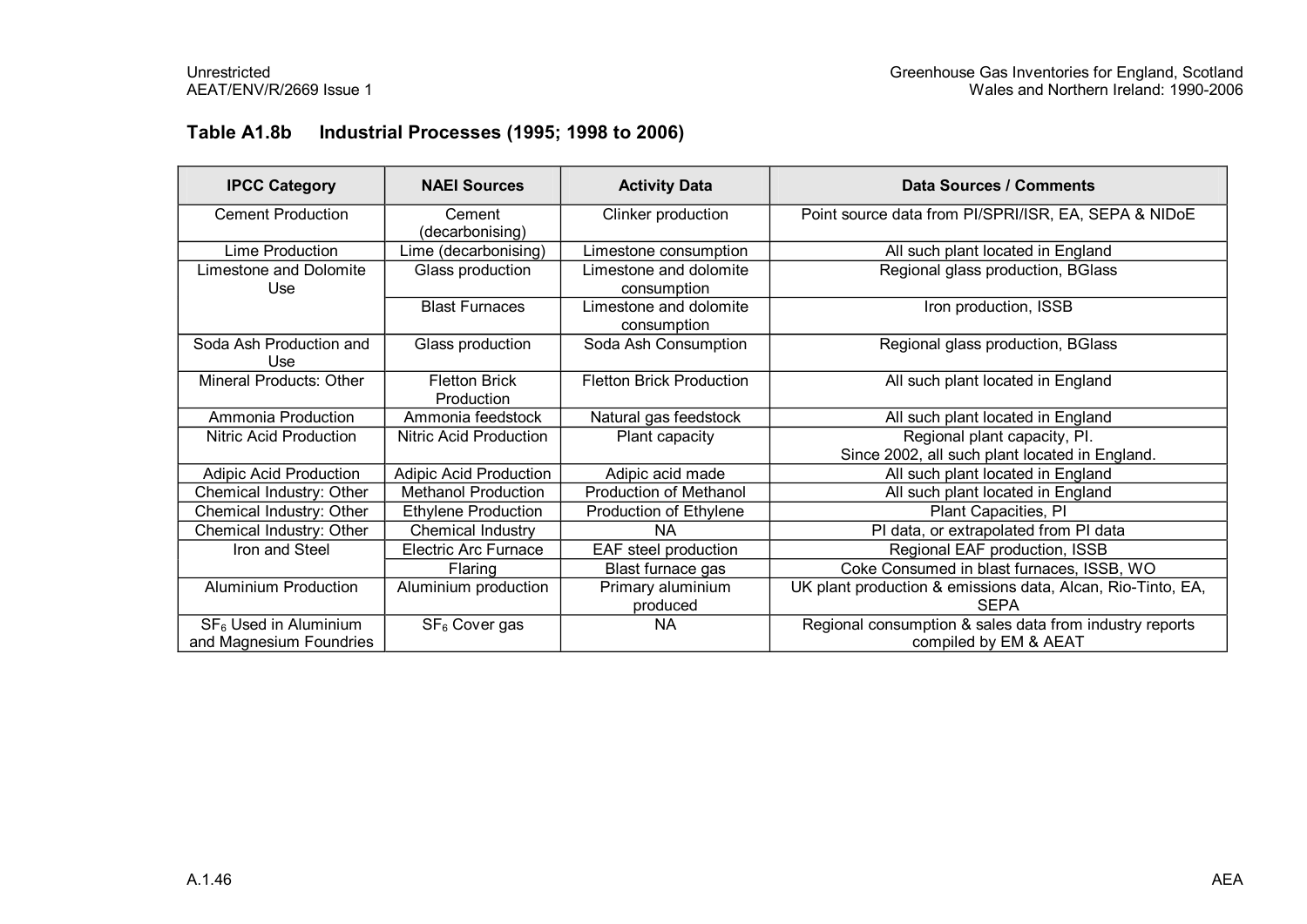### **Table A1.8b Industrial Processes (1995; 1998 to 2006) (continued)**

| <b>IPCC Category</b>                             | <b>NAEI Sources</b>          | <b>Activity Data</b> | Data Sources / Comments                                                                        |  |
|--------------------------------------------------|------------------------------|----------------------|------------------------------------------------------------------------------------------------|--|
| Halocarbon & SF6 By-<br><b>Product Emissions</b> | <b>Halocarbon Production</b> | <b>NA</b>            | All such plant are located in England.                                                         |  |
| Refrigeration and Air                            | Refrigeration                | NA                   | Regional population, ONS                                                                       |  |
| Conditioning                                     | Supermarket<br>Refrigeration | <b>NA</b>            | Regional GDP, ONS                                                                              |  |
|                                                  | Mobile Air conditioning      | NA                   | Vehicle Registration data, AEAT industry report 2003                                           |  |
| Foam Blowing                                     | Foams                        | NA.                  | Regional population, ONS                                                                       |  |
| <b>Fire Extinguishers</b>                        | Fire fighting                | NA.                  | Regional population, ONS                                                                       |  |
| Aerosols                                         | <b>Metered Dose Inhalers</b> | <b>NA</b>            | Regional population, ONS                                                                       |  |
|                                                  | Aerosols (halocarbons)       | NA.                  | Regional population, ONS                                                                       |  |
| Other                                            | Electronics                  | NA                   | Regional electronics plant consumption, EM industry report 1999<br>& AEAT industry report 2003 |  |
|                                                  | Training shoes               | NA.                  | Regional population, ONS                                                                       |  |
|                                                  | <b>Electrical Insulation</b> | NA                   | Regional electrical capacity, AEAT industry report 2003                                        |  |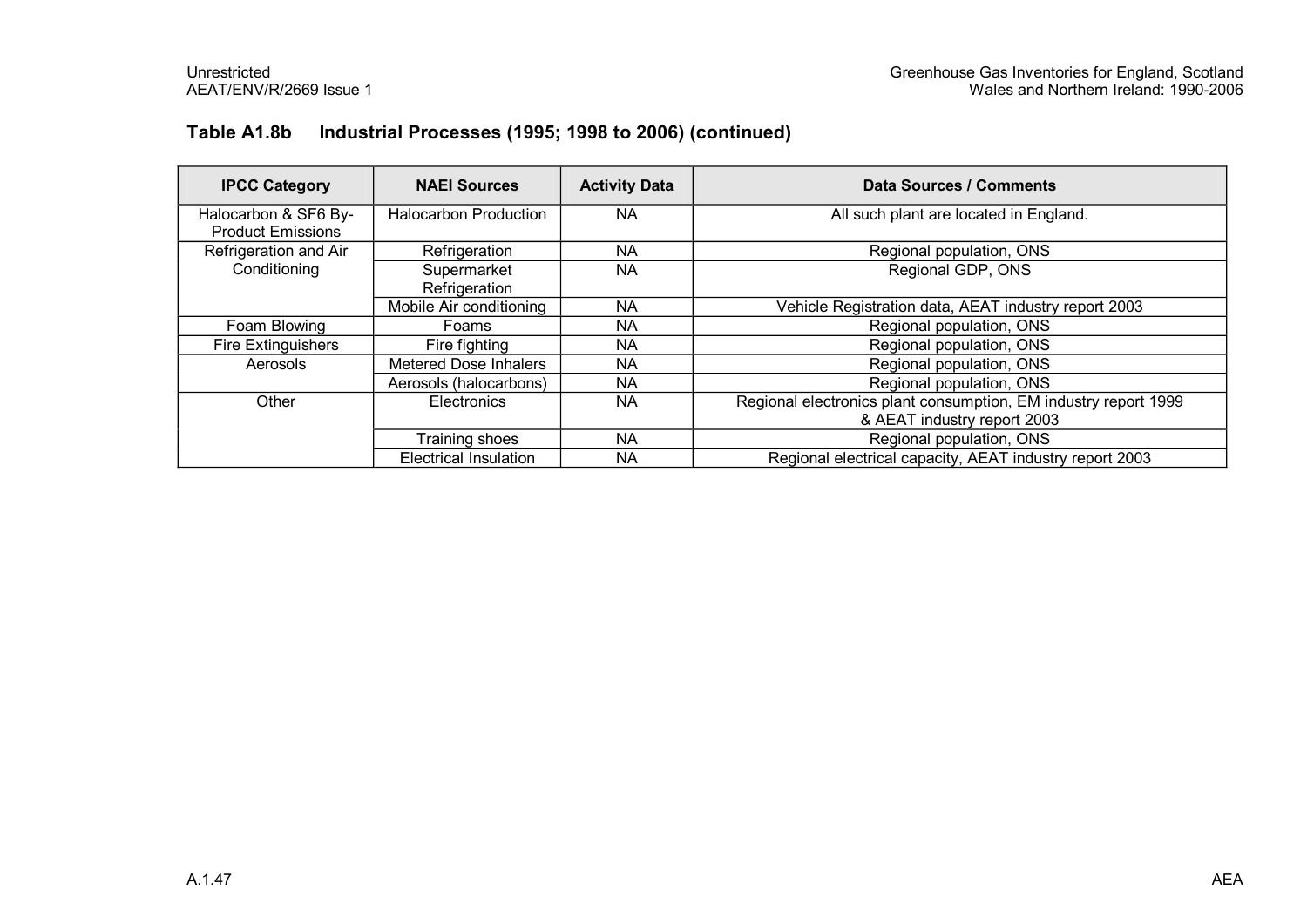The UK inventory reports emissions of methane from methanol production, ethylene production and the other chemical industry. The methanol plant is located in England, whilst ethylene production occurs in England, Scotland and Wales. These emissions are distributed based on data reported in the PI (Environment Agency, 2007), SPRI (SEPA, 2007) and plant capacity. Emissions are extrapolated to 1990 and 1995 based on plant capacities.

The emissions from the "other chemical industry" sector are disaggregated to England and Wales based on the site data in the Pollution Inventory. Data on emissions from other chemical processes are not available for Scotland.

#### **1.8.3 Metal Production**

In the iron and steel industry, emissions of  $CO<sub>2</sub>$  arise from electric arc furnaces through the consumption of the graphite anodes. Regional data on steel production from electric arc furnaces is used to determine the regional drivers for this activity (ISSB, 2008).

The flaring of waste blast furnace gas is disaggregated according to the distribution of blast furnaces, using the driver derived for coal consumption by blast furnaces (ISSB, 2008).

Emissions of  $CO<sub>2</sub>$  from iron and steel making are estimated from a mass balance on the coke consumed in blast furnaces; the blast furnace gas produced; the pig iron produced; the pig iron used in steel making and the crude steel produced. The emissions are distributed using appropriate drivers for each source and sink taken from ISSB (2008). These include regional data on coke consumed in blast furnaces, pig iron production and crude steel production.

The electrolytic process used to produce aluminium results in a  $CO<sub>2</sub>$  emission as the petroleum coke anode is consumed. Emission estimations are based on plant capacity data provided by Alcan (2004), for years up to 2002. There have been some significant changes in the aluminium industry in recent years, with the closure of the Kinlocheven plant in 2000, and the expansion of the Lynmouth plant, and hence there has been a swing in emissions from this sector from Scotland to England. The regional splits for 2003 onwards are based on PI and SPRI data (EA, SEPA: 2007)

The anode baking process within aluminium production also results in emissions of PFCs.

#### **1.8.4 Use of Halocarbons and SF<sup>6</sup>**

The UK emissions of halocarbons and sulphur hexafluoride were based on estimates from amodel prepared initially by Enviros March (1999). This model has now been updated by AEAT (Haydock et al, 2003). For some sources, the emission is equal to the consumption of fluid (e.g. aerosols). For other sources the emissions occur during product manufacture, leakage during product lifetime, and at product disposal (e.g. refrigerators). In these cases emissions are estimated from a time dependent model of the bank of fluid held in products, accounting for unit production and disposal.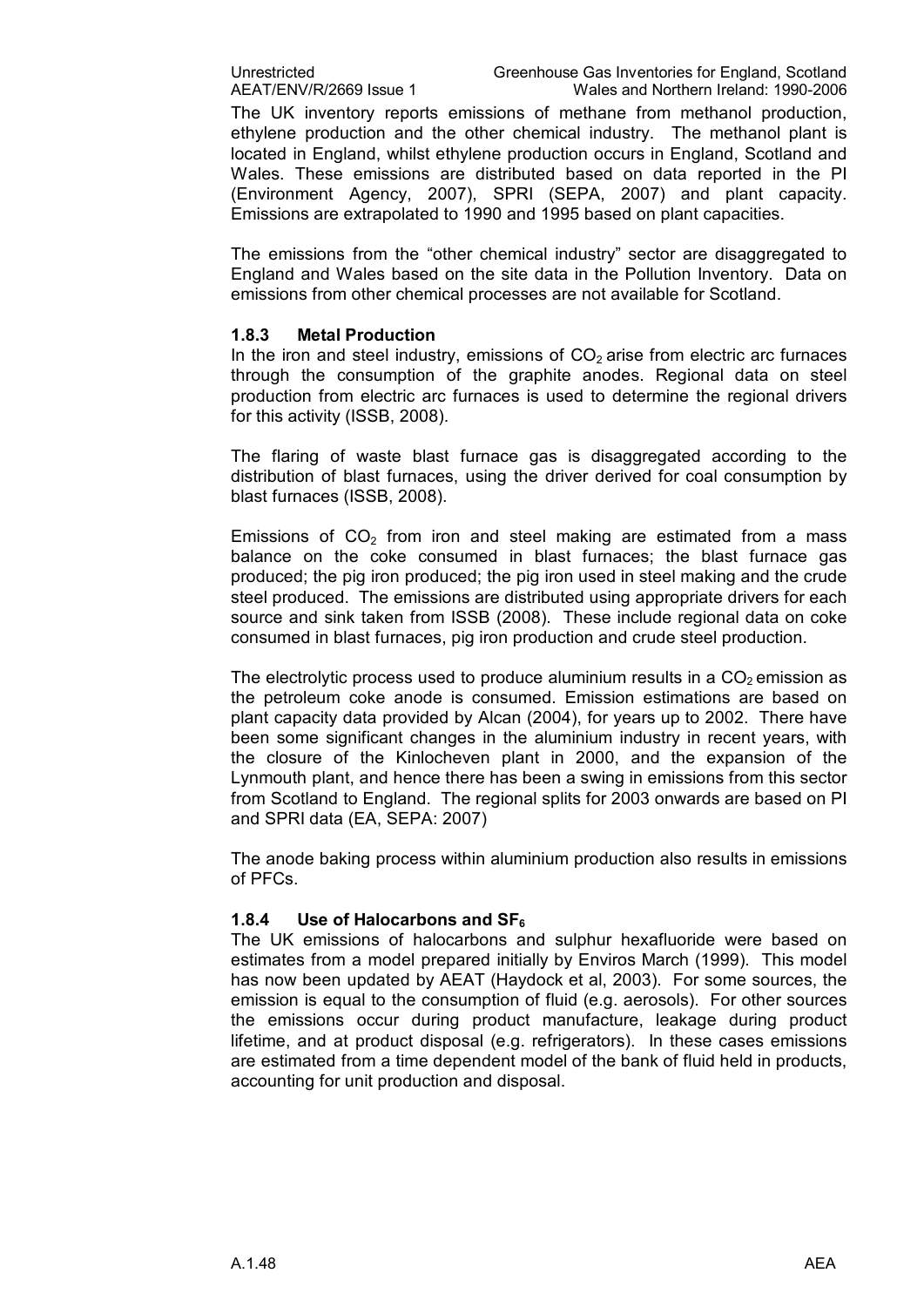Data for HFC emissions from metered dose inhalers in the UK are also taken from the EM & AEAT predictive models. The National Asthma Campaign's National Asthma Audit (1999-2000) concluded that:

*"There is little variation in asthma prevalence among children or adults throughout Great Britain."*

Therefore, the regional split of emissions is proportional to population.

Supermarket refrigeration is regarded as sufficiently different from other refrigeration to warrant a separate study. Emissions are based on a market review of the number and size of supermarkets in the regions, combined with discussions with gas manufacturers on the sales into this sector. Discussions with supermarket owners also suggest that regional use could be approximately equated to sales volume, which in turn could be approximated by regional GDP estimates, which have been obtained from ONS (2007).

Air conditioning systems in cars began to use HFC134a from around 1993. Data is supplied by SMMT on regional sales of new cars. Initially, installation of air conditioning was skewed towards company cars, which are broadly distributed according to population.

PFCs and  $SF<sub>6</sub>$  are used to cushion the soles of some training shoes. Data have previously been gathered from discussions with Nike. Sales figures for the devolved regions of the UK were not available, and therefore the regional split is made according to population.

Sulphur hexafluoride is used in electrical switchgear within the electricity transmission system. UK estimates are based on discussions with industry sources and summarised within the EM & AEAT model. Regional estimates are determined through consultation with power supply companies (NIE, Scottish Power & Scottish Electric, National Grid) and the Electricity Association.

For aerosols, the split by region is made on the basis of population, although use of these gases often have industrial applications. Making the split using population has the advantage of making the data directly comparable with the figures for the baseline years of 1990 and 1995.

Other sources such as fire extinguishers are very small and are likely to be distributed with the general population.

Emissions of  $SF_6$  cover gas from magnesium production is based on regional sales and consumption data. This stable market is assessed within the AEAT model (2003), with all production located in England & Wales.

Emissions data for regional emissions from semiconductor wafer manufacture are estimated from manufacturing data and consultation with relevant trade associations, and incorporated within the AEAT model (2003).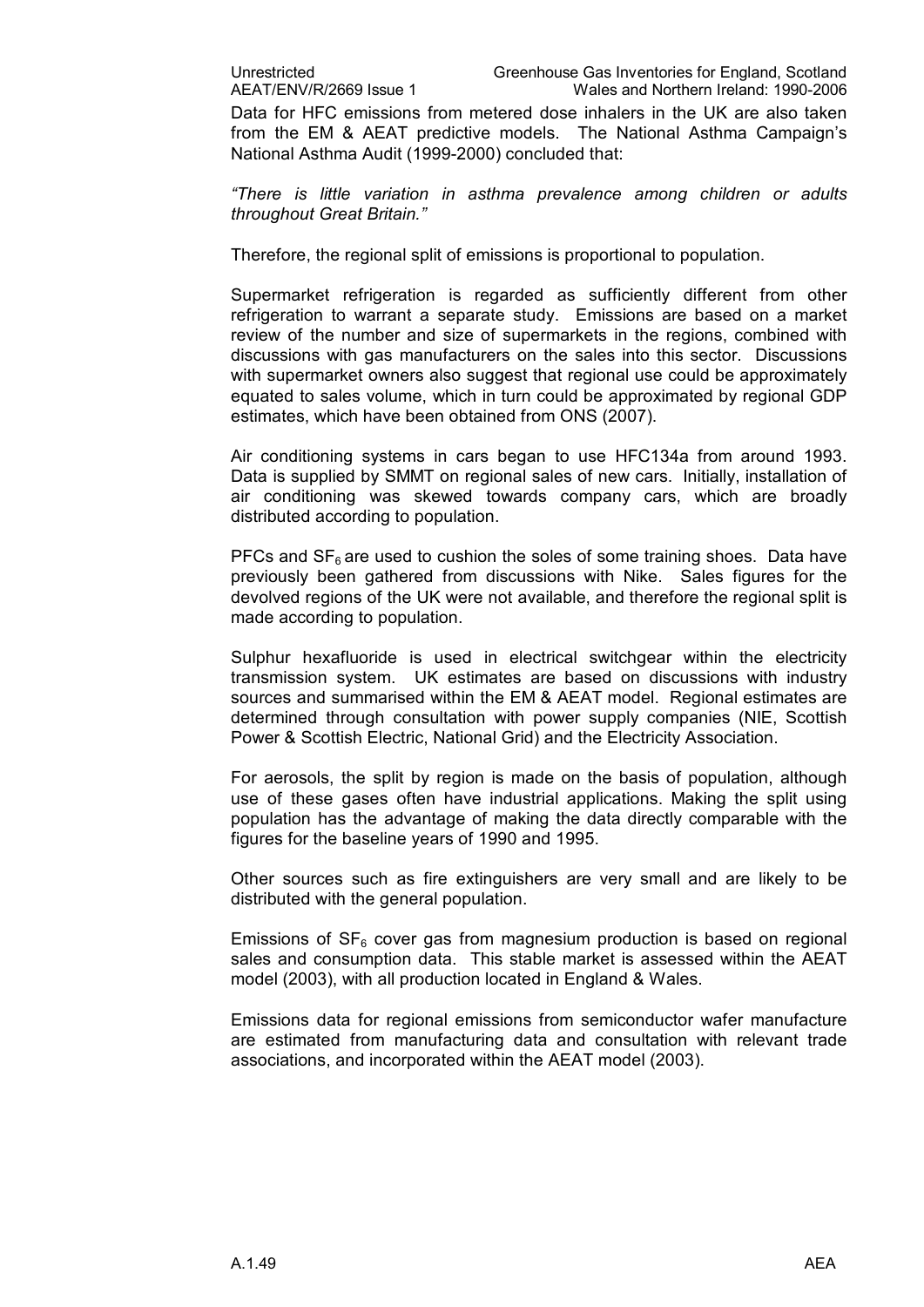### **1.9 AGRICULTURE**

North Wyke Research provides all data and information pertaining to agricultural sources within the Devolved Administration emission inventories.

The UK inventory is disaggregated into England, Scotland, Wales and Northern Ireland, with all default factors and emission factors carried over from the national inventory. In the 1990-2006 UK GHG inventory compilation, nitrogen excretion factors have been modified across all the UK using data from Ken Smith and Bruce Cottrill (ADAS, 2007).

Regional crop areas are obtained from the Defra June Agricultural Census for 1990, 1995, 1998 2007 (Defra, 2007), SEERAD (SEERAD, 2007) and DARD (DARD, 2007). Crop production data is taken from Agriculture in the UK and Basic Horticultural Statistics for the UK. The Welsh Assembly Government also provides crop area data in Wales for this inventory.

Fertiliser applications are derived from regional crop areas and average application rates published in the British Survey of Fertiliser Practice for 1990, 1995, 1998 - 2006 (BSFP, 2007), which presents data for England and Wales, Scotland and Great Britain. Application rates in Northern Ireland are assumed to be the same as Scottish applications. In many cases, the sample size used to estimate fertiliser use in Scotland is considered too small to be sufficiently robust and in these cases, the Great Britain data are used. Where application rates are not available for particular crop types, the crop area is amalgamated with a similar crop with a known fertiliser application rate. Where annual applications are not available, fertiliser application for a different year are used.

Livestock numbers are obtained from the Defra, SEERAD, the Welsh Assembly and DARD Agricultural Census data for 1990, 1995, 1998 – 2006. Cattle weights are estimated following the trend for the previous 5 years. In the compilation of the UK inventory for 1990-2006, the 2006 cattle replacement numbers were overestimated for Scotland and Northern Ireland, resulting in a slight overestimation of methane emissions (4.7% for Scotland and 3.5% for Northern Ireland). Table A1.9a shows the revised estimates for methane emissions from cattle for Scotland and Northern Ireland. This error will be corrected in the 2007 inventory revision.

#### **Table A1.9a Revised estimates for methane emissions (kt CH4) from enteric fermentation and cattle wastes for 2006 after correction of cattle numbers for Scotland and Northern Ireland**

| kt $CH4$                            | <b>Scotland</b>  |                | <b>Northern Ireland</b> |                |
|-------------------------------------|------------------|----------------|-------------------------|----------------|
|                                     | <b>Submitted</b> | <b>Revised</b> | <b>Submitted</b>        | <b>Revised</b> |
| 4A1 Enteric Fermentation,<br>Cattle | 101.2            | 95.1           | 91.6                    | 88.0           |
| 4B1 Manure management,<br>Cattle    | 12.7             | 12.0           | 13.6                    | 13.1           |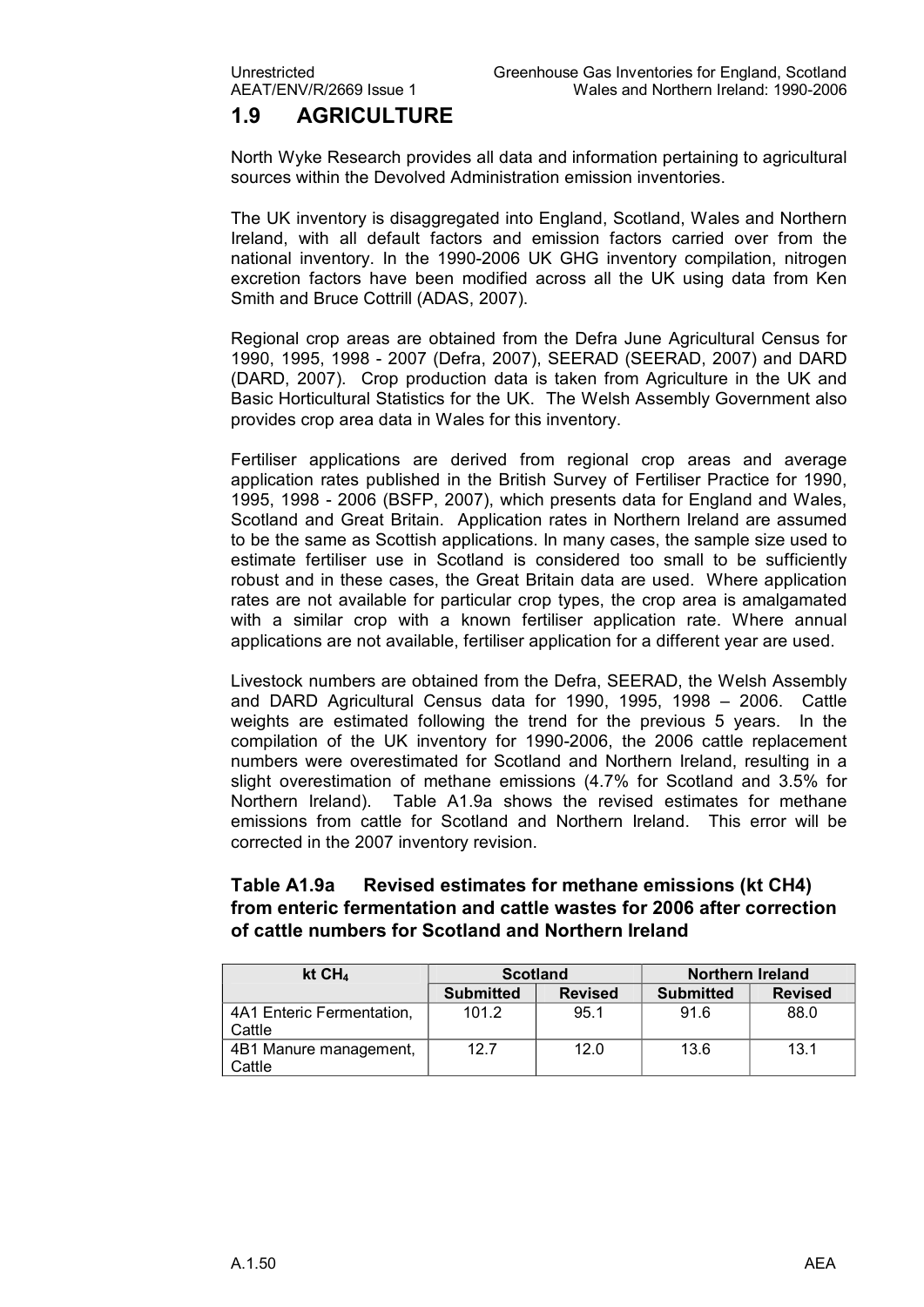As in the national inventory, the area of cultivated histosols (soils of high organic content) is assumed to be equivalent to the area of Eutric Histosols, and is disaggregated according to a percentage split estimated by the Soil Survey and Land Research Centre (personal communication).

Any small differences in national-regional census data are removed by normalising the DA inventories such that the sum of England, Scotland, Wales and Northern Ireland equals the UK emission. (For details of the normalisation procedure, see Section 1.1.2.) In particular, for census years prior to 2001, the supply of data for the constituent countries from different sources (MAFF, DANI and the Scottish Office) was not concurrent with obtaining the UK data and submitting the UK inventory. This lack of synchronicity was not conducive to ensuring that there was good agreement between the sum of country data and the UK figure, and consequently the UK and disaggregated inventory estimates. This problem was rectified in some recent years by the supply of all required land use and livestock data directly from DEFRA statistics. As this is no longer possible, the current protocol is to obtain data from constituent countries prior to submission of the UK inventory, altering UK figures where necessary.

### **1.10 LAND USE, LAND USE CHANGE & FORESTRY (LULUCF)**

The Land Use, Land Use Change and Forestry (LULUCF) sector is different from other sectors in the Greenhouse Gas Inventory in that it contains both sources and sinks of greenhouse gases (principally carbon dioxide). The sources, or emissions to the atmosphere, are given as positive values; the sinks, or removals from the atmosphere, are given as negative values.

The estimates for the LULUCF sector within the regional emissions inventories are made by the Centre for Ecology and Hydrology. The methods for estimating removals and emissions of carbon dioxide from this sector are described in the latest contract report to Defra (Thomson 2008) and Annex 3 of the UK National GHG Inventory 1990-2006 (Choudrie et al. 2008).

The current LULUCF inventory methods use a combination of top-down and bottom-up approaches, based on activity data for each of the Devolved Administrations and the UK as a whole. As a result of this approach, estimates of emissions and removals from LULUCF activities are automatically produced at the DA and UK scale.

The reporting categories for the sector are defined by the IPCC Good Practice Guidance for LULUCF framework (IPCC 2003). This framework is based on six broad categories of land use: 5A Forest Land, 5B Cropland, 5C Grassland, 5D Wetlands, 5E Settlements, 5F Other Lands, and 5G Other (used for LULUCF activities that do not fall within any of the other categories). Inventory calculations of changes in carbon stocks (and hence emissions or removals of  $CO<sub>2</sub>$  from the atmosphere) are based on whether land remains in a land use category or changes to another land use category during a time period. A land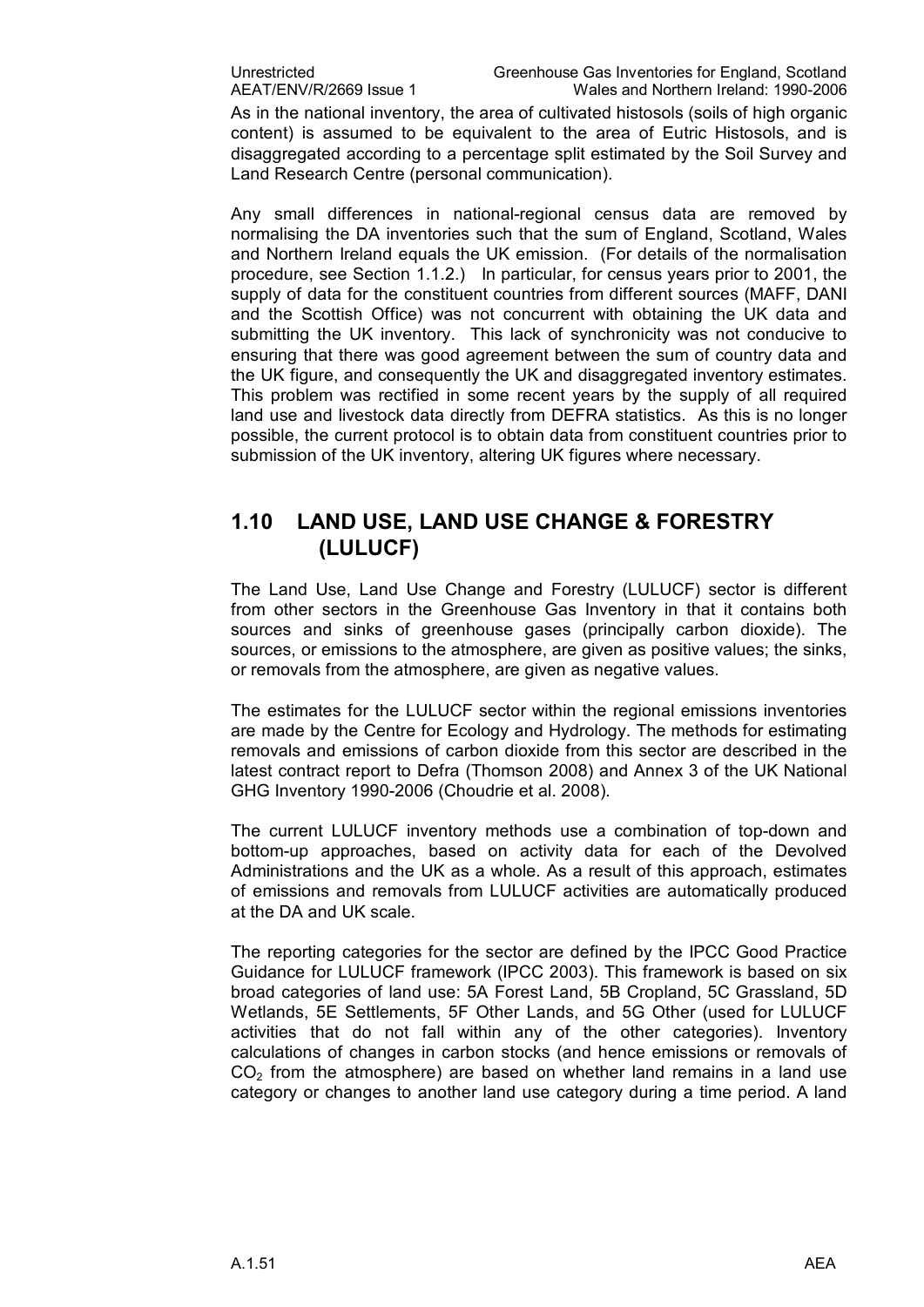use change matrix captures all these transitions in a compact manner. Activities that do not directly cause changes in carbon stocks, e.g.  $non-CO<sub>2</sub>$  GHGs, are reported in separate tables, but emissions from these activities are combined into a summary table for the Sector.

Two new activities have been included in the 2006 Inventory: emissions from forest wildfires ( $CO<sub>2</sub>$ ,  $CH<sub>4</sub>$ , N<sub>2</sub>O) and nitrogen fertilisation of newly planted forests  $(N<sub>2</sub>O)$ . There has also been some revision of the data used for the calculations, but the picture of net emissions/removals has not changed significantly from the previous Inventory. The data on conversion of Forestland to Settlement has been revised, which affected the land use transition matrix, and there have been some changes in the allocation of liming between Cropland and Grassland due to data revision.

#### **1.10.1 5A Forest Land**

The Forest Land category is divided into *Category 5.A.1 Forest remaining Forest Land* and *Category 5.A.2 Land converted to Forest Land*. Three activities are reported under 5.A.2: carbon stock changes on land converted to Forest Land, N<sub>2</sub>O emissions from N fertilization of forests, and biomass burning emissions from wildfires on forest land.

#### **Forest Land remaining Forest Land**

There are 822,000 ha (822 kha) of land that has been under forest land use since before 1922 (512 kha in England, 196 kha in Scotland, 112 kha in Wales and 2 kha in Northern Ireland). This forest is assumed to be in overall carbon balance because of its age, and hence has a carbon stock change of zero.

#### **Land converted to Forest Land**

#### *Carbon stock changes*

Changes in carbon stocks in forest standing biomass, litter and soils are calculated with the C-Flow forest carbon model (Dewar and Cannell 1992, Cannell and Dewar 1995, Milne *et al.* 1998). The model is driven by records of annual forest planting in each DA on previously unforested land (available from 1922 onwards). Forests accumulate carbon (removing it from the atmosphere) in their biomass and soils as they grow, but timber harvesting and planting activities disturb this accumulation and result in emissions of carbon to the atmosphere. The net carbon stock change at any one time depends on the balance between these different activities. Forestry management cycles operate over long time scales (50 years+) so the rate of carbon removal in the present day is driven by the rate of forest planting in previous decades.

In 2006 around 67% of the area under forest land use in the UK had been planted since 1922 (410 kha in England, 1020 kha in Scotland, 162 kha in Wales and 81 kha in Northern Ireland). The activity data for annual forest planting (private and state) for the CFlow model are provided by the Forestry Commission (for England, Scotland and Wales) and the Northern Ireland Department of Agriculture. The data is sub-divided into conifer and broadleaf planting and is time-consistent and reliable. There are differences in trends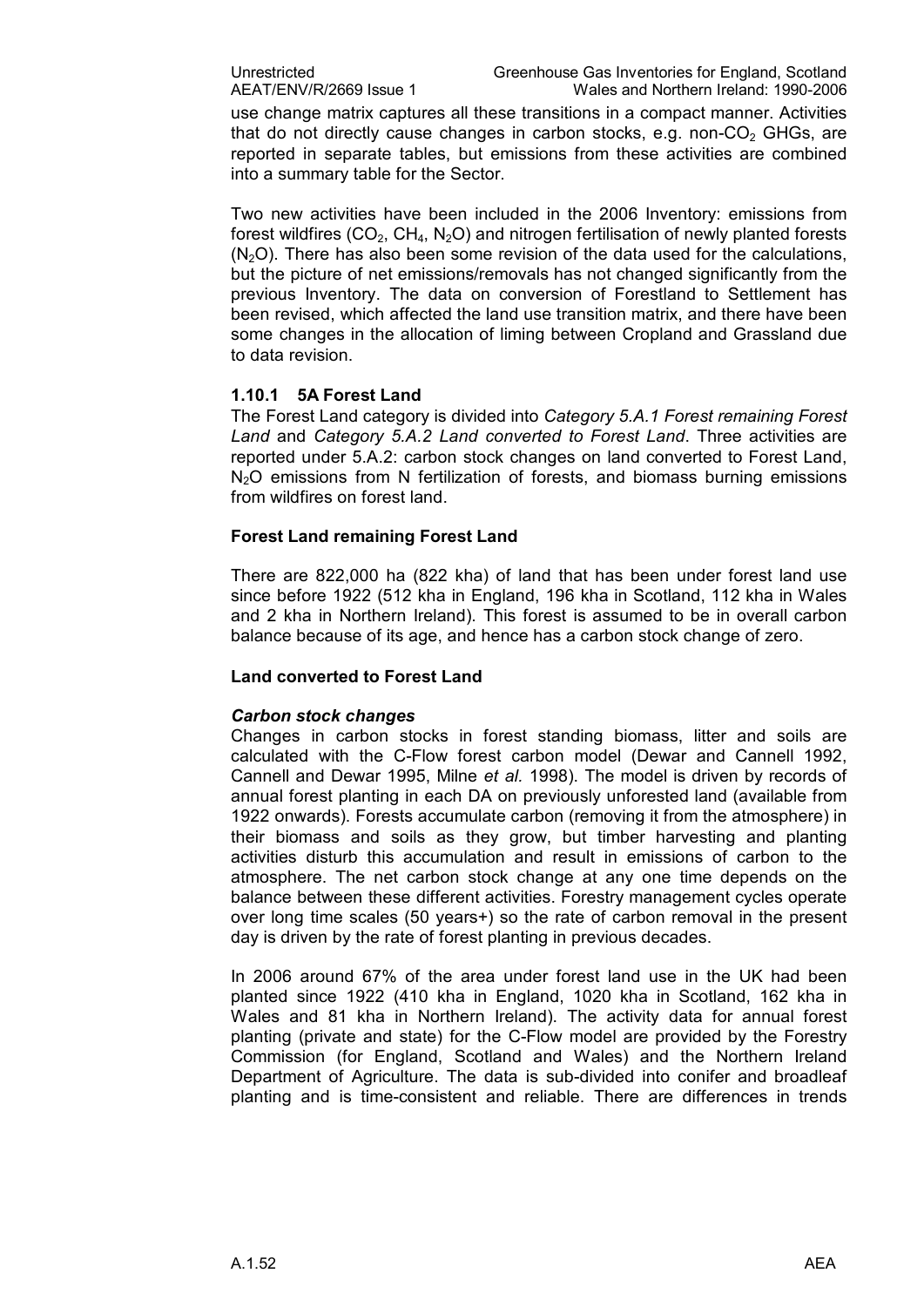between conifer and broadleaf planting since 1990. All DAs have seen a decline in annual conifer planting rates 1990-2006, however, annual broadleaf planting has on average increased in all DAs (Table 1).

| Annual planting,<br>kha $a^{-1}$ | <b>England</b> | <b>Scotland</b> | <b>Wales</b> | <b>Northern</b><br><b>Ireland</b> |
|----------------------------------|----------------|-----------------|--------------|-----------------------------------|
| <b>Conifer</b>                   |                |                 |              |                                   |
| 1990-1994                        | 0.827          | 9.529           | 0.216        | 0.988                             |
| 1995-1999                        | 0.547          | 6.504           | 0.091        | 0.521                             |
| 2000-2004                        | 0.556          | 3.536           | 0.084        | 0.210                             |
| 2005                             | 0.190          | 1.865           | 0.013        | 0.036                             |
| 2006                             | 0.082          | 1.007           | 0.008        | 0.043                             |
| <b>Broadleaf</b>                 |                |                 |              |                                   |
| 1990-1994                        | 3.828          | 3.384           | 0.312        | 0.298                             |
| 1995-1999                        | 4.016          | 4.997           | 0.420        | 0.316                             |
| 2000-2004                        | 4.507          | 5.180           | 0.368        | 0.450                             |
| 2005                             | 4.522          | 3.817           | 0.521        | 0.320                             |
| 2006                             | 3.030          | 2.968           | 0.452        | 0.563                             |

#### **Table A1.10.1: Forest planting rates since 1990**

The C-Flow model also requires input data on the stemwood growth rate and harvesting pattern, which come from standard management and yield tables used by the Forestry Commission (Edwards and Christie 1981). Following work by Milne *et al.* (1998) DA-specific growth patterns are used for conifers but the same growth pattern is used for all new broadleaf planting in the UK. Milne *et al.* (1998) have shown that different yield class assumptions for conifer and broadleaf planting have an effect of less than 10% on estimated carbon uptakes for the country as a whole. CEH and Forest Research are undertaking research to characterise forest planting (including species mix) and management in greater spatial and temporal detail. Comparisons of forest census data have already indicated that there is non-standard management (shorter rotations) in England and Wales during the mid-20<sup>th</sup> century. These variations in management have been incorporated into the forest model but they have only a small impact on net carbon stock change.

The C-Flow method is a Tier 3 modelling approach, so there are no explicit emission factors. Instead parameter values for either conifer or broadleaf trees are required to estimate (i) stemwood, foliage, branch and root masses from the stemwood volume, and (ii) the decomposition rates of litter soil carbon and wood products. Losses of soil carbon due to the disturbance by planting activity are also considered on a DA-specific basis. From these values and the activity data C-Flow calculates the net changes in the pools of standing trees, litter and soil carbon.

The overall uncertainty in emissions/removals from 5A Forestland is estimated to be 25% but a full analysis of uncertainties is planned for future inventories.

#### *N2O emissions from N fertilization of forests*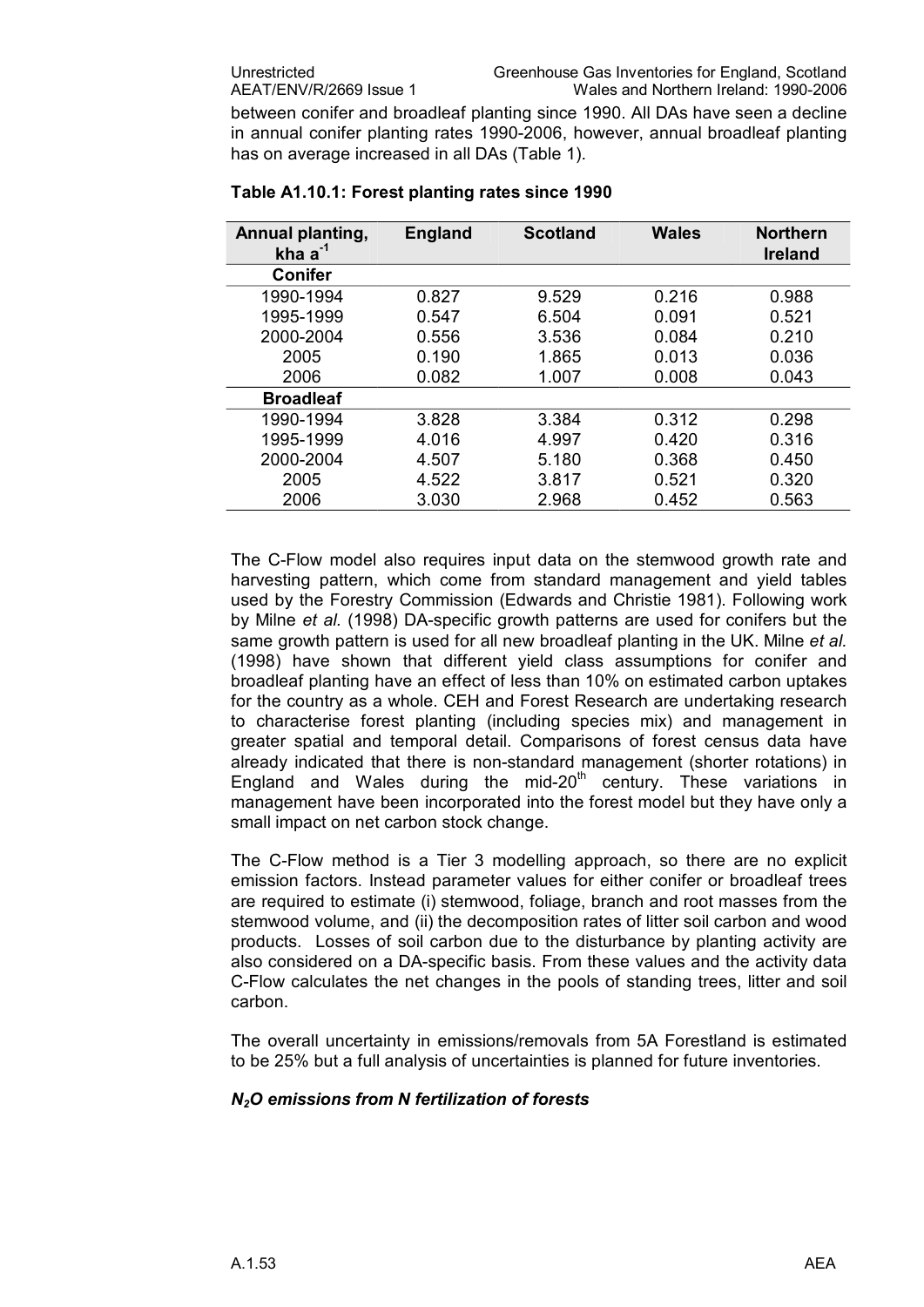Unrestricted Greenhouse Gas Inventories for England, Scotland<br>AEAT/ENV/R/2669 Issue 1 Wales and Northern Ireland: 1990-2006 Wales and Northern Ireland: 1990-2006

Emissions of nitrous oxide from direct nitrogen fertilisation of forests are included in the inventory this year. Information on forest fertilisation was gathered from a search of the relevant literature and discussion with private chartered foresters and the Forestry Commission (Skiba 2007). In the UK the general recommendation is not to apply fertiliser to forests unless it is absolutely necessary: it is not applied to native woodlands, mature forest stands or replanted forests. The instances where N fertiliser is applied to forests are first rotation (afforestation) forests on 'poor' soil, e.g. reclaimed slag heaps, impoverished brown field sites, upland organic soils. In terms of the inventory, this means that N fertilisation is assumed for Settlement converted to Forest land and Grassland converted to Forest Land on organic soils. A Tier 1 approach is used with the amount of N fertiliser calculated using a fixed application rate and the areas of relevant forest planting for each DA from the same datasets used in the CFlow model for 5.A.2. Land converted to Forest land.

An application rate of 150 kg N ha<sup>-1</sup> is assumed based on Forestry Commission fertilisation guidelines (Taylor 1991). The guidelines recommend applying fertiliser on a three-year cycle until canopy closure (at c. 10 years), but this is thought to be rather high (Skiba 2007) and unlikely to occur in reality, so two applications are adopted as a compromise. These applications occur in year 1 and year 4 after planting. As a result, emissions from N fertilisation since 1990 include emissions from forests that were planted before 1990 but received their second dose of fertiliser after 1990. The emission factor for  $N_2O$  of applied nitrogen fertiliser is the default value of 1.25%. Emissions of  $N_2O$  from N fertilisation of forests have fallen since 1990 due to reduced rates of new forest planting.

#### *Emissions from wildfires on forest land*

Estimates of emissions from wildfires on forest land are included in the inventory for the first time this year. The approach is Tier 2, using country-specific activity data and default emission factors. There is no information as to the age and type of forest that is burnt in wildfires, so all wildfire emissions are recorded under 5.A.2.

Estimates of the area burnt in wildfires 1990-2006 are published for Great Britain (data from the Forestry Commission) and Northern Ireland (data from the Forest Service). No data on areas burnt in wildfires has been collected or published since 2004, although this is under review. Activity data for 2005 and 2006 is extrapolated using a Burg regression equation based on the trend and variability of the 1990-2004 dataset. These areas refer only to fire damage in state forests; no information is collected on fire damage in privately owned forests. The area of private-owned forest that was burnt each year was assumed to be in proportion to the percentage of the state forest that was burnt each year. The Great Britain total forest estimate was split between the individual countries in proportion to their forest areas. An estimated 914 ha of forest is burnt on average every year (341 ha in England, 407 ha in Scotland, 87 ha in Wales and 78 ha in Northern Ireland) between 1990 and 2006, although there is high inter-annual variability.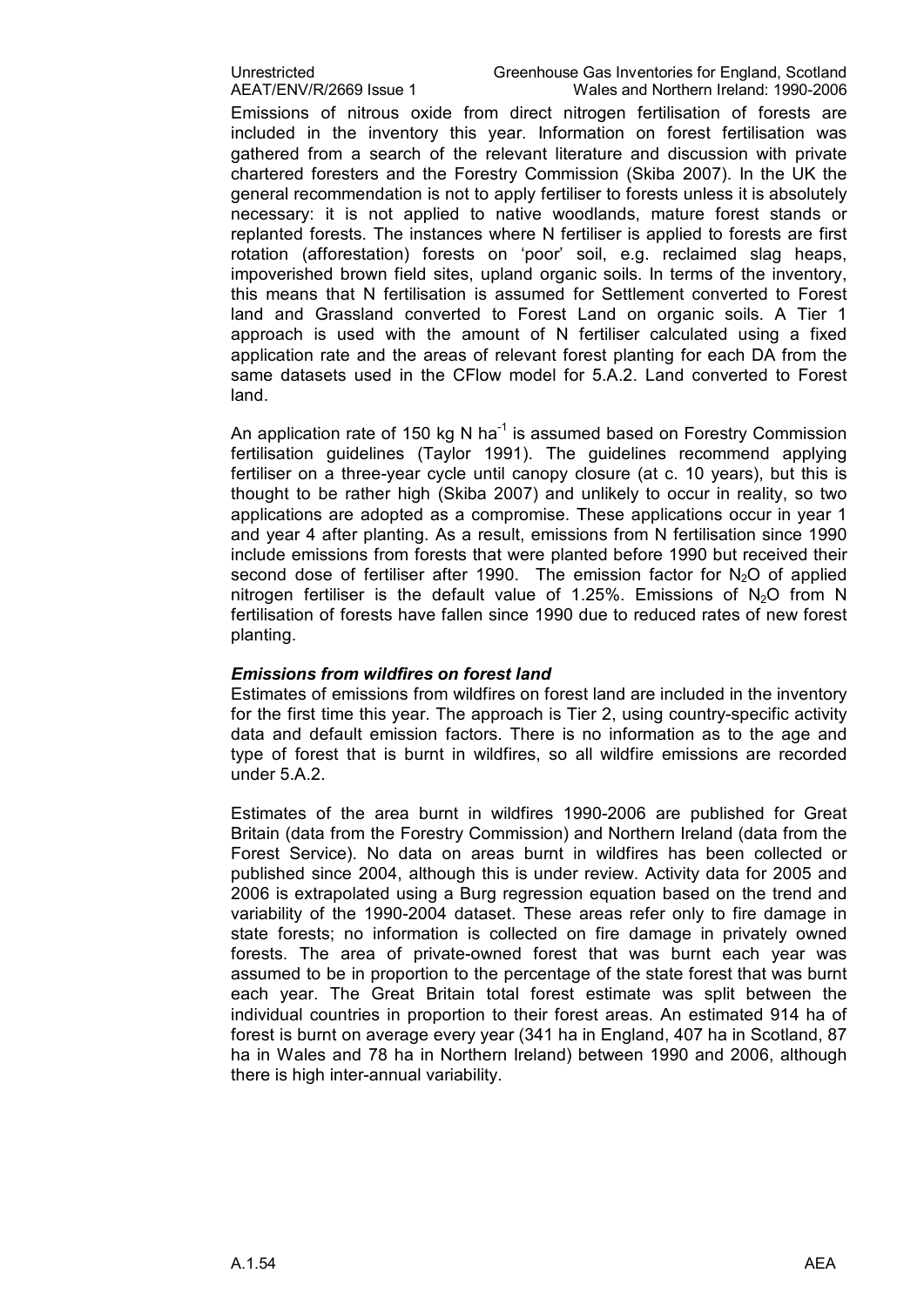There is no information on the type (conifer or broadleaf) or age of forest that is burnt in wildfires in the UK. Therefore, the amount of biomass burnt is estimated from the mean forest biomass density in each country of the UK, as estimated by the CFlow model. These densities vary with time due to the different afforestation histories in each country. A combustion efficiency of 0.5 is used with a carbon fraction of dry matter of 0.5 to estimate the total amount of carbon released, and hence emissions of  $CO<sub>2</sub>$  and non-CO<sub>2</sub> gases (using the IPCC emission ratios).

The uncertainty for the wildfire activity data is estimated to be 50% for the activity data 1990-2004, but 100% for the 2005 and 2006 values, as these have been extrapolated from previous years. The IPCC default of 70% uncertainty is used for the emission factors.

#### **1.10.2 5B Cropland**

This category is disaggregated into Cropland remaining Cropland and Land converted to Cropland.

#### *Cropland remaining Cropland*

Three activities contribute to this sub-category: the effect on non-forest biomass due to crop yield improvements, the effect of fenland drainage on soil carbon stocks (which occurs only in England) and carbon dioxide emissions from soils due to agricultural lime application to Cropland (which is also disaggregated into application of Limestone (CaCO<sub>3</sub>) and Dolomite (CaMg(CO<sub>3</sub>)<sub>2</sub>)).

#### *Changes in nonforest biomass resulting from yield improvements*

This activity results in a carbon sink. The activity data on cropland area is DA specific and the emission factor is fixed at 2% p.a. (Sylvester-Bradley *et al.* 2002).

#### *Application of lime*

The second activity is the application of 'lime' (limestone, chalk and dolomite) to Cropland (and Grassland) which produces emissions of  $CO<sub>2</sub>$ . Data on the use of limestone, chalk and dolomite for agricultural purposes is reported in the Business Monitor of Mineral Extraction in the UK (Office of National Statistics 2007). Estimates of the individual materials are provided by the British Geological Survey each year as only the totals are published because of commercial confidentiality rules for small quantities. The amount of lime applied is variable from year to year but generally reducing over time. The area that receives lime is calculated from the regional agricultural censuses, the Fertiliser Statistics Report (Agricultural Industries Confederation 2006) and the British Survey of Fertiliser Practice (BSFP 2007). This data is DA-specific from 2000 onwards for England, Scotland and Wales and estimated from GB rates before that. There is no specific information on the % area limed in Northern Ireland, which is therefore assumed to be the same as that in England. Fixed emission factors (for limestone/chalk and dolomite) are used to estimate emissions. The uncertainty in the activity data and emission factors are judged to be low and consistent over time. The inclusion of more precise figures for the % area receiving lime (AIC 2006) resulted in some regional adjustments in the allocation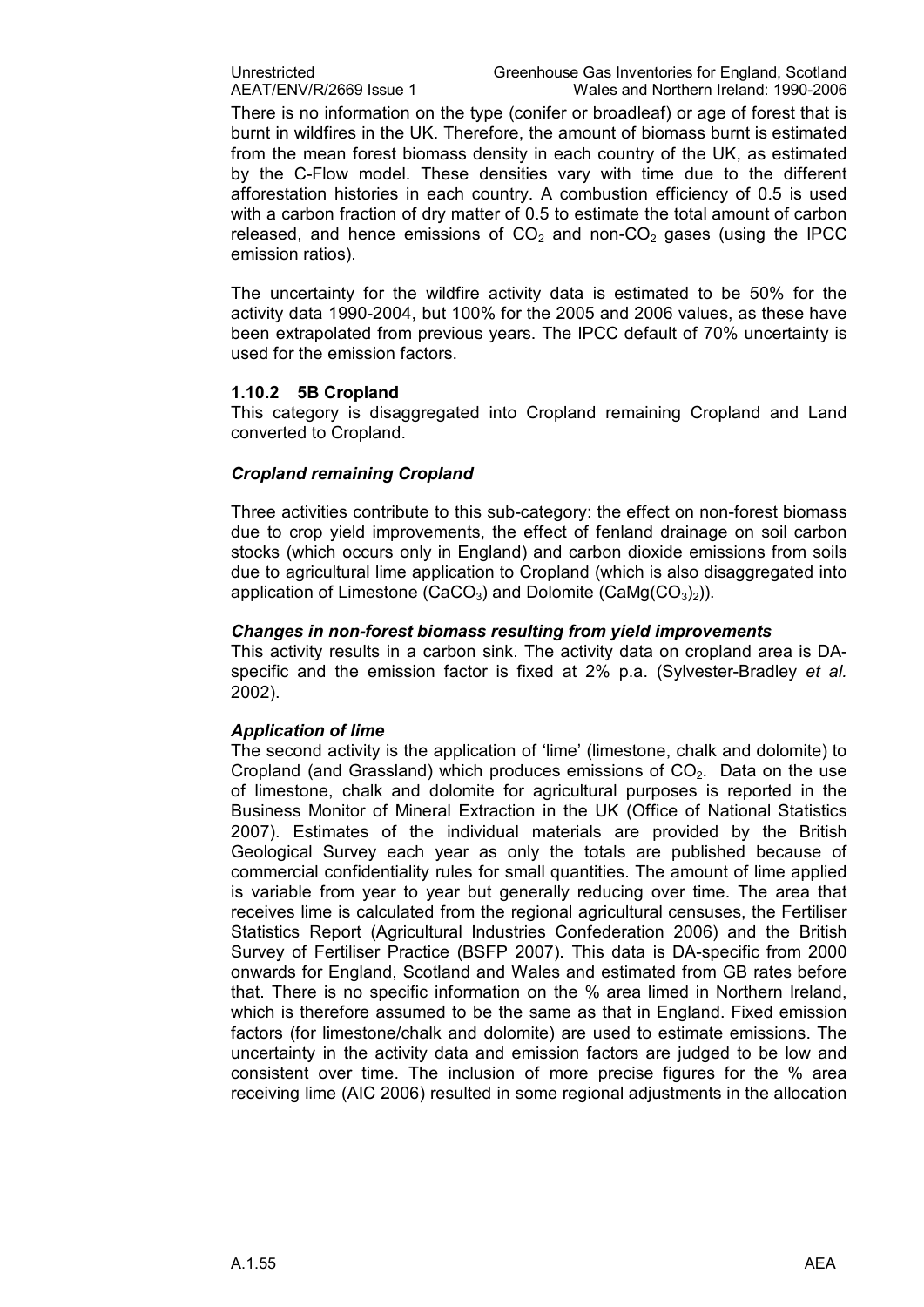of lime to Cropland or Grassland. The 2005 numbers were also not available in time for the 1990-2005 inventory, so those values were estimated: these have been updated in the current inventory with the correct values.

#### *Lowland drainage*

The third activity is past drainage of lowland peatlands in England, which produces an ongoing change in soil carbon stocks and therefore carbon emissions. The baseline (1990) area of drained peatland is taken as 150,000 ha (Bradley 1997) with an assumption of no further drainage since that time. The annual loss decreases in proportion to the amount of carbon remaining (there are different implied emission factors for 'thick' and 'thin' peat).

#### **Land converted to Cropland**

Emissions and removals in this category result from (i) changes in soil carbon stocks, and (ii) changes in non-forest biomass carbon stocks due to land use change to Cropland. The methodology also applies to land converted to Grassland and to Settlement. Changes in carbon stocks from land use change to Forestland are calculated by the C-Flow model, as described above.

#### *Changes in soil carbon stocks due to land use change to Cropland*

Land use change results in soil carbon stock change because soil carbon density generally differs under different land uses and the land use change initiates a transition from one density value to another. The change in vegetation cover and management affects the amount of carbon that goes into the soil from biomass decomposition and the initial disturbance of the soil releases carbon to the atmosphere. An increase in soil carbon density results in a removal of  $CO<sub>2</sub>$ from the atmosphere, and vice versa. The rate of loss or gain of carbon depends on the type of land use transition. For transitions where carbon is lost, e.g. Grassland conversion to Cropland, the rate is "fast" (50-150 years), but for transitions where carbon is gained the rate is much slower.

The method used for this activity links a land use change matrix to a dynamic model of carbon stock change. Matrices of land use change have been constructed back to 1950 for each DA using countryspecific land surveys (MLC 1986, Haines-Young et al 2000, Cooper and McCann 2002). Areas of land use were assigned to the IPCC GPG categories – Forestland, Cropland, Grassland, Settlements and Other Land. The data available for the UK does not distinguish Wetlands from other land use types so this category is not used. Area change data exists up to 1998 and extrapolated from there to the latest inventory year (2006). Since 1990 an estimated  $63.5$  kha yr<sup>1</sup> have been converted to Cropland in England, 21.7 kha yr<sup>1</sup> in Scotland, 8.0 kha yr<sup>1</sup> in Wales and 3.7 kha yr<sup>1</sup> in Northern Ireland. Updates to the Countryside Surveys for Great Britain and Northern Ireland took place in 2007 and the new data from these will be used to update the matrices in due course.

A database of soil carbon density, based on information on soil type, land cover and carbon content, is available at 1km scale for the UK (Bradley *et al.* 2005): this gives the soil carbon densities under the different land use categories for each UK country. DA-specific times, from the initial to the new soil carbon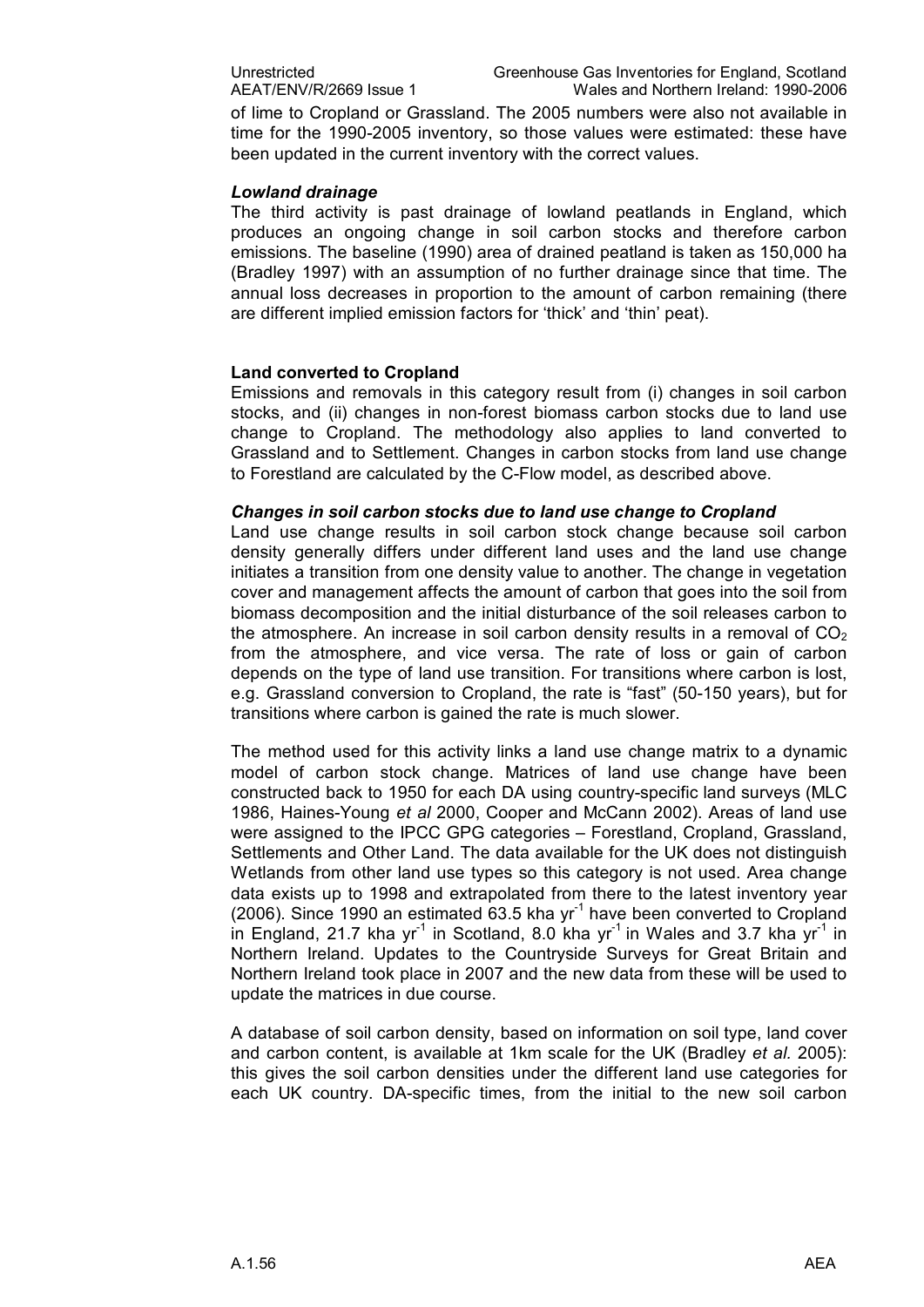density following a land use change, are used with the core differential equation to calculate carbon fluxes per unit area (hence the implied emission factors will change over time).

#### *Changes in nonforest biomass stocks resulting from land use change to Cropland*

Changes in carbon stocks in nonforest biomass due to land use change are based on the same area matrices used for estimating changes in carbon stocks in soils. The biomass carbon densities for five basic land use types are then weighted by their occurrence in each DA to calculate mean biomass densities for Cropland, Grassland and Settlements. The mean biomass carbon densities for each land type were then weighted by the relative proportions of change occurring between land types, in the same way as the calculations for changes in soil carbon densities. Changes between these equilibrium biomass carbon densities were assumed to happen in a single year.

A Monte Carlo approach is used for both activities to vary the inputs for the core equation, and also give an estimate of uncertainty. The uncertainty in changes in soil carbon from the initial to the final equilibrium value is up to  $\pm 11\%$  of the mean value. The uncertainty of the areas of land use change in each land use transition is assumed to be ±30% of the mean. Independent estimates of the uncertainty for each DA are not currently available.

#### **1.10.3 5C Grassland**

#### **Grassland remaining Grassland**

Emissions resulting from the application of lime (described in the Cropland remaining Cropland section) and from peat extraction are reported in this sub category. Peat extraction for horticultural use is reported for England, Scotland and Northern Ireland (it is negligible in Wales). Peat extraction for fuel use is now reported in the Energy sector of the inventory. The annual volume of peat extraction in Scotland and England is obtained from the Business Monitor of Mineral Extraction in Great Britain (Office of National Statistics 2007), while extraction in Northern Ireland is estimated from a1997 survey (Cruikshank and Tomlinson 1997). The volume extracted is variable in England (800,000 – 1,600,000  $\text{m}^3$  yr<sup>-1</sup>) and Scotland (100,000-700,000  $\text{m}^3$  yr<sup>-1</sup>) but constant in Northern Ireland (628,000  $m^3$  yr<sup>-1</sup>). Rates of peat extraction in Northern Ireland are currently being re-assessed (see chapter 19 in Thomson 2008). Fixed DAspecific emission factors (Cruickshank and Tomlinson 1997) are used to estimate emissions from this activity.

#### **Land converted to Grassland**

Methods for estimating changes in non-forest biomass and soils due to land use change to Grassland are described in the Land converted to Cropland section. Since 1990 an estimated 59.0 kha  $yr<sup>-1</sup>$  have been converted to Grassland in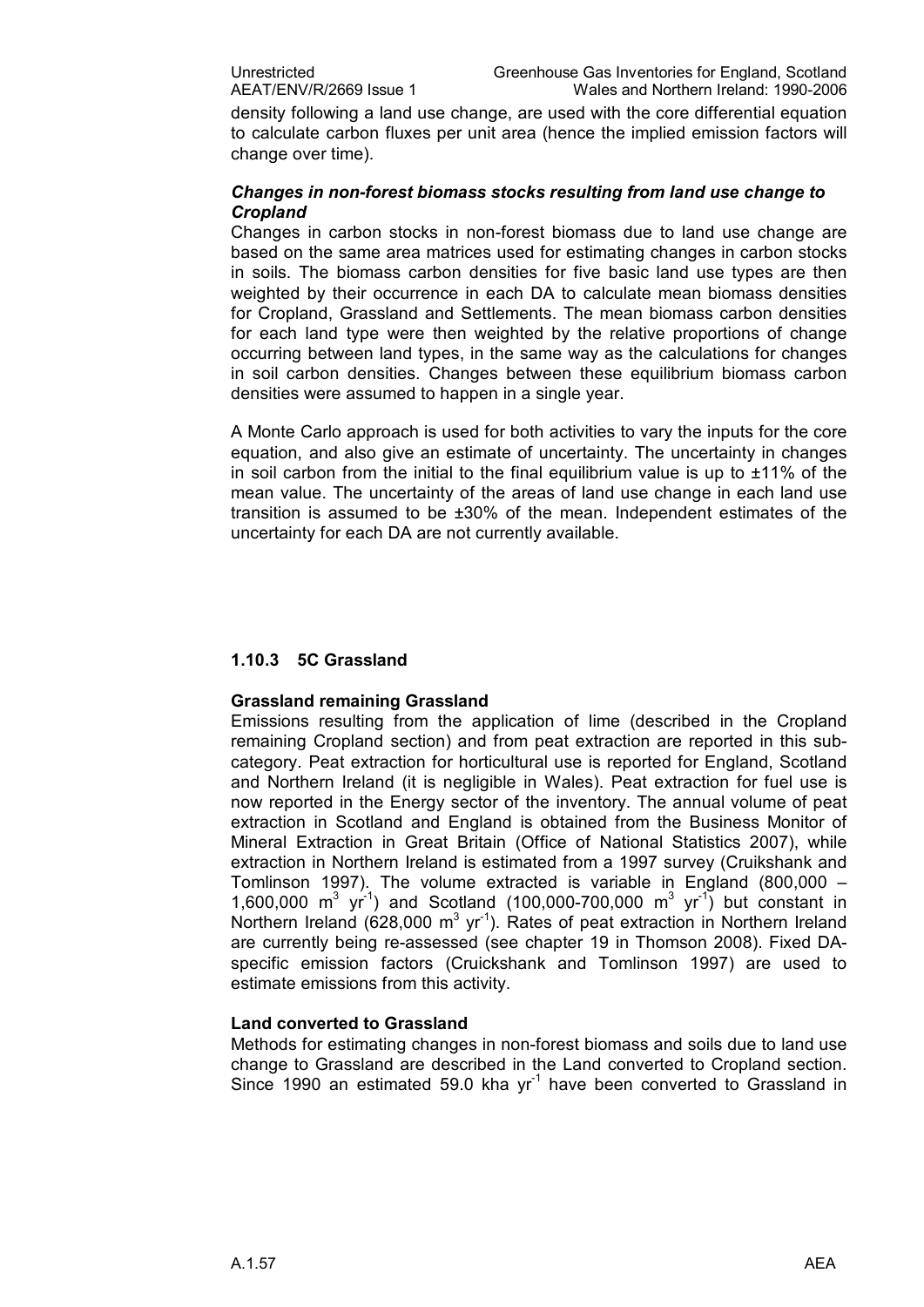When Forestland is converted to Grassland (i.e. deforestation) it is assumed that 60% of the standing biomass is removed as timber products and the remainder is burnt. This burning of forest biomass produces emissions of  $CO<sub>2</sub>$ ,  $CH<sub>4</sub>$  and N<sub>2</sub>O.

Activity data on deforestation to Grassland in the UK is estimated from Forestry Commission unconditional felling licence data where there is no requirement to restock by replanting or regeneration (see Levy and Milne 2004). The most recent data from the Forestry Commission has been collated: these are estimates for England for 1990-2002 and estimates for GB in 1999-2001. Estimates for Scotland and Wales are extrapolated from the England estimates using the GB: England ratios in 1999-2001. Areas of deforestation for 2003-2005 are estimated by extrapolation from earlier years. There are no data currently available for Northern Ireland.

Annual rates of deforestation to Grassland were low and stable from 1990 to 1998 (E: 0.16 kha yr<sup>-1</sup>, S: 0.05 kha yr<sup>-1</sup>, W: 0.01 kha yr<sup>-1</sup>) when they increased rapidly to a peak in 2001 (E: 0.8 kha yr<sup>-1</sup>, S: 0.25 kha yr<sup>-1</sup>, W: 0.06 kha yr<sup>-1</sup>). There is anecdotal evidence from the Forestry Commission that this was due in part to felling of exotic conifers for heathland restoration. Since 2001 rates of deforestation have declined slightly.

Emissions from biomass burning are estimated using the rates described in the IPCC 1996 guidelines (IPCC 1997a, b, c), based on a mature broadleaf forest stand. Only immediate losses are considered because sites are normally cleared completely for development, leaving no debris to decay. Changes in soil carbon stocks after deforestation are estimated with the other land use transitions.

This method is also used to estimate biomass burning emissions from Forestland converted to Settlements. Deforestation to Cropland in the UK since 1990 is negligible.

#### **1.10.4 5D Wetlands**

No data are included for this category as Wetlands will either fall within the Grassland category or open water, which is included in the Other Land category, due to the classifications in the land surveys used to construct the land use change matrix.

#### **1.10.5 5E Settlements**

No changes in carbon stocks are reported for land In Settlements remaining Settlements. Methods for estimating changes in non-forest biomass and soils due to land use change to Settlements are described in the Land converted to Cropland section. Since 1990 an estimated 11.0 kha  $yr<sup>-1</sup>$  have been converted to Settlements in England, 2.5 kha yr<sup>-1</sup> in Scotland, 2.0 kha yr<sup>-1</sup> in Wales and 1.0 kha  $yr^{-1}$  in Northern Ireland.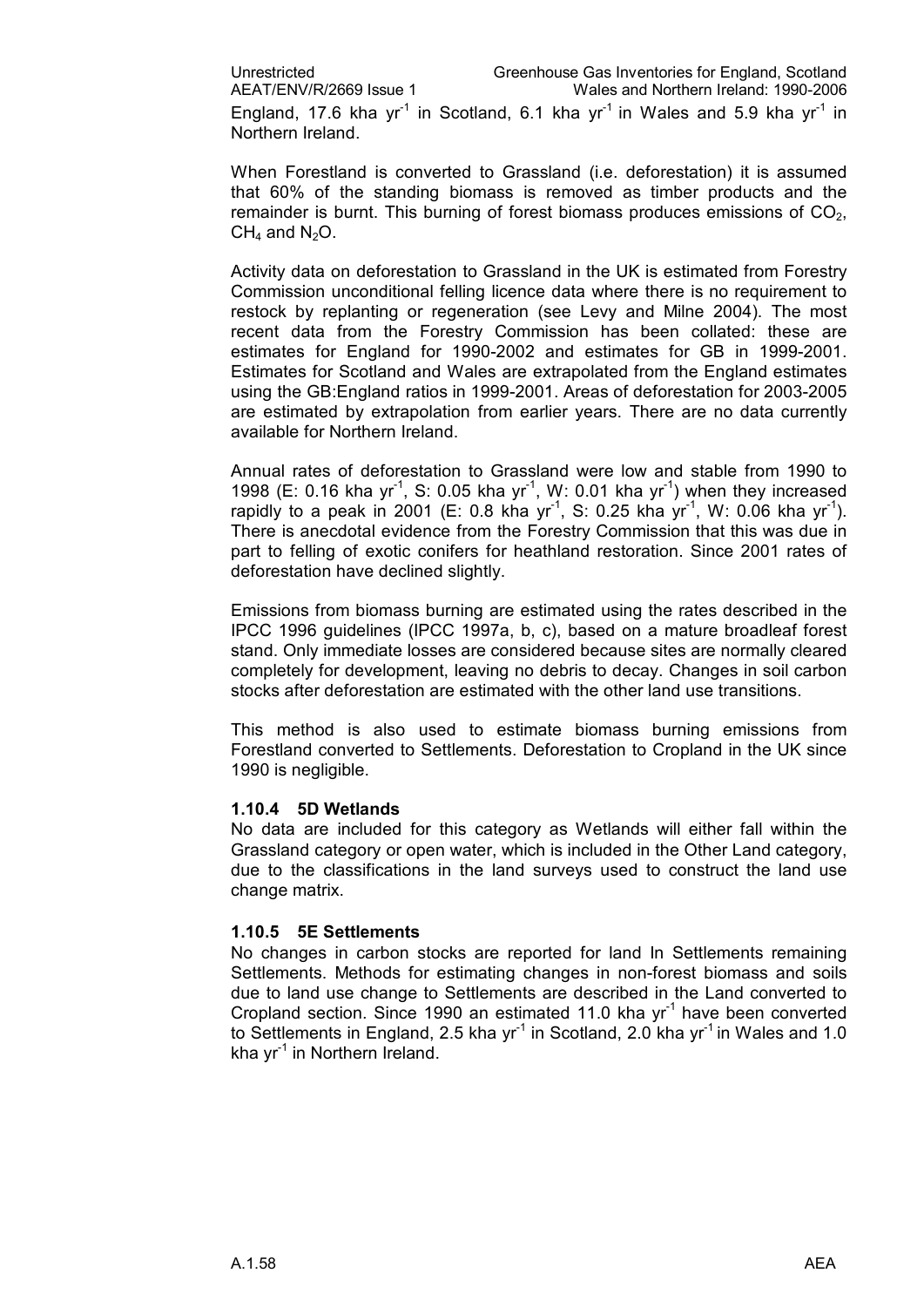Unrestricted Greenhouse Gas Inventories for England, Scotland<br>AEAT/ENV/R/2669 Issue 1 Wales and Northern Ireland: 1990-2006 Wales and Northern Ireland: 1990-2006

The method used for estimating emissions from biomass burning from Forestland converted to Settlements (deforestation) is the same as that used for Forestland converted to Grassland. The activity data comes from the Ordnance Survey's annual assessment of land use change for map updates (collected on behalf of the Department of Communities and Local Government) (DCLG 2007). Deforestation to Settlements is estimated to be the area that has moved from the forest land-use class to the non-rural land use class (see Levy and Milne 2004 for more details). At present, this data is only available for England for 1990-2004 (smoothed using a five-year moving average); estimates for Scotland and Wales are made by extrapolation from the English rates, assuming that England accounted for 72 per cent of deforestation, based on the distribution of licensed felling between England and the rest of GB in 1999 to 2001. Annual rates of deforestation to Settlements are variable but stable, with an average of 0.38 kha yr<sup>-1</sup> for England, 0.12 kha yr<sup>-1</sup> for Scotland and 0.03 kha yr<sup>-1</sup> for Wales. Deforestation is not currently estimated for Northern Ireland.

The activity data for deforestation to Settlements come from a continuous rolling survey programme and were updated this year. This revision had a knock-on effect on other parts of the land use change matrix but the overall impact on emissions/removals was relatively small.

#### **1.10.6 5F Other Land**

No emissions or removals are reported in this category. It is assumed that there are very few areas of land of other types that become bare rock or water bodies, which make up the majority of this type.

#### **1.10.7 5G Other Activities**

Changes in stocks of carbon in harvested wood products (HWP) are reported here. The C-Flow model (described in the Forestland section) estimates changes in stocks of HWP produced from the management and harvesting of conifer and broadleaf forests planted since 1922. The activity data used for calculating this activity is the annual forest planting rates. For a given forest stand, carbon enters the HWP pool when thinning is undertaken (depending upon the species thinning first occurs c. 20 years after planting) and when harvesting takes place.

According to this method the total HWP pool from UK forests is presently increasing, driven by historical expansion of the forest area and the resulting history of production harvesting (and thinning). The stock of carbon in HWP (from UK forests planted since 1921) has been increasing since 1990 but this positive stock change rate recently reversed, reflecting a severe dip in new planting during the 1940s. The net carbon stock change in the HWP pool has returned to a positive value (i.e. an increasing sink) in 2006, and is forecast to increase sharply as a result of the harvesting of the extensive conifer forests planted between 1950 and the late 1980s. Different DAs have different patterns depending on their forest planting history.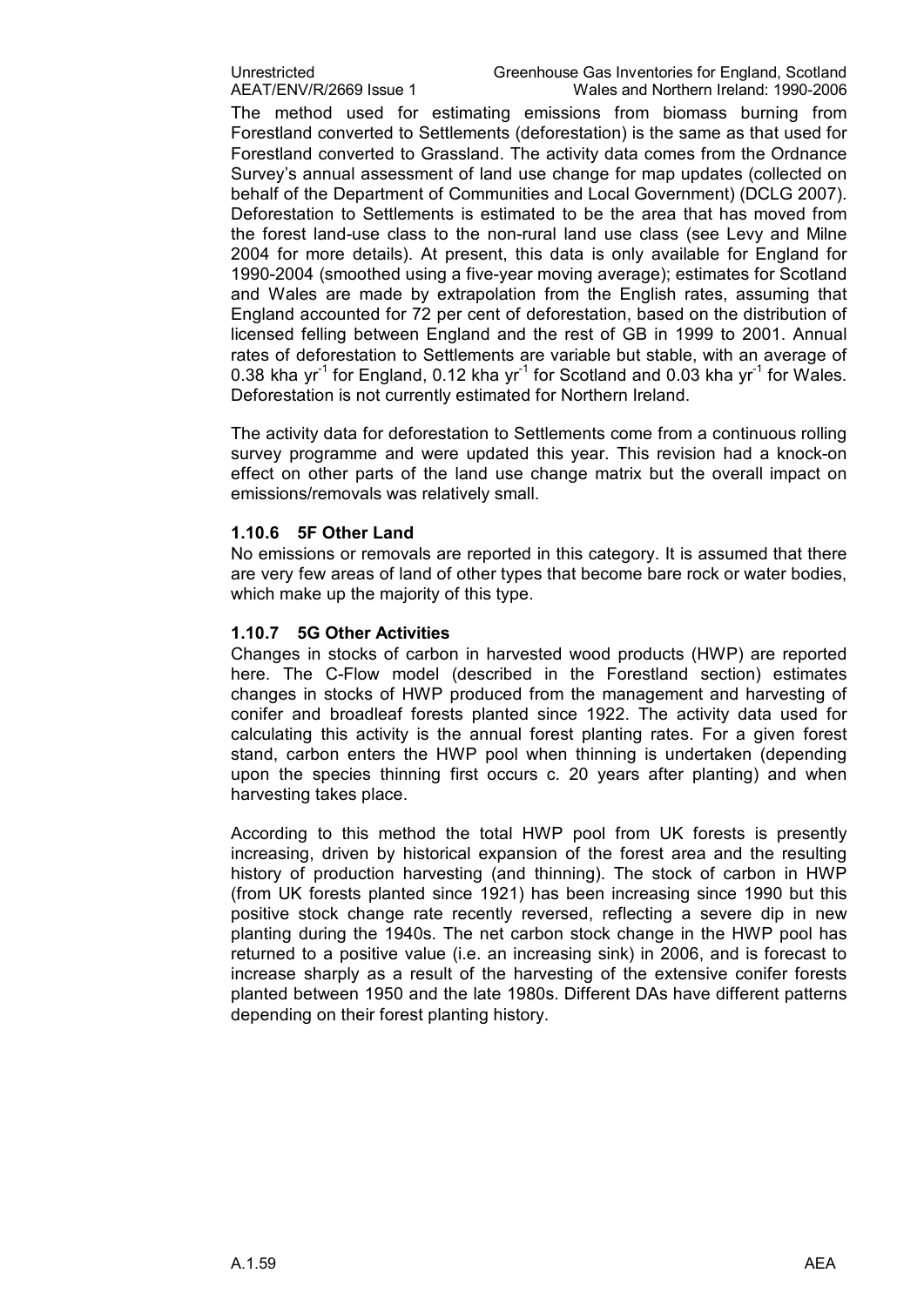### **1.11 WASTE**

#### **1.11.1 Solid Waste Disposal on Land**

In the UK Inventory, emissions are estimated based on a model of methane production in landfill sites. The generation of methane is assumed to follow a first order model with different decay rates for different types of waste. The model requires data on waste disposals and waste composition from 1945 onwards.

The AEA Technology model of methane generation from landfill sites initially used for 1996-2000 data (Brown et al., 1999) has been updated and revised for DEFRA by various consultants including Land Quality Management (LQM, 2003) and Golder Associates (Golder, 2005). The AEA waste team has most recently updated the UK-level data for the 1990-2006 UK GHGI submission. Specific research has recently been commissioned to review the UK waste model and clarify the referencing and traceability of the calculations.

In previous DA inventories, the DA emission estimates from the landfill waste sector were calculated based on regional municipal waste arisings data available from the Defra waste team. Up until 1995, waste arisings data was assumed to be the same as in Brown *et al.* (1999). After 1995, data are available from the England and Wales National Waste Production Survey (Environment Agency, 1999b), the Scottish Waste Data Digest (SEPA: 2001) and the Waste Management Strategy Northern Ireland (DoE NI: 2001). The Golder (2005) model revised MSW arisings from 2001 based on the Local Authority Waste Recycling and Disposal (LAWRRD) model (AEA Technology, 2005). The LAWRRD model provides arisings for England, with UK arisings calculated by scaling upwards, assuming England represents 83% of the UK's total. Comparison between the LAWRRD data and actual waste arisings for 2002 and 2003 showed a discrepancy of 2% and 4%, respectively. These differences are considered insignificant and the LAWRRD model data were taken to be representative of the current situation.

The Brown *et al*. (1999) study adjusted the proportion of waste landfilled for each region to reflect regional data on waste disposals. For Scotland and Northern Ireland, this meant higher percentage disposals to landfill than for England and Wales. However the LQM and Golder approaches were based only on the national waste arisings data; no adjustment was made for different proportions of waste disposal to landfill in each region. Due to a lack of detailed local data, it has also had to be assumed that the composition of waste in each region is the same, and that the degree of methane recovery is the same in each region.

In this latest inventory, however, a more detailed dataset has been identified from the [www.WasteDataFlow.org](http://www.wastedataflow.org/) website, which is used by Local Authorities to track progress towards waste sector objectives. Reports from the Waste Data Flow organisation have been reviewed, and these provide a more detailed split of waste disposal options undertaken in the DAs, with ultimate fate of municipal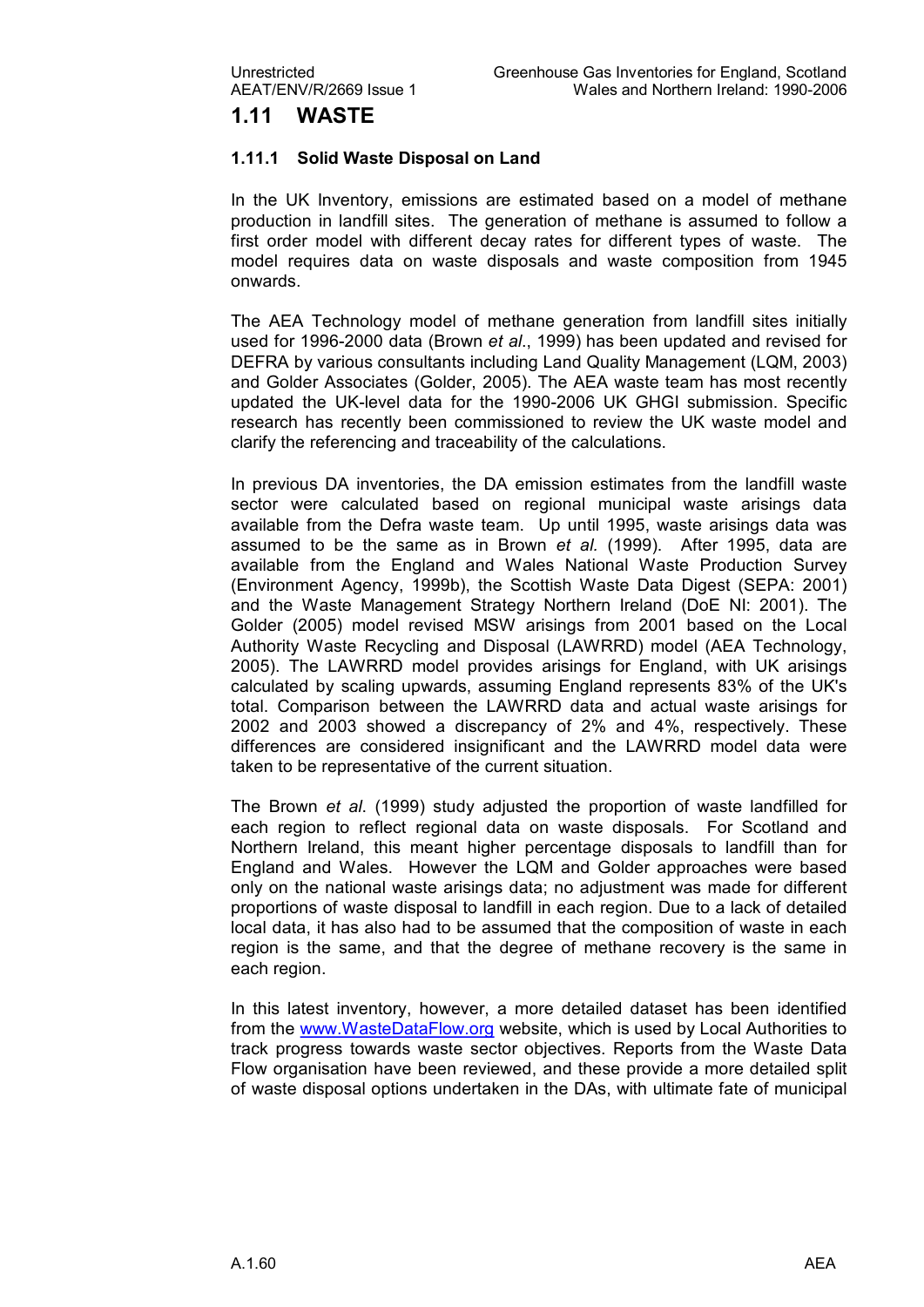waste recorded against numerous options, primarily: recycling, landfill and incineration.

Hence this source of data (which has limited data back to 1999) have been used to derive more accurate regional drivers for emissions of methane from landfill waste. Note that this method is still limited in its accuracy, as the lack of detailed local data necessitates that average UK waste composition and average UK methane recovery is still assumed within each DA.

#### **1.11.2 Waste Water Handling**

Emissions from waste-water handling are based on population statistics for the UK. These are taken from the Office of National Statistics (ONS, 2007) and assume that the application of different sludge treatment and disposal options are uniform across the UK.

#### **1.11.3 Waste Incineration**

The UK Inventory reports emissions from the incineration of sewage sludge, municipal solid waste and some chemical waste. Regional estimates are based on DEFRA (2007a) which reports data for the amount sewage incinerated for Scotland, Northern Ireland and England & Wales.

Emission drivers from MSW Incinerators for 1990-1995 are based on capacity data for individual incinerators taken from RCEP (1993). It is assumed there were no significant changes between 1990 and 1995. Estimates for recent years are based on plant capacity data (Patel, 2000). All of the larger MSW incinerator plant have been refitted during the late 1990s to generate electricity and are therefore reported as power stations in the regional inventories. A handful of smaller waste incinerators (municipal, industrial and clinical) are used for district heating and are reported as commercial or miscellaneous. The disaggregation of these smaller heat-generating plant is based on the same driver as for larger MSW incinerators, as there is no specific source of information that provides a more satisfactory estimation of the regional split. The total consumption of these incinerators is reported within the Digest of UK Energy Statistics (BERR: 2007a).

Emissions from clinical waste incineration are allocated to the regions based on a set of plant capacity data for 1998. Emissions data from chemical waste incineration are available for England and Wales only, based on data taken from the Pollution Inventory (Environment Agency: 2007), and these data are used for the DA estimates also. Some chemical waste incineration takes place in Scotland but no emissions data are available, and hence the emissions contributed from this source are currently omitted from the Scottish inventory data. No chemical incinerators have been identified in Northern Ireland.

#### **1.12 UNCERTAINTIES**

#### **1.12.1 Introduction**

The uncertainties in the UK Inventory are estimated using a Monte Carlo simulation. Eggleston *et al* (1998) and Salway *et al* (2001) describe this in detail. In general this involves estimating the uncertainties in the activity data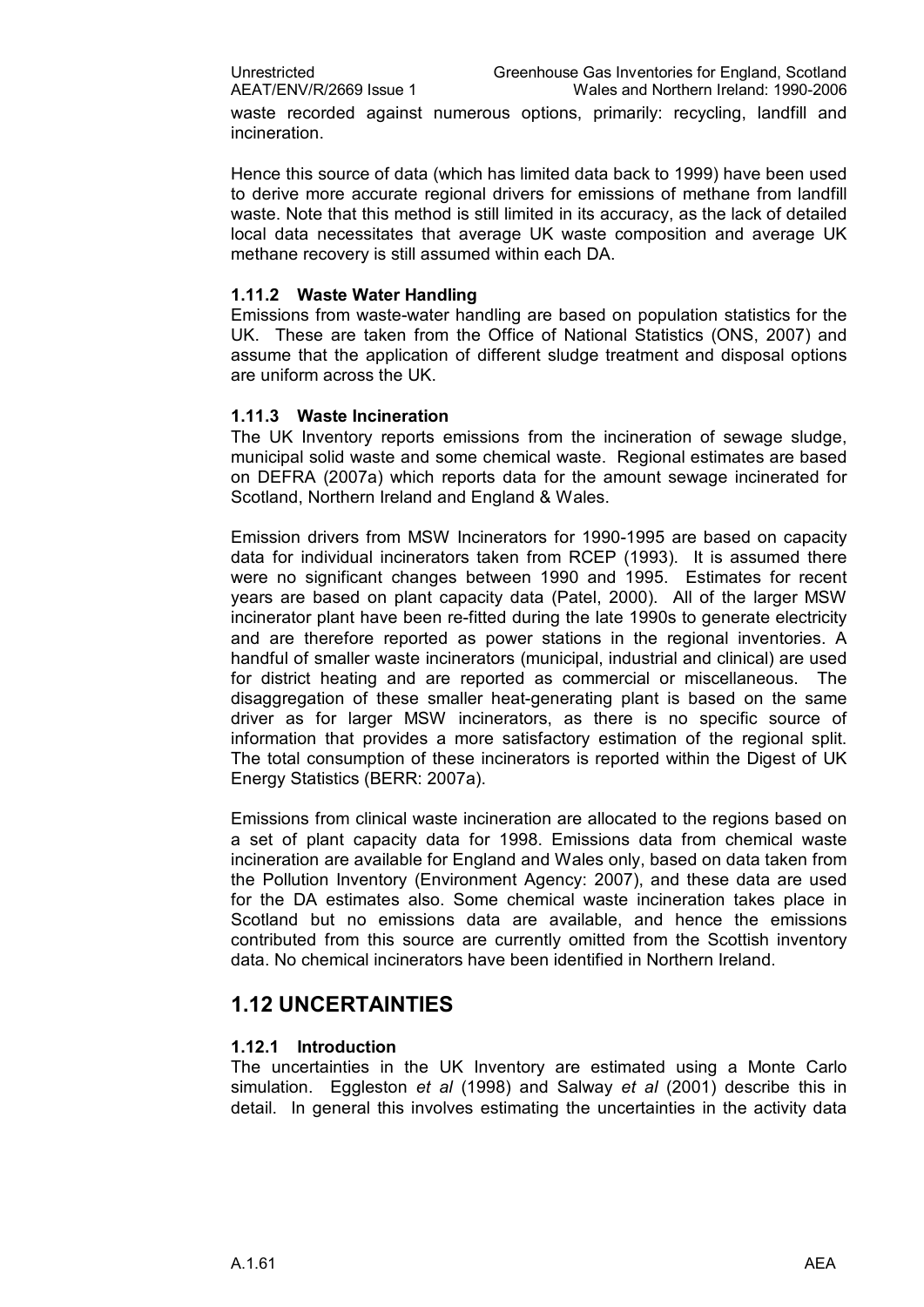and the emission factors for all the emission source categories and then using a Monte Carlo simulation package to calculate the uncertainty in the emission totals. In order to apply a similar approach to the DA GHG inventories, it is necessary to estimate uncertainties for the DA activity data (i.e. fuel consumption, production data). The same emission factors are used in the DA inventories as in the UK Inventory, so their uncertainties are known. In the UK Inventory uncertainties in the activity data are estimated on the basis of the statistical differences between fuel supply and demand data reported in the energy statistics. However, such data is not available for the DA-specific activity data used. Moreover, for some sources, no direct activity data is available at all, and it has been necessary to distribute the UK data using surrogate data (e.g. employment statistics). In such cases, it is impossible to say whether the surrogate statistics are an accurate indicator of fuel consumption.

Given the difficulties inherent in estimating the uncertainties in the DA estimates, it is evident that such estimates are likely to be tentative and should be treated as indicative rather than a precise estimate of uncertainties.

#### **1.12.2 DA GHGI Uncertainty Estimation**

The uncertainties in the DA GHG inventories are also estimated using a Monte Carlo simulation. In order to simplify the calculations, the source categories are far broader than those used in the UK GHG Inventory simulation. In the DA inventory simulation, the combustion categories are effectively the total consumption of a particular fuel. This contrasts with the UK simulation where there is a further disaggregation into sectoral categories (e.g. power stations, refineries). The rationale for this is that it is more practicable to estimate the uncertainty in the total consumption of a fuel in a region than to attempt to estimate uncertainties in diverse sectors where in some cases surrogates have been used.

For each of the broad source categories, an estimate of the activity uncertainty has been made for Scotland, Wales, Northern Ireland and Unallocated, with the aim of obtaining a factor of a similar scale to the uncertainty within the UK national inventory data.

It is important to note that the uncertainties in the inventories for the UK, England, Scotland, Wales, Northern Ireland, Unallocated are interdependent, because:

UK Emissions = [England + Scotland + Wales + Northern Ireland + Unallocated]

In many of the non-combustion sources (e.g. LULUCF, agriculture, coal mines) the overall uncertainty is dominated by the emission factor and the uncertainty in the activity data is not a determining factor. Moreover, there is unlikely to be any significant variation in uncertainties between DAs. In these cases, a low uncertainty for the activity data (say 1%) may be assumed for each DA, whilst the UK uncertainty for the emission factor is applied.

In the case of halocarbons and  $SF_6$  emissions it is not considered feasible to attempt to assume varying uncertainties across the DAs. Hence it is assumed